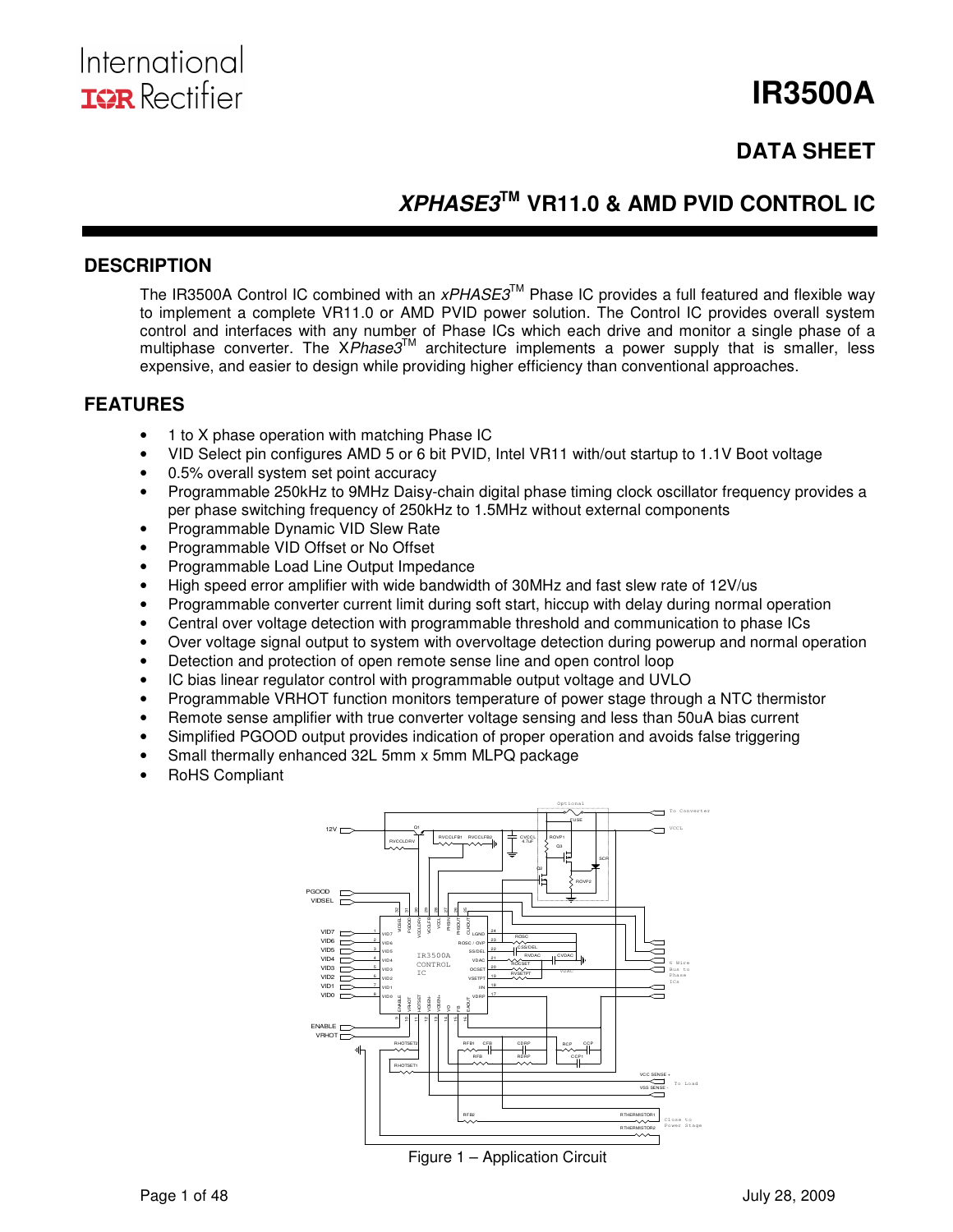### **ORDERING INFORMATION**

| <b>Device</b>  | Package                        | <b>Order Quantity</b> |
|----------------|--------------------------------|-----------------------|
| IR3500A MTRPBF | 32 Lead MLPQ                   | 3000 per reel         |
|                | $(5 \times 5 \text{ mm}$ body) |                       |
| * IR3500A MPBF | 32 Lead MLPQ                   | 100 piece strips      |
| *Samples only  | $(5 \times 5 \text{ mm}$ body) |                       |

### **ABSOLUTE MAXIMUM RATINGS**

Stresses beyond those listed below may cause permanent damage to the device. These are stress ratings only and functional operation of the device at these or any other conditions beyond those indicated in the operational sections of the specifications are not implied.

Operating Junction Temperature…………….. 0°C to 150°C Storage Temperature Range......................-65°C to 150°C ESD Rating………………………………………HBM Class 1C JEDEC Standard MSL Rating………………………………………2 Reflow Temperature……………………………………260°C

| PIN#    | <b>PIN NAME</b> | <b>V<sub>MAX</sub></b> | <b>V<sub>MIN</sub></b> | <b>I</b> SOURCE    | <b>I</b> <sub>SINK</sub> |
|---------|-----------------|------------------------|------------------------|--------------------|--------------------------|
| $1 - 8$ | $VID7-0$        | $\overline{7}$ .5V     | $-0.3V$                | 1mA                | 1mA                      |
| 9       | <b>ENABLE</b>   | 3.5V                   | $-0.3V$                | 1mA                | 1mA                      |
| 10      | <b>VRHOT</b>    | 7.5V                   | $-0.3V$                | 1mA                | 50 <sub>m</sub> A        |
| 11      | <b>HOTSET</b>   | 7.5V                   | $-0.3V$                | 1mA                | 1 <sub>m</sub> A         |
| 12      | VOSEN-          | 1.0V                   | $-0.5V$                | 5mA                | 1mA                      |
| 13      | VOSEN+          | $\overline{7.5}V$      | $-0.5V$                | 5mA                | 1mA                      |
| 14      | VO              | 7.5V                   | $-0.3V$                | 5mA                | 25mA                     |
| 15      | $\overline{FB}$ | 7.5V                   | $-0.3V$                | 1mA                | 1 <sub>m</sub> A         |
| 16      | <b>EAOUT</b>    | 7.5V                   | $-0.3V$                | 25mA               | 10 <sub>m</sub> A        |
| 17      | <b>VDRP</b>     | 7.5V                   | $-0.3V$                | 35mA               | 1mA                      |
| 18      | <b>IIN</b>      | 7.5V                   | $-0.3V$                | 100 <sub>m</sub> A | 1mA                      |
| 19      | <b>VSETPT</b>   | 3.5V                   | $-0.3V$                | 1mA                | 1mA                      |
| 20      | <b>OCSET</b>    | 7.5V                   | $-0.3V$                | 1mA                | 1mA                      |
| 21      | <b>VDAC</b>     | 3.5V                   | $-0.3V$                | 1mA                | 1mA                      |
| 22      | SS/DEL          | 7.5V                   | $-0.3V$                | 1mA                | 1mA                      |
| 23      | ROSC/OVP        | 7.5V                   | $-0.3V$                | 1mA                | 1 <sub>m</sub> A         |
| 24      | <b>LGND</b>     | n/a                    | n/a                    | 20mA               | 1mA                      |
| 25      | <b>CLKOUT</b>   | 7.5V                   | $-0.3V$                | 100mA              | 100mA                    |
| 26      | <b>PHSOUT</b>   | 7.5V                   | $-0.3V$                | 10 <sub>m</sub> A  | 10 <sub>m</sub> A        |
| 27      | <b>PHSIN</b>    | 7.5V                   | $-0.3V$                | 1mA                | 1mA                      |
| 28      | <b>VCCL</b>     | 7.5V                   | $-0.3V$                | 1mA                | 20 <sub>m</sub> A        |
| 29      | <b>VCCLFB</b>   | 3.5V                   | $-0.3V$                | 1mA                | 1mA                      |
| 30      | <b>VCCLDRV</b>  | 10V                    | $-0.3V$                | 1mA                | 50 <sub>m</sub> A        |
| 31      | <b>PGOOD</b>    | $VCCL + 0.3V$          | $-0.3V$                | 1mA                | 20 <sub>m</sub> A        |
| 32      | <b>VIDSEL</b>   | 7.5V                   | $-0.3V$                | 5mA                | 1mA                      |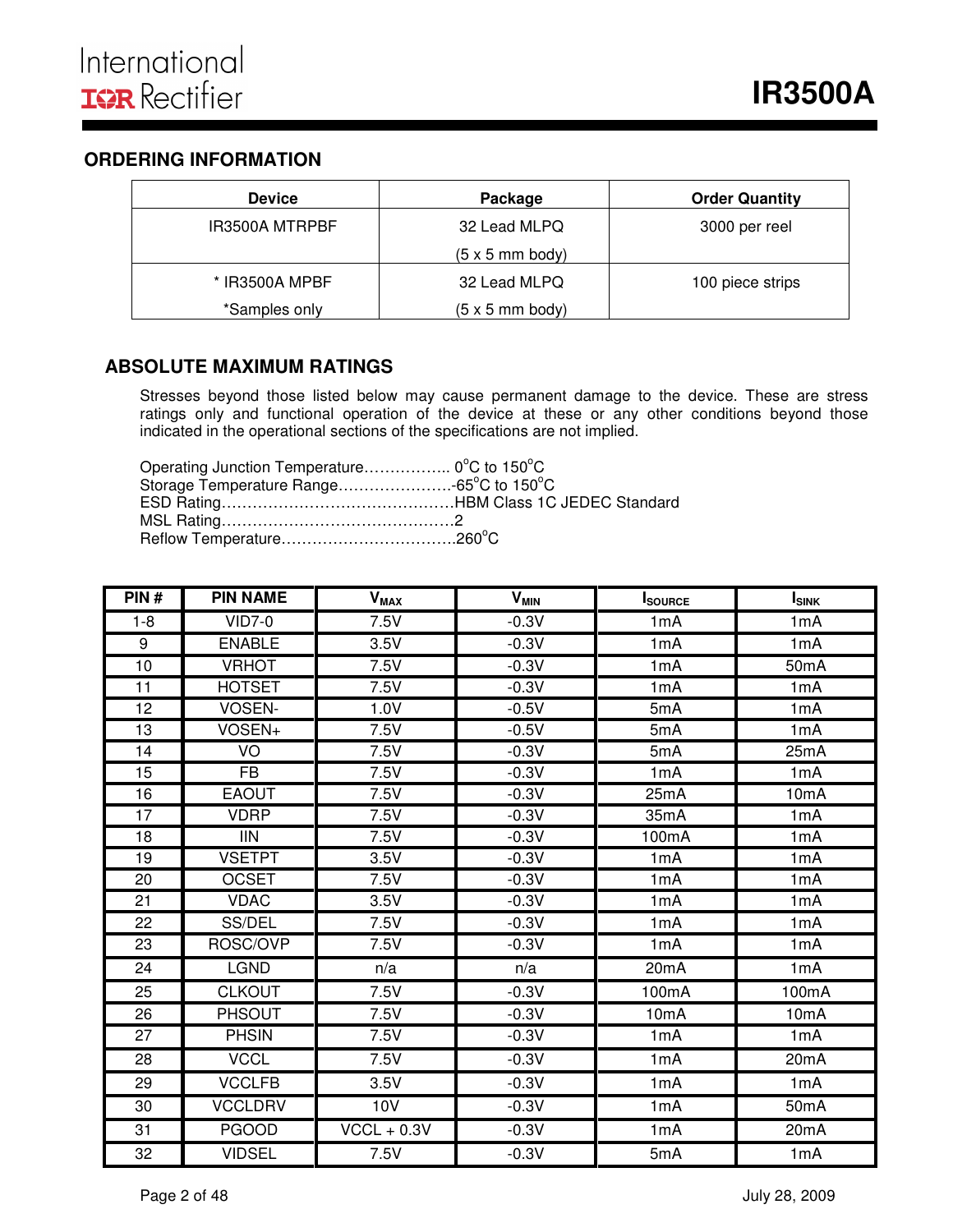### **RECOMMENDED OPERATING CONDITIONS FOR RELIABLE OPERATION WITH MARGIN**

 $4.75V \leq V_{\text{CCL}} \leq 7.5V$ ,  $-0.3V \leq VOSEN \leq 0.3V$ ,  $0^{\circ}C \leq T_J \leq 100^{\circ}C$ ,  $7.75K\Omega \leq Rosc \leq 50.0 K\Omega$ 

### **ELECTRICAL SPECIFICATIONS**

The electrical characteristics involve the spread of values guaranteed within the recommended operating conditions. Typical values represent the median values, which are related to 25 °C. CSS/DEL =  $0.1 \mu$ F +/-10%.

| <b>PARAMETER</b>                                                                      | <b>TEST CONDITION</b>                                                |                 |                 |                 | <b>UNIT</b>             |
|---------------------------------------------------------------------------------------|----------------------------------------------------------------------|-----------------|-----------------|-----------------|-------------------------|
| <b>VDAC Reference</b>                                                                 |                                                                      |                 |                 |                 |                         |
| <b>System Set-Point Accuracy</b>                                                      | $VID \geq 1V$                                                        | $-0.5$          |                 | 0.5             | $\%$                    |
| (Deviation from Tables 2 & 4                                                          | $0.8V \leq VID < 1V$                                                 | $-5$            |                 | 5               | mV                      |
| per test circuit in Fig.3 and<br>Table 3 per test circuit in Fig.2)                   | $0.5V \leq VID < 0.8V$                                               | -8              |                 | 8               | mV                      |
|                                                                                       | $0.3V \leq VID < 0.5V$                                               | $-8$            |                 | 8               | mV                      |
| Source & Sink Currents                                                                | Include OCSET and VSETPT currents                                    | 30              | 44              | 58              | μA                      |
| <b>VR11 VIDx Input Threshold</b>                                                      | Float VIDSEL or tie VIDSEL to VCCL                                   | 500             | 600             | 700             | mV                      |
| <b>AMD VIDx Input Threshold</b>                                                       | $R(VIDSEL) = 6.49k\Omega$ or connect<br>VIDSEL to LGND.              | 0.85            | 1.00            | 1.15            | V                       |
| <b>VR11 VIDx Input Bias Current</b>                                                   | Float VIDSEL, or connect VIDSEL to<br>VCCL or LGND. 0V≤V(VIDx)≤2.5V. | $-1$            | $\mathbf 0$     | $\mathbf{1}$    | μA                      |
| AMD 6-bit VIDx Pull-down<br>Resistance                                                | $R(VIDSEL) = 6.49k\Omega$                                            | 100             | 175             | 250             | $k\Omega$               |
| <b>VIDx OFF State Blanking Delay</b>                                                  | Measure time till PGOOD drives low                                   | 0.5             | 1.3             | 2.1             | μs                      |
| <b>VIDSEL Threshold between</b><br>AMD 5-bit VID and AMD 6-bit<br>VID                 | Note 3.                                                              | 0.48            | 0.6             | 0.75            | $\vee$                  |
| <b>VIDSEL Threshold between</b><br>AMD 6-bit VID and VR11 with<br><b>Boot Voltage</b> | Relative to VIDSEL float voltage.<br>Note 3.                         | 84              | 87              | 90              | $\frac{1}{\sqrt{2}}$    |
| <b>VIDSEL Threshold between</b><br>VR11 with/out Boot Voltage                         | Note 3.                                                              | 2.97            | 3.30            | 3.63            | $\overline{\mathsf{v}}$ |
| <b>VIDSEL Float Voltage</b>                                                           | Relative to VIDSEL Threshold between<br>VR11 with/out Boot Voltage   | $\overline{77}$ | $\overline{83}$ | 89              | $\frac{1}{\sqrt{2}}$    |
| <b>VIDSEL Pull-up Resistance</b>                                                      |                                                                      | 3.0             | 4.0             | 5.0             | KΩ                      |
| <b>Oscillator</b>                                                                     |                                                                      |                 |                 |                 |                         |
| <b>ROSC Voltage</b>                                                                   |                                                                      | 0.570           | 0.595           | 0.620           | $\vee$                  |
| <b>CLKOUT High Voltage</b>                                                            | I(CLKOUT) = - 10 mA, measure V(VCCL)<br>$-V(CLKOUT)$ .               |                 |                 | 1               | $\overline{\mathsf{v}}$ |
| <b>CLKOUT Low Voltage</b>                                                             | I(CLKOUT)= 10 mA                                                     |                 |                 | $\mathbf{1}$    | $\overline{\mathsf{v}}$ |
| <b>PHSOUT Frequency</b>                                                               | $Rosc = 50.0 K\Omega$                                                | 225             | 250             | 275             | kHz                     |
| PHSOUT Frequency                                                                      | $\overline{R}$ Rosc = 24.5 K $\Omega$                                | 450             | 500             | 550             | kHz                     |
| PHSOUT Frequency                                                                      | $\overline{R}$ Rosc = 7.75 K $\Omega$                                | 1.35            | 1.50            | 1.65            | <b>MHz</b>              |
| <b>PHSOUT High Voltage</b>                                                            | I(PHSOUT)= -1 mA, measure V(VCCL)<br>$-V(PHSOUT)$                    |                 |                 | 1               | $\overline{\mathsf{v}}$ |
| <b>PHSOUT Low Voltage</b>                                                             | $I(PHSOUT)= 1 mA$                                                    |                 |                 | 1               | $\overline{\mathsf{v}}$ |
| <b>PHSIN Threshold Voltage</b>                                                        | Compare to V(VCCL)                                                   | $\overline{30}$ | 50              | $\overline{70}$ | $\frac{1}{\sqrt{2}}$    |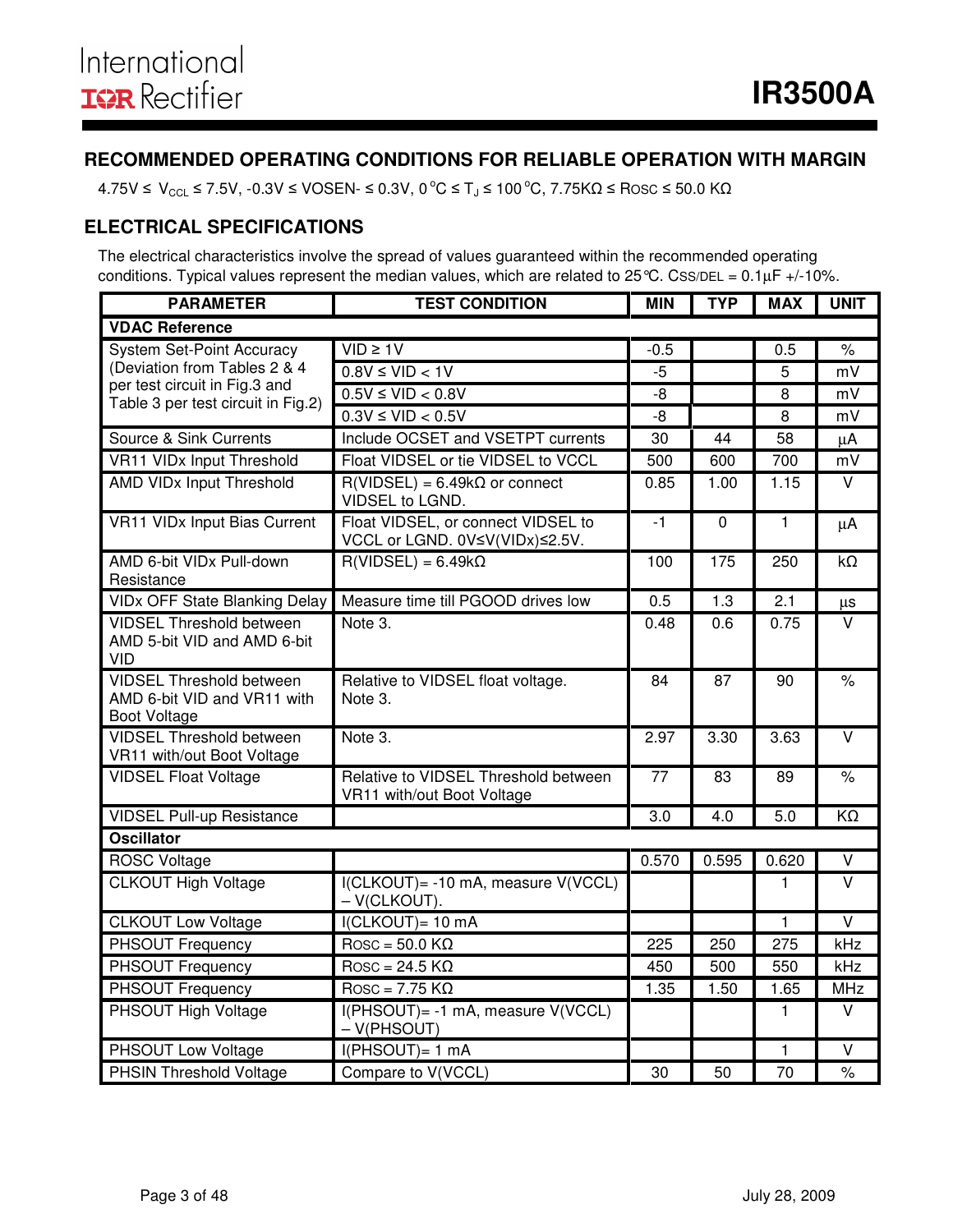# International<br>**IGR** Rectifier

# **IR3500A**

| <b>PARAMETER</b>                                | <b>TEST CONDITION</b>                                        | <b>MIN</b>     | <b>TYP</b>      | <b>MAX</b> | <b>UNIT</b>       |
|-------------------------------------------------|--------------------------------------------------------------|----------------|-----------------|------------|-------------------|
| <b>Soft Start and Delay</b>                     |                                                              |                |                 |            |                   |
| Start Delay (TD1)                               |                                                              | 1.0            | 2.9             | 3.5        | Ms                |
| Soft Start Time (TD2)                           | To reach 1.1V                                                | 0.8            | 2.2             | 3.25       | Ms                |
| VID Sample Delay (TD3)                          |                                                              | 0.3            | 1.2             | 3.0        | Ms                |
| PGOOD Delay (TD4 + TD5)                         |                                                              | 0.5            | 1.2             | 2.3        | Ms                |
| OC Delay Time                                   | $V(III) - V(OCSET) = 500$ mV                                 | 75             | 125             | 300        | <b>US</b>         |
| SS/DEL to FB Input Offset<br>Voltage            | With $FB = 0V$ , adjust V(SS/DEL) until<br>EAOUT drives high | 0.7            | 1.4             | 1.9        | $\vee$            |
| <b>Charge Current</b>                           |                                                              | 35.0           | 52.5            | 70.0       | μA                |
| Discharge Current                               |                                                              | 2.5            | 4.5             | 6.5        | μA                |
| Charge/Discharge Current Ratio                  |                                                              | 10             | 12              | 16         | $\mu A/\mu A$     |
| Charge Voltage                                  |                                                              |                | 3.75            |            | $\vee$            |
| <b>Delay Comparator Threshold</b>               | Relative to Charge Voltage, SS/DEL<br>rising                 |                | 80              |            | mV                |
| Delay Comparator Threshold                      | Relative to Charge Voltage, SS/DEL<br>falling                |                | 110             |            | mV                |
| Delay Comparator Hysteresis                     |                                                              |                | 30              |            | mV                |
| <b>VID Sample Delay Comparator</b><br>Threshold |                                                              |                | 3.0             |            | V                 |
| Discharge Comp. Threshold                       |                                                              | 150            | 200             | 275        | mV                |
| <b>Remote Sense Differential Amplifier</b>      |                                                              |                |                 |            |                   |
| Unity Gain Bandwidth                            | Note 1                                                       | 3.0            | 6.4             | 9.0        | <b>MHz</b>        |
| Input Offset Voltage                            | $0.5V$ ≤ V(VOSEN+) - V(VOSEN-) ≤ 1.6V                        | -3             | 0               | 3          | mV                |
| <b>Source Current</b>                           | $0.5V \le V(VOSEN+) - V(VOSEN-) \le 1.6V$                    | 0.5            | 1.0             | 1.7        | mA                |
| <b>Sink Current</b>                             | $0.5V \le V(VOSEN+) - V(VOSEN-) \le 1.6V$                    | $\sqrt{2}$     | 12              | 18         | mA                |
| <b>Slew Rate</b>                                | $0.5V \le V(VOSEN+) - V(VOSEN-) \le 1.6V$<br>Note1           | $\overline{c}$ | 4               | 8          | V/us              |
| <b>VOSEN+ Bias Current</b>                      | $0.5 V < V(VOSEN+) < 1.6 V$                                  |                | 30              | 50         | uA                |
| <b>VOSEN- Bias Current</b>                      | $-0.3V \leq \text{VOSEN-} \leq 0.3V$ , All VID Codes         |                | 30              | 50         | uA                |
| VOSEN+ Input Voltage Range                      | $V(VCCL)=7V$                                                 |                |                 | 5.5        | V                 |
| <b>High Voltage</b>                             | $V(VCCL) - V(VO)$                                            |                | 0.5             | 1          | $\overline{\vee}$ |
| Low Voltage                                     | $V(VCCL)=7V$                                                 |                |                 | 250        | mV                |
| <b>Error Amplifier</b>                          |                                                              |                |                 |            |                   |
| Input Offset Voltage                            | Measure V(FB) - V(VSETPT). Note 2                            | $-1$           | $\mathbf 0$     | 1          | mV                |
| FB Bias Current                                 |                                                              | -1             | 0               | 1          | μA                |
| <b>VSETPT Bias Current</b>                      | Rosc= 24.5 $K\Omega$                                         | 23.00          | 24.25           | 25.50      | μA                |
| DC Gain                                         | Note 1                                                       | 100            | 110             | 120        | dB                |
| <b>Bandwidth</b>                                | Note 1                                                       | 20             | 30              | 40         | <b>MHz</b>        |
| Slew Rate                                       | Note 1                                                       | $\overline{7}$ | $\overline{12}$ | 20         | $V/\mu s$         |
| <b>Sink Current</b>                             |                                                              | 0.40           | 0.85            | 1.00       | mA                |
| Source Current                                  |                                                              | 5              | 8               | 12         | mA                |
| Minimum Voltage                                 |                                                              |                | 120             | 250        | mV                |
| Maximum Voltage                                 | Measure V(VCCL) - V(EAOUT)                                   | 500            | 780             | 950        | mV                |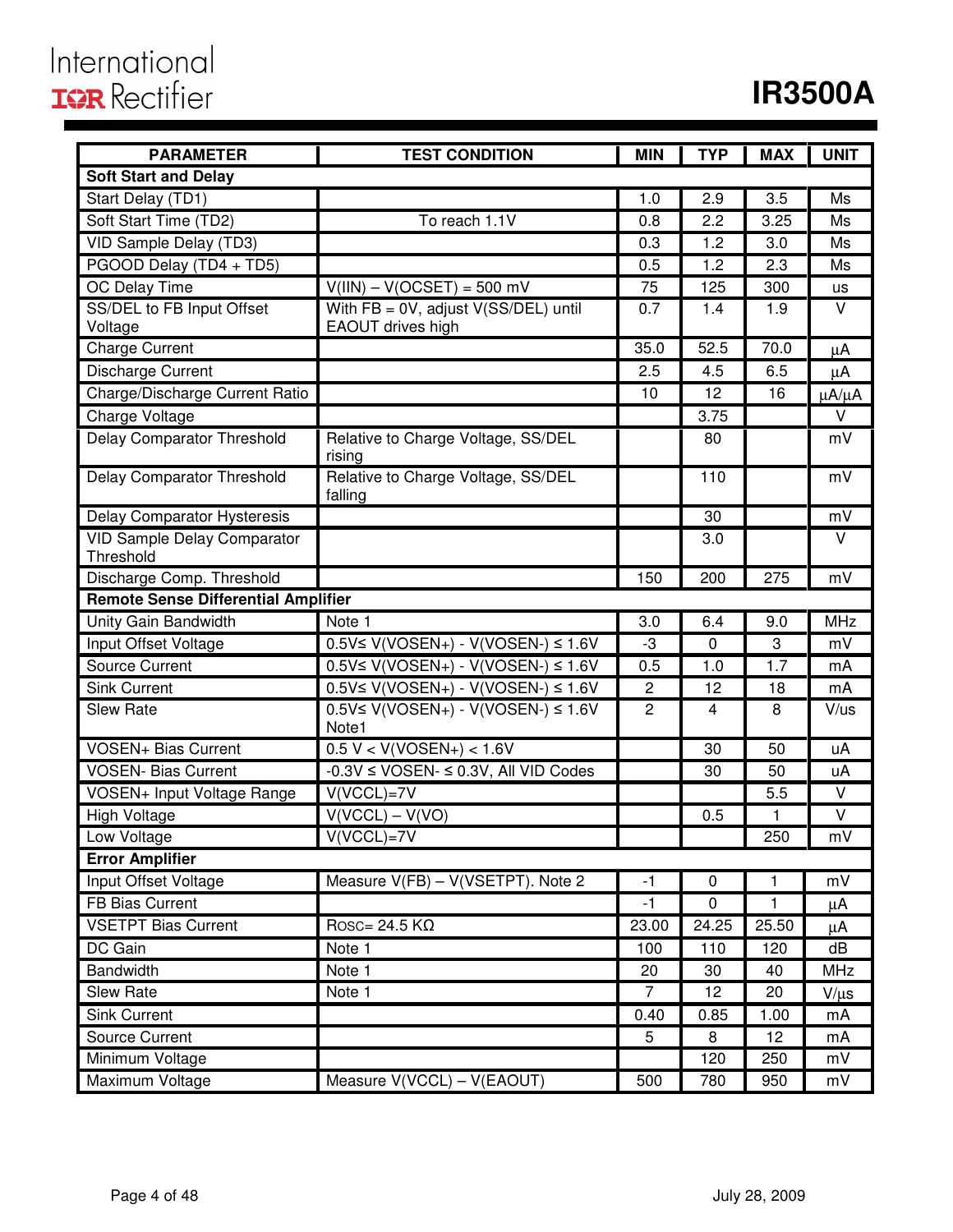| <b>PARAMETER</b>                                         | <b>TEST CONDITION</b>                                                                                  | <b>MIN</b> | <b>TYP</b> | <b>MAX</b> | <b>UNIT</b>             |
|----------------------------------------------------------|--------------------------------------------------------------------------------------------------------|------------|------------|------------|-------------------------|
| Open Voltage Loop Detection<br>Threshold                 | Measure V(VCCL) - V(EAOUT),<br>Relative to Error Amplifier maximum<br>voltage.                         | 125        | 300        | 600        | mV                      |
| Open Voltage Loop Detection<br>Delay                     | Measure PHSOUT pulse numbers from<br>$V(EAOUT) = V(VCCL)$ to $PGOOD =$<br>low.                         |            | 8          |            | Pulses                  |
| <b>Enable Input</b>                                      |                                                                                                        |            |            |            |                         |
| VR 11 Threshold Voltage                                  | <b>ENABLE</b> rising                                                                                   | 825        | 850        | 875        | mV                      |
| VR 11 Threshold Voltage                                  | <b>ENABLE</b> falling                                                                                  | 775        | 800        | 825        | mV                      |
| VR 11 Hysteresis                                         |                                                                                                        | 25         | 50         | 75         | mV                      |
| <b>AMD Threshold Voltage</b>                             | <b>ENABLE</b> rising                                                                                   | 1.1        | 1.2        | 1.3        | V                       |
| <b>AMD Threshold Voltage</b>                             | <b>ENABLE</b> falling                                                                                  | 1.05       | 1.14       | 1.23       | V                       |
| <b>AMD Hysteresis</b>                                    |                                                                                                        | 30         | 50         | 80         | mV                      |
| <b>Bias Current</b>                                      | $0V \le V(ENABLE) \le 3.3V$                                                                            | -5         | 0          | 5          | μA                      |
| <b>Blanking Time</b>                                     | Noise Pulse < 100ns will not register an<br>ENABLE state change. Note 1                                | 75         | 250        | 400        | ns                      |
| <b>Over-Current Comparator</b>                           |                                                                                                        |            |            |            |                         |
| Input Offset Voltage                                     | $1V \le V(OCSET) \le 3.3V$                                                                             | $-30$      | $-13$      | $\pmb{0}$  | mV                      |
| <b>OCSET Bias Current</b>                                | $\overline{\text{Rosc}}$ 24.5 K $\Omega$                                                               | 23.25      | 24.50      | 25.75      | $\mu$ A                 |
| Over-Current Delay Counter                               | $\text{ROSC} = 7.75 \text{ K}\Omega \text{ (PHSOUT=1.5MHz)}$                                           |            | 4096       |            | Cycle                   |
| Over-Current Delay Counter                               | $\text{ROSC} = 15.0 \text{ K}\Omega$ (PHSOUT=800kHZ)                                                   |            | 2048       |            | Cycle                   |
| Over-Current Delay Counter                               | $\overline{ROSC} = 50.0 \text{ K}\Omega \text{ (PHSOUT=250kHz)}$                                       |            | 1024       |            | Cycle                   |
| <b>Over-Current Limit Amplifier</b>                      |                                                                                                        |            |            |            |                         |
| Input Offset Voltage                                     |                                                                                                        | $-10$      | 0          | 10         | mV                      |
| Transconductance                                         | Note 1                                                                                                 | 0.50       | 1.00       | 1.75       | mA/V                    |
| <b>Sink Current</b>                                      |                                                                                                        | 35         | 55         | 75         | uA                      |
| Unity Gain Bandwidth                                     |                                                                                                        | 0.75       | 2.00       | 3.00       | kHz                     |
| <b>Over Voltage Protection (OVP) Comparators</b>         |                                                                                                        |            |            |            |                         |
| Threshold at Power-up                                    |                                                                                                        | 1.60       | 1.73       | 1.83       | $\vee$                  |
| <b>Threshold during Normal</b>                           | Compare to V(VDAC)                                                                                     | 110        | 130        | 150        | mV                      |
| Operation                                                |                                                                                                        |            |            |            |                         |
| <b>OVP Release Voltage during</b><br>Normal Operation    | Compare to V(VDAC)                                                                                     | $-13$      | 3          | 20         | mV                      |
| Threshold during Dynamic VID<br>down                     |                                                                                                        | 1.70       | 1.73       | 1.75       | V                       |
| <b>Dynamic VID Detect</b><br><b>Comparator Threshold</b> |                                                                                                        | 25         | 50         | 75         | mV                      |
| Propagation Delay to IIN                                 | Measure time from $V(VO) > V(VDAC)$<br>(250mV overdrive) to V(IIN) transition to<br>$> 0.9$ * V(VCCL). |            | 90         | 180        | ns                      |
| <b>IIN Pull-up Resistance</b>                            |                                                                                                        |            | 5          | 15         | Ω                       |
| Propagation Delay to OVP                                 | Measure time from $V(VO) > V(VDAC)$<br>(250mV overdrive) to V(ROSC/OVP)<br>transition to >1V.          |            | 90         | 180        | ns                      |
| OVP High Voltage                                         | Measure V(VCCL)-V(ROSC/OVP)                                                                            | 0          |            | 1.2        | $\overline{\mathsf{V}}$ |
| OVP Power-up High Voltage                                | V(VCCLDRV)=1.8V. Measure V(VCCL)-<br>V(ROSC/OVP)                                                       | 0          |            | 0.2        | V                       |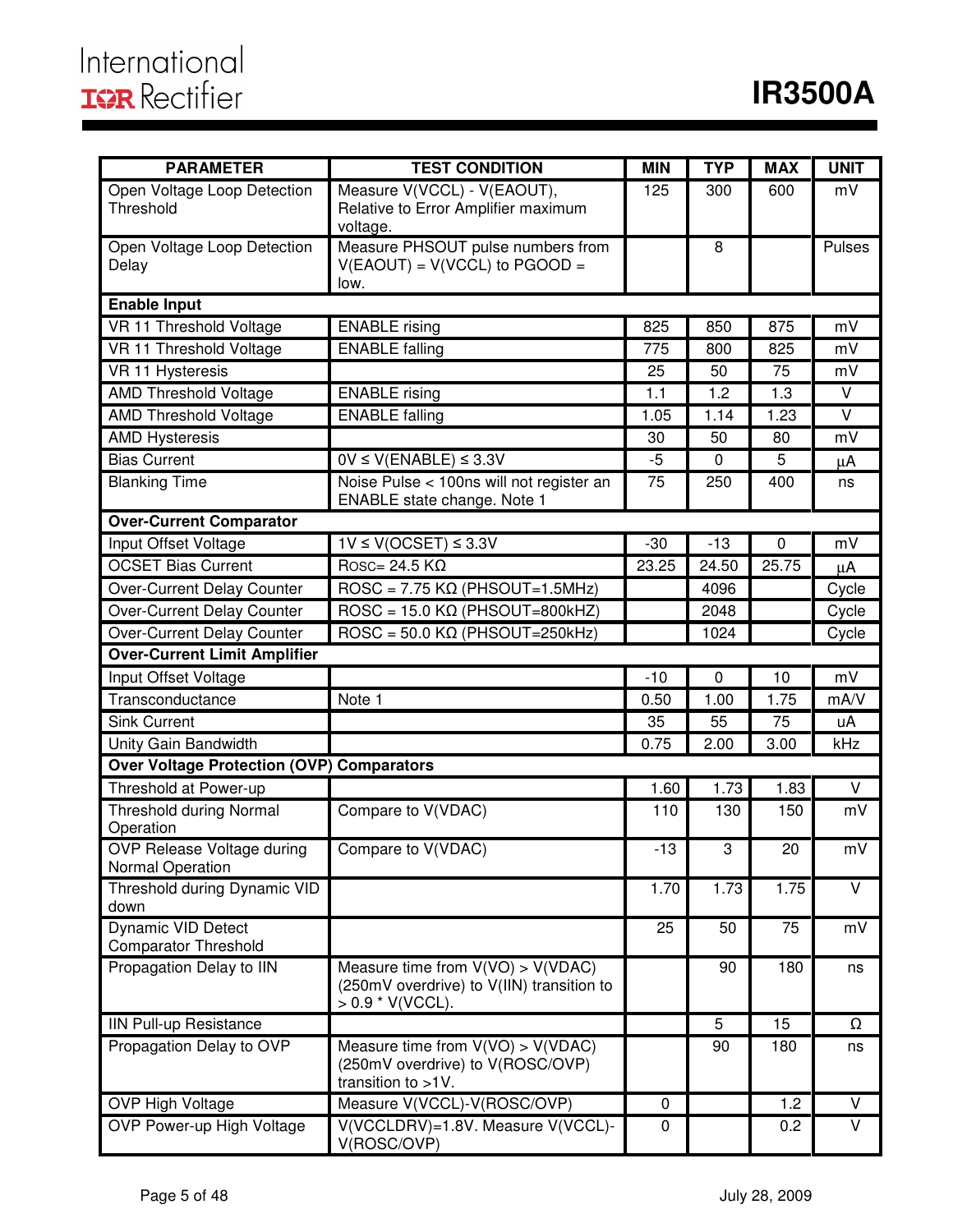| <b>PARAMETER</b>                                      | <b>MIN</b>                                   | <b>TYP</b>     | <b>MAX</b>     | <b>UNIT</b> |            |
|-------------------------------------------------------|----------------------------------------------|----------------|----------------|-------------|------------|
| <b>VDRP Buffer Amplifier</b>                          |                                              |                |                |             |            |
| Input Offset Voltage                                  | $V(VDRP) - V(IIN), 0.5V \le V(IIN) \le 3.3V$ | $-5$           | 3              | 11          | mV         |
| <b>Source Current</b>                                 | $0.5V \le V(III) \le 3.3V$                   | $\overline{c}$ |                | 30          | mA         |
| <b>Sink Current</b>                                   | $0.5V \le V(III) \le 3.3V$                   | 0.2            | 0.4            | 0.6         | mA         |
| Unity Gain Bandwidth                                  | Note 1                                       |                | 8              |             | <b>MHz</b> |
| <b>Slew Rate</b>                                      | Note 1                                       |                | 4.7            |             | $V/\mu s$  |
| <b>IIN Bias Current</b>                               |                                              | $-1$           | $\mathbf 0$    | 1           | $\mu$ A    |
| <b>PGOOD Output</b>                                   |                                              |                |                |             |            |
| Output Voltage                                        | $I(PGOOD) = 4mA$                             |                | 150            | 300         | mV         |
| Leakage Current                                       | $V(PGOOD) = 5.5V$                            |                | 0              | 10          | $\mu$ A    |
| Under Voltage Threshold-VO                            | Reference to VDAC                            | $-380$         | $-330$         | $-280$      | mV         |
| decreasing                                            |                                              |                |                |             |            |
| Under Voltage Threshold-VO                            | Reference to VDAC                            | $-315$         | $-265$         | $-215$      | mV         |
| increasing                                            |                                              |                |                |             |            |
| <b>Under Voltage Threshold</b><br>Hysteresis          |                                              | 25             | 60             | 95          | mV         |
| <b>VCCL DRV Activation</b>                            | $I(PG)=4mA, V(PG)<300mV, V(VCCL)=0$          | 1              | $\overline{2}$ | 3.6         | $\vee$     |
| Threshold                                             |                                              |                |                |             |            |
| <b>Open Sense Line Detection</b>                      |                                              |                |                |             |            |
| Sense Line Detection Active                           |                                              | 150            | 200            | 250         | mV         |
| <b>Comparator Threshold Voltage</b>                   |                                              |                |                |             |            |
| Sense Line Detection Active                           | $V(VO) < [V(VOSEN+) - V(LGND)] / 2$          | 35             | 60             | 85          | mV         |
| <b>Comparator Offset Voltage</b>                      |                                              |                |                |             |            |
| VOSEN+ Open Sense Line<br><b>Comparator Threshold</b> | Compare to V(VCCL)                           | 87.5           | 90.0           | 92.5        | $\%$       |
| <b>VOSEN- Open Sense Line</b>                         |                                              | 0.36           | 0.40           | 0.44        | $\vee$     |
| <b>Comparator Threshold</b>                           |                                              |                |                |             |            |
| Sense Line Detection Source                           | $V(VO) = 100mV$                              | 200            | 500            | 700         | uA         |
| Currents                                              |                                              |                |                |             |            |
| <b>VRHOT Comparator</b>                               |                                              |                |                |             |            |
| <b>Threshold Voltage</b>                              |                                              | 1.584          | 1.600          | 1.616       | $\vee$     |
| <b>HOTSET Bias Current</b>                            |                                              | $-1$           | 0              | 1           | μA         |
| <b>Hysteresis</b>                                     |                                              | 75             | 100            | 125         | mV         |
| Output Voltage                                        | $I(VRHOT) = 30mA$                            |                | 150            | 400         | mV         |
| <b>VRHOT Leakage Current</b>                          | $V(VRHOT) = 5.5V$                            |                | 0              | 10          | μA         |
| <b>VCCL Regulator Amplifier</b>                       |                                              |                |                |             |            |
| Reference Feedback Voltage                            |                                              | 1.15           | 1.19           | 1.23        | $\vee$     |
| <b>VCCLFB Bias Current</b>                            |                                              | $-1$           | 0              | 1           | uA         |
| <b>VCCLDRV Sink Current</b>                           |                                              | 10             | 30             |             | mA         |
| <b>UVLO Start Threshold</b>                           | Compare to V(VCCL)                           | 91             | 93             | 99          | $\%$       |
| <b>UVLO Stop Threshold</b>                            | Compare to V(VCCL)                           | 83             | 87             | 91          | $\%$       |
| <b>Hysteresis</b>                                     | Compare to V(VCCL)                           | $\overline{7}$ | 8.25           | 9.5         | $\%$       |
| General                                               |                                              |                |                |             |            |
| <b>VCCL Supply Current</b>                            |                                              | 3.0            | 6.5            | 10.0        | mA         |

**Note 1:** Guaranteed by design, but not tested in production

**Note 2:** VDAC Output is trimmed to compensate for Error Amplifier input offset errors  **Note 3:** See VIDSEL Functionality Table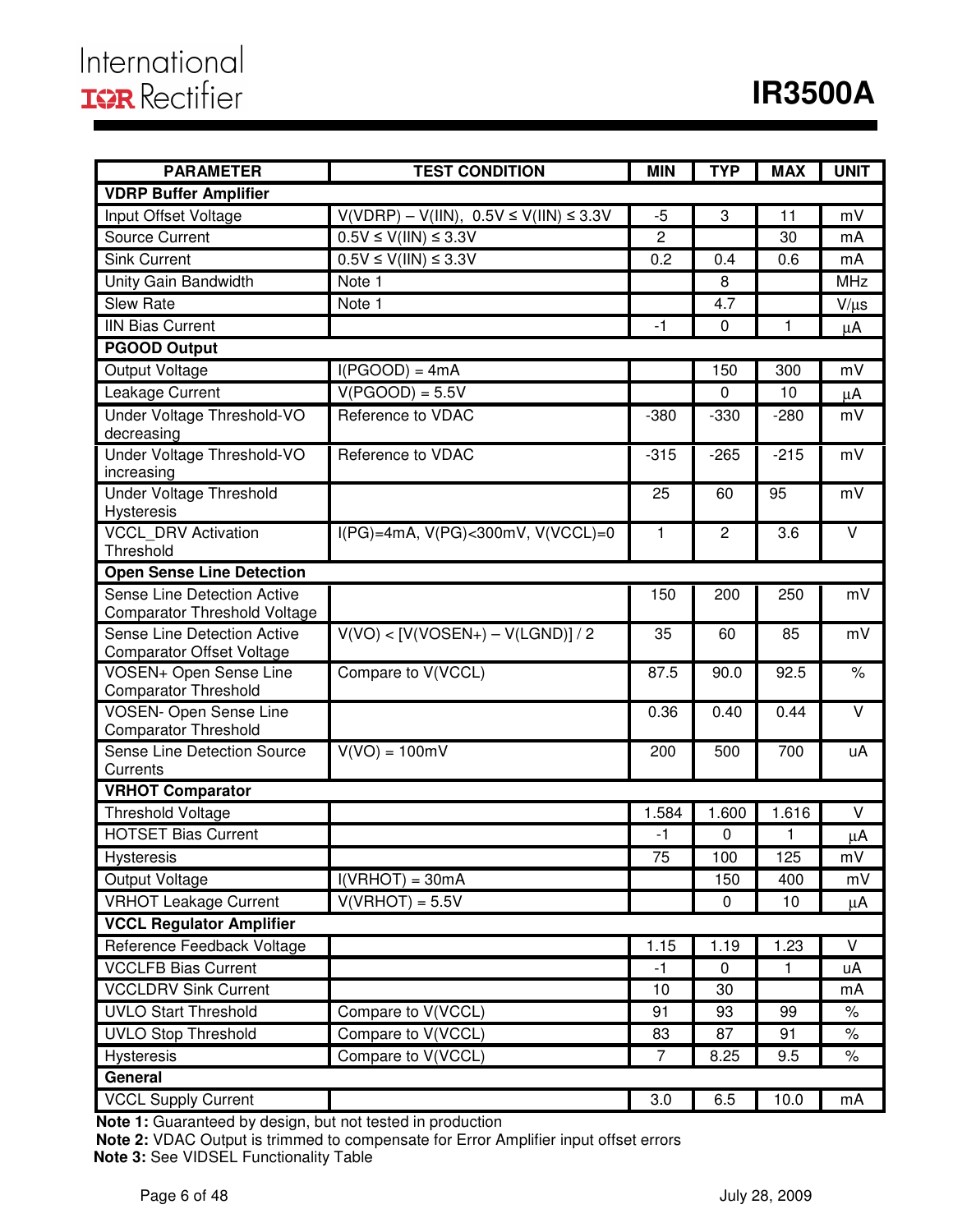**IR3500A** 

# **SYSTEM SET POINT TEST**



Figure 2 - System Set Point Test Circuit for VR11 VID



Figure 3 - System Set Point Test Circuit for AMD VIDs (VDAC shifted +50 mV)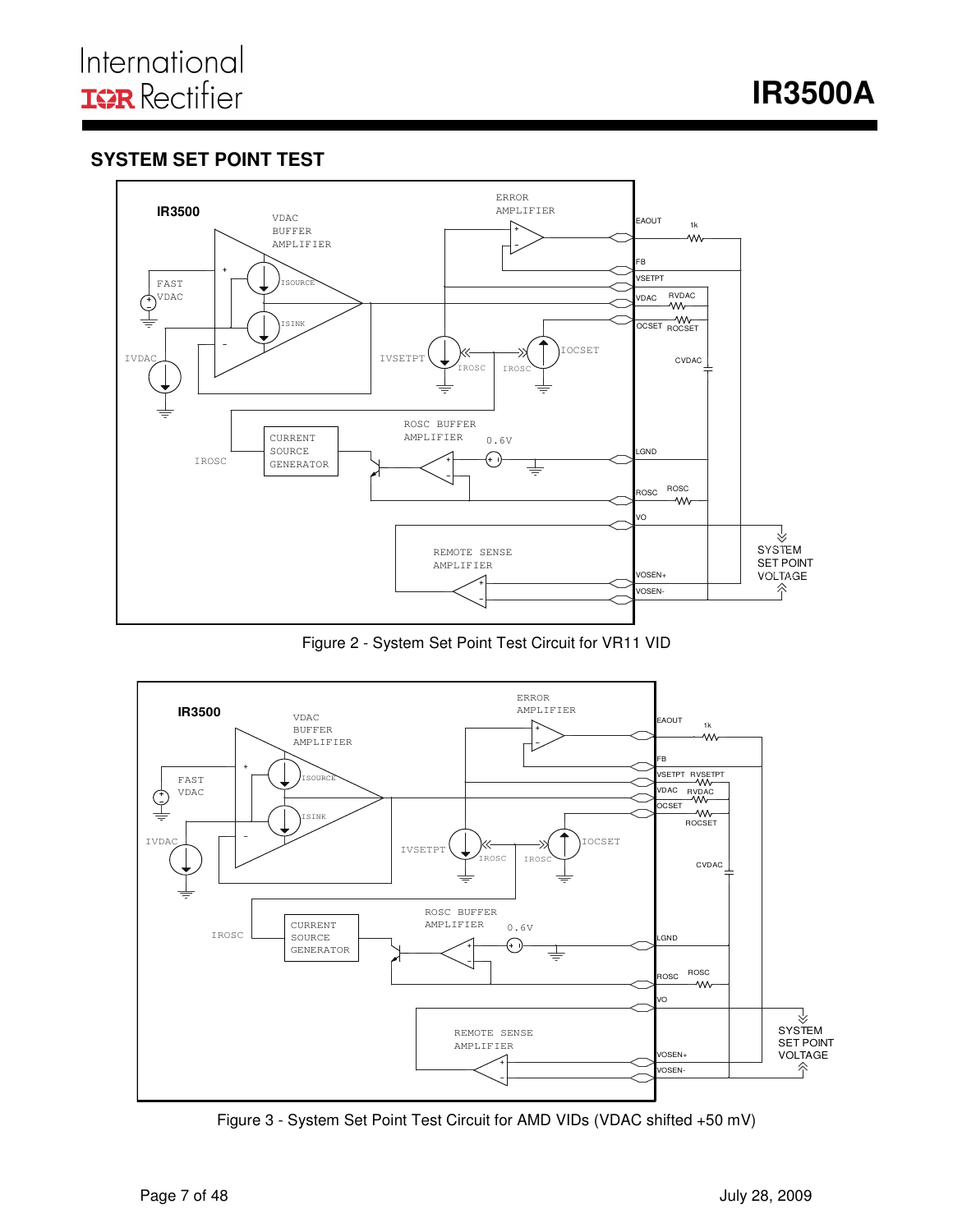# **PIN DESCRIPTION**

| PIN#    | <b>PIN SYMBOL</b> | <b>PIN DESCRIPTION</b>                                                                                                                                                                                                                                                                                                                                                                                                                                                  |
|---------|-------------------|-------------------------------------------------------------------------------------------------------------------------------------------------------------------------------------------------------------------------------------------------------------------------------------------------------------------------------------------------------------------------------------------------------------------------------------------------------------------------|
| $1 - 8$ | <b>VID7-0</b>     | Inputs to VID D to A Converter.                                                                                                                                                                                                                                                                                                                                                                                                                                         |
| 9       | <b>ENABLE</b>     | Enable input. A logic low applied to this pin puts the IC into fault mode. Do not float this pin<br>as the logic state will be undefined.                                                                                                                                                                                                                                                                                                                               |
| 10      | <b>VRHOT</b>      | Open collector output of the VRHOT comparator which drives low if HOTSET pin voltage is<br>lower than 1.6V. Connect external pull-up.                                                                                                                                                                                                                                                                                                                                   |
| 11      | <b>HOTSET</b>     | A resistor divider including thermistor senses the temperature, which is used for VRHOT<br>comparator.                                                                                                                                                                                                                                                                                                                                                                  |
| 12      | VOSEN-            | Remote sense amplifier input. Connect to ground at the load.                                                                                                                                                                                                                                                                                                                                                                                                            |
| 13      | VOSEN+            | Remote sense amplifier input. Connect to output at the load.                                                                                                                                                                                                                                                                                                                                                                                                            |
| 14      | VO                | Remote sense amplifier output.                                                                                                                                                                                                                                                                                                                                                                                                                                          |
| 15      | <b>FB</b>         | Inverting input to the error amplifier.                                                                                                                                                                                                                                                                                                                                                                                                                                 |
| 16      | <b>EAOUT</b>      | Output of the error amplifier.                                                                                                                                                                                                                                                                                                                                                                                                                                          |
| 17      | <b>VDRP</b>       | Buffered IIN signal. Connect external RC network to FB to program converter output<br>impedance.                                                                                                                                                                                                                                                                                                                                                                        |
| 18      | <b>IIN</b>        | Average current input from the phase IC(s). This pin is also used to communicate over<br>voltage condition to phase ICs.                                                                                                                                                                                                                                                                                                                                                |
| 19      | <b>VSETPT</b>     | Error amplifier non-inverting input. Converter output voltage can be decreased from the<br>VDAC voltage with an external resistor connected between VDAC and this pin (there is an<br>internal sink current at this pin).                                                                                                                                                                                                                                               |
| 20      | <b>OCSET</b>      | Programs the constant converter output current limit and hiccup over-current thresholds<br>through an external resistor tied to VDAC and an internal current source from this pin.<br>Over-current protection can be disabled by connecting a resistor from this pin to VDAC to<br>program the threshold higher than the possible signal into the IIN pin from the phase ICs<br>but no greater than VCCL - 2V (do not float this pin as improper operation will occur). |
| 21      | <b>VDAC</b>       | Regulated voltage programmed by the VID inputs. Connect external RC network to LGND<br>to program dynamic VID slew rate and provide compensation for the internal buffer amp.                                                                                                                                                                                                                                                                                           |
| 22      | SS/DEL            | Programs converter startup and over current protection delay timing. It is also used to<br>compensate the constant output current loop during soft start. Connect an external<br>capacitor to LGND to program.                                                                                                                                                                                                                                                          |
| 23      | ROSC/OVP          | Connect a resistor to LGND to program oscillator frequency and OCSET, VSETPT and<br>VDAC bias currents. Oscillator frequency equals switching frequency per phase. The pin is<br>0.6V during normal operation and higher than 1.6V if over-voltage condition is detected.                                                                                                                                                                                               |
| 24      | <b>LGND</b>       | Local Ground for internal circuitry and IC substrate connection.                                                                                                                                                                                                                                                                                                                                                                                                        |
| 25      | <b>CLKOUT</b>     | Clock output at switching frequency multiplied by phase number. Connect to CLKIN pins of<br>phase ICs.                                                                                                                                                                                                                                                                                                                                                                  |
| 26      | <b>PHSOUT</b>     | Phase clock output at switching frequency per phase. Connect to PHSIN pin of the first<br>phase IC.                                                                                                                                                                                                                                                                                                                                                                     |
| 27      | <b>PHSIN</b>      | Feedback input of phase clock. Connect to PHSOUT pin of the last phase IC.                                                                                                                                                                                                                                                                                                                                                                                              |
| 28      | <b>VCCL</b>       | Output of the voltage regulator, and power input for clock oscillator circuitry. Connect a<br>decoupling capacitor to LGND.                                                                                                                                                                                                                                                                                                                                             |
| 29      | <b>VCCLFB</b>     | Non-inverting input of the voltage regulator error amplifier. Output voltage of the regulator<br>is programmed by the resistor divider connected to VCCL.                                                                                                                                                                                                                                                                                                               |
| 30      | <b>VCCLDRV</b>    | Output of the VCCL regulator error amplifier to control external transistor. The pin senses<br>12V power supply through a resistor.                                                                                                                                                                                                                                                                                                                                     |
| 31      | <b>VRRDY</b>      | Open collector output that drives low during startup and under any external fault condition.<br>Connect external pull-up.                                                                                                                                                                                                                                                                                                                                               |
| 32      | <b>VIDSEL</b>     | The pin configures VIDs for AMD 6-bit, Intel VR11 8-bit with 1.1V Boot voltage, Intel VR11<br>8-bit without 1.1V Boot voltage or AMD 5-bit Opteron.                                                                                                                                                                                                                                                                                                                     |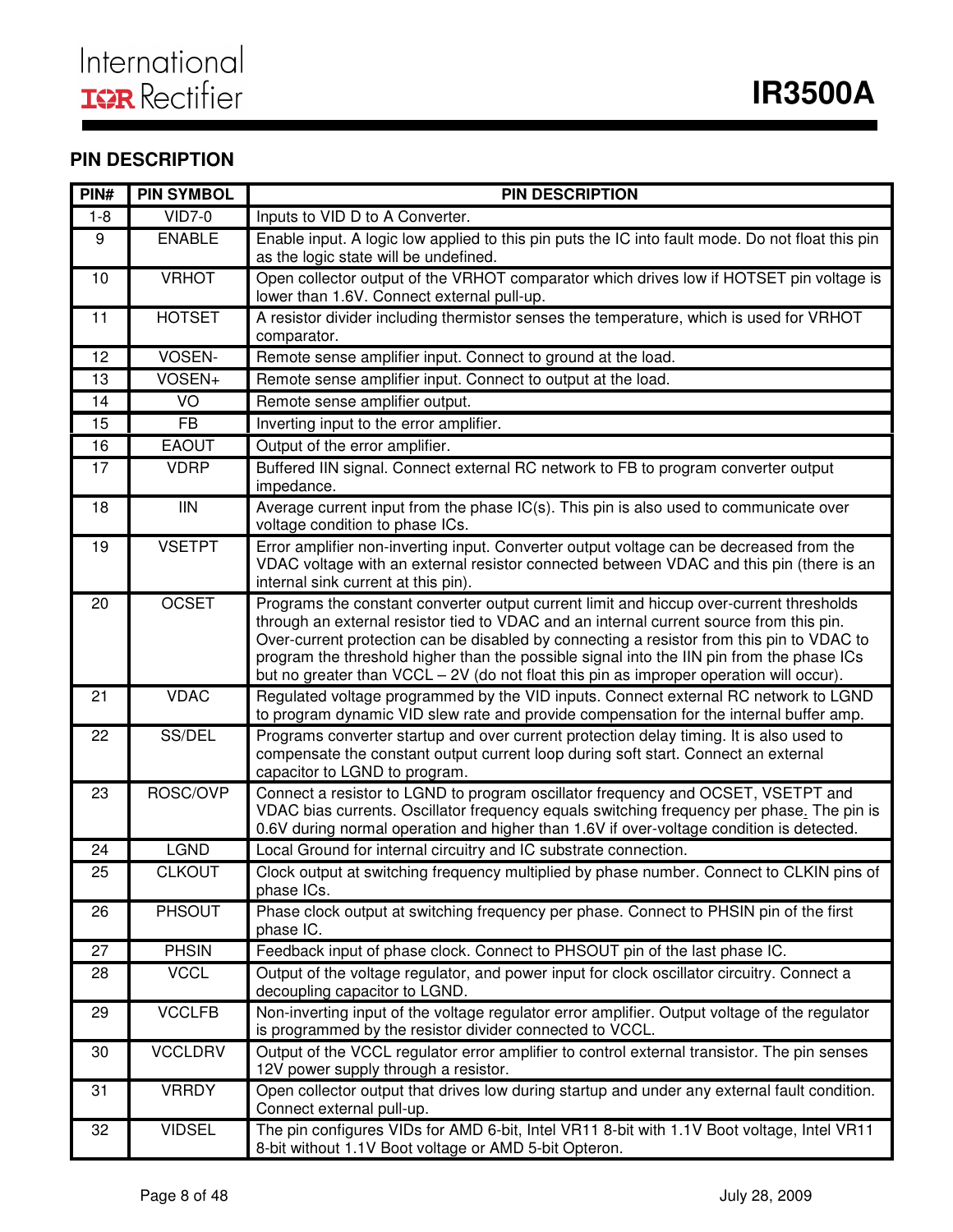### **SYSTEM THEORY OF OPERATION**

#### **PWM Control Method**

The PWM block diagram of the XPhase3™ architecture is shown in Figure 4. Feed-forward voltage mode control with trailing edge modulation is used. A high-gain wide-bandwidth voltage type error amplifier in the Control IC is used for the voltage control loop. Input voltage is sensed in phase ICs and feed-forward control is realized. The PWM ramp slope will change with the input voltage and automatically compensate for changes in the input voltage. The input voltage can change due to variations in the silver box output voltage or due to the wire and PCB-trace voltage drop related to changes in load current.



Figure 4 - PWM Block Diagram

#### **Frequency and Phase Timing Control**

The oscillator and system clock frequency is programmable from 250kHz to 9MHZ by an external resistor (ROSC). The control IC system clock signal (CLKOUT) is connected to CLKIN of all the phase ICs. The phase timing of the phase ICs is controlled by the daisy chain loop, where control IC phase clock output (PHSOUT) is connected to the phase clock input (PHSIN) of the first phase IC, and PHSOUT of the first phase IC is connected to PHSIN of the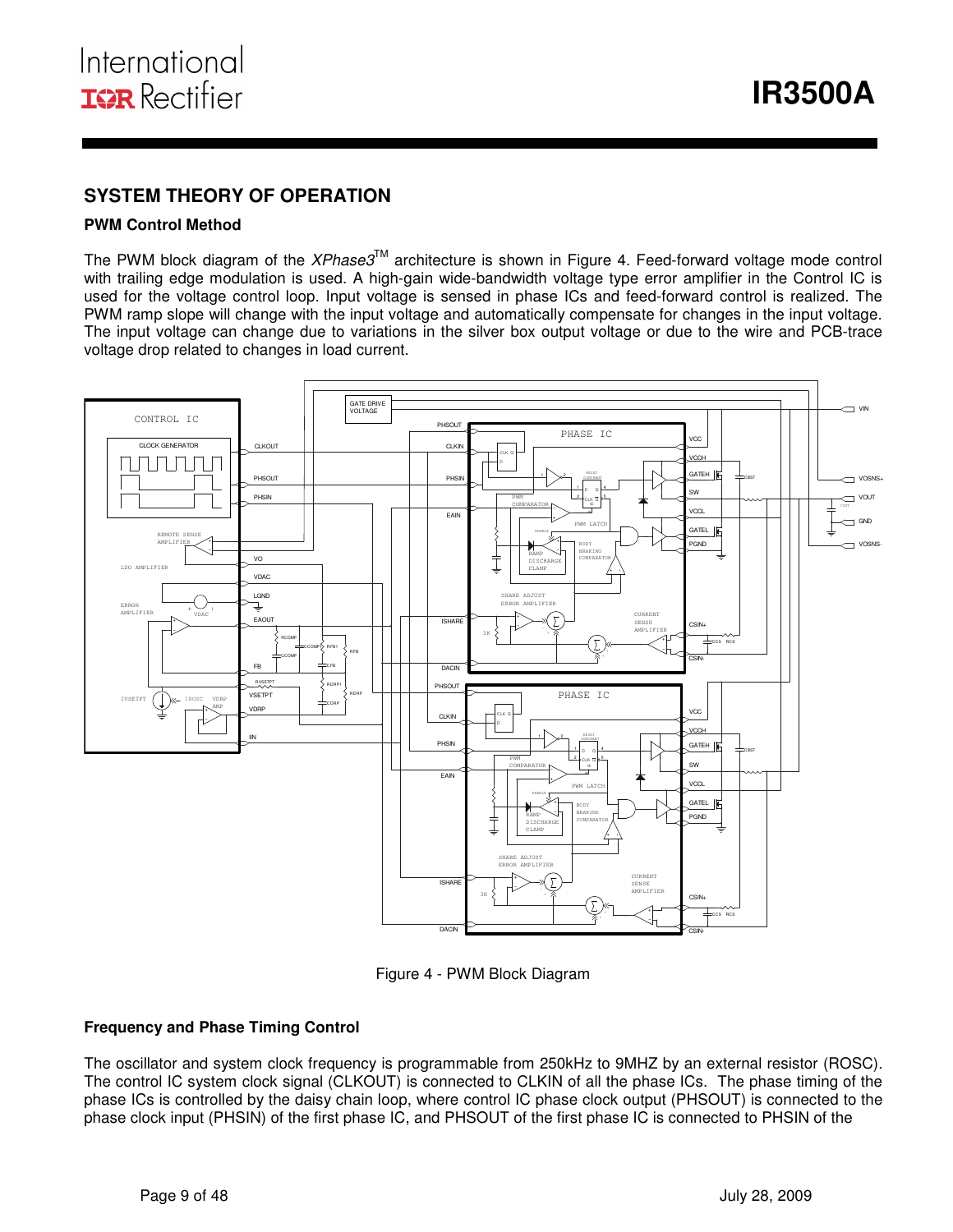# International **ISR** Rectifier

second phase IC, etc. and PHSOUT of the last phase IC is connected back to PHSIN of the control IC. During power up, the control IC sends out clock signals from both CLKOUT and PHSOUT pins and detects the feedback at PHSIN pin to determine the phase number and monitor any fault in the daisy chain loop. Figure 5 shows the phase timing for a four phase converter. The switching frequency is set by the resistor ROSC as shown in Figure 23. The clock frequency equals the number of phase times the switching frequency.

| Control IC CLKOUT<br>(Phase IC CLKIN)  |  |
|----------------------------------------|--|
| Control IC PHSOUT<br>(Phase IC1 PHSIN) |  |
| Phase IC1<br><b>PWM Latch SET</b>      |  |
| Phase IC 1 PHSOUT<br>(Phase IC2 PHSIN) |  |
| Phase IC 2 PHSOUT<br>(Phase IC3 PHSIN) |  |
| Phase IC 3 PHSOUT<br>(Phase IC4 PHSIN) |  |
| Phase IC4 PHSOUT<br>(Control IC PHSIN) |  |

Figure 5 - Four Phase Oscillator Waveforms

#### **PWM Operation**

The PWM comparator is located in the phase IC. Upon receiving the falling edge of a clock pulse, the PWM latch is set; the PWM ramp voltage begins to increase; the low side driver is turned off, and the high side driver is then turned on after the non-overlap time. When the PWM ramp voltage exceeds the error amplifier's output voltage the PWM latch is reset. This turns off the high side driver, then turns on the low side driver after the non-overlap time, and activates the ramp discharge clamp. The ramp discharge clamp quickly discharges the PWM ramp capacitor to the output voltage of the share adjust amplifier in the phase IC until the next clock pulse.

The PWM latch is reset dominant allowing all phases to go to zero duty cycle within a few tens of nanoseconds in response to a load step decrease. Phases can overlap and go up to 100% duty cycle in response to a load step increase with turn-on gated by the clock pulses. An error amplifier output voltage greater than the common mode input range of the PWM comparator results in 100% duty cycle regardless of the voltage of the PWM ramp. This arrangement guarantees the error amplifier is always in control and can demand 0 to 100% duty cycle as required. It also favors response to a load step decrease which is appropriate given the low output to input voltage ratio of most systems. The inductor current will increase much more rapidly than decrease in response to load transients. An additional advantage of the architecture is that differences in ground or input voltage at the phases have no effect on operation since the PWM ramps are referenced to VDAC. Figure 6 depicts PWM operating waveforms under various conditions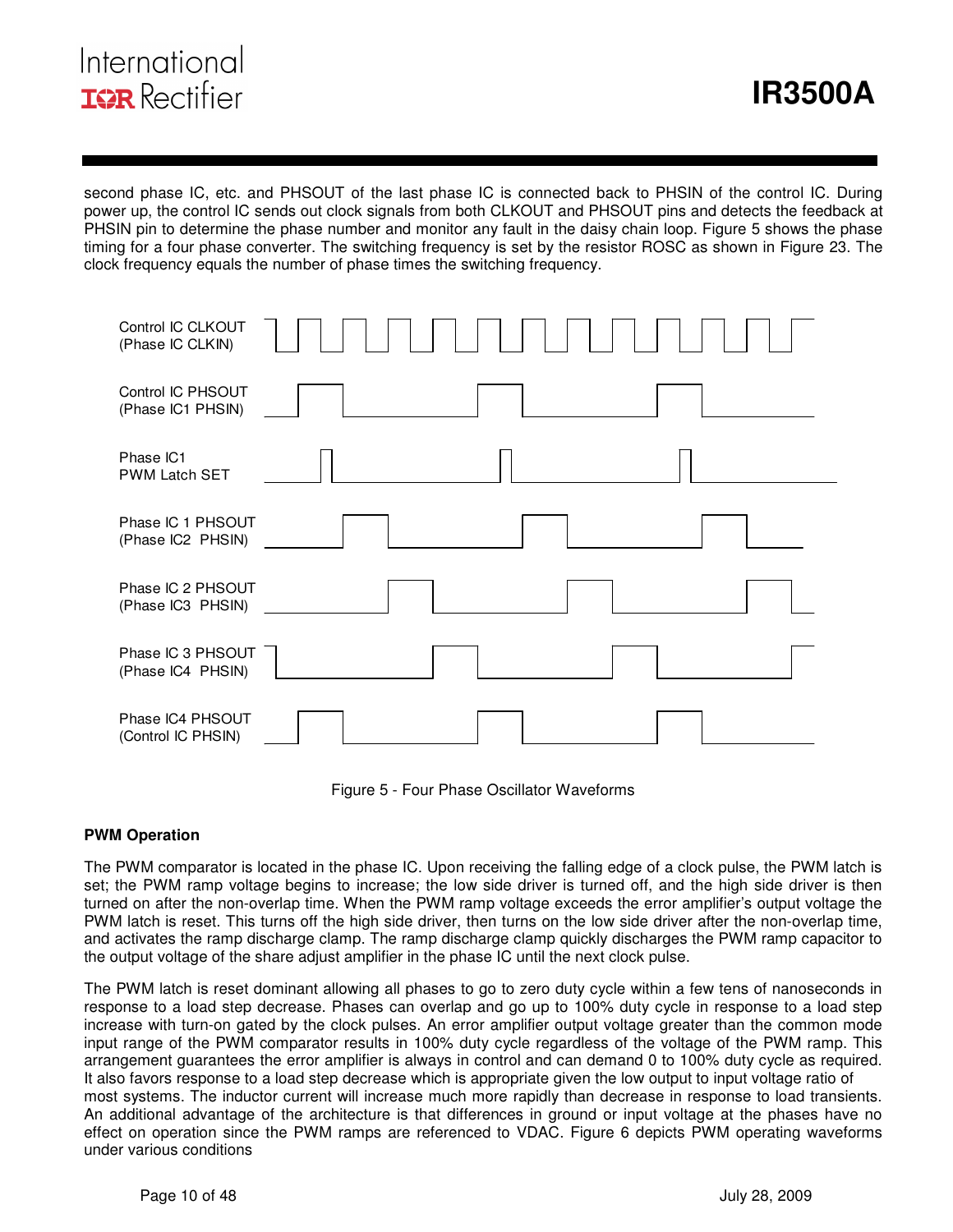# International **ISR** Rectifier

.

The error amplifier is a high speed amplifier with 110 dB of open loop gain. It is not unity gain stable.



I

Figure 6 - PWM Operating Waveforms

### **Body BrakingTM**

In a conventional synchronous buck converter, the minimum time required to reduce the current in the inductor in response to a load step decrease is;

$$
T_{SLEW} = \frac{L^*(I_{MAX} - I_{MIN})}{V_O}
$$

The slew rate of the inductor current can be significantly increased by turning off the synchronous rectifier in response to a load step decrease. The switch node voltage is then forced to decrease until conduction of the synchronous rectifier's body diode occurs. This increases the voltage across the inductor from Vout to Vout +  $V_{\text{BODYDIODE}}$ . The minimum time required to reduce the current in the inductor in response to a load transient decrease is now;

$$
T_{SLEW} = \frac{L*(I_{MAX} - I_{MIN})}{V_O + V_{BODYDIODE}}
$$

Since the voltage drop in the body diode is often comparable to the output voltage, the inductor current slew rate can be increased significantly. This patented method is referred to as "body braking" and is accomplished through the "body braking comparator" located in the phase IC. If the error amplifier's output voltage drops below the output voltage of the share adjust amplifier in the phase IC, this comparator turns off the low side gate driver.

#### **Lossless Average Inductor Current Sensing**

Inductor current can be sensed by connecting a series resistor and a capacitor network in parallel with the inductor and measuring the voltage across the capacitor, as shown in Figure 7. The equation of the sensing network is,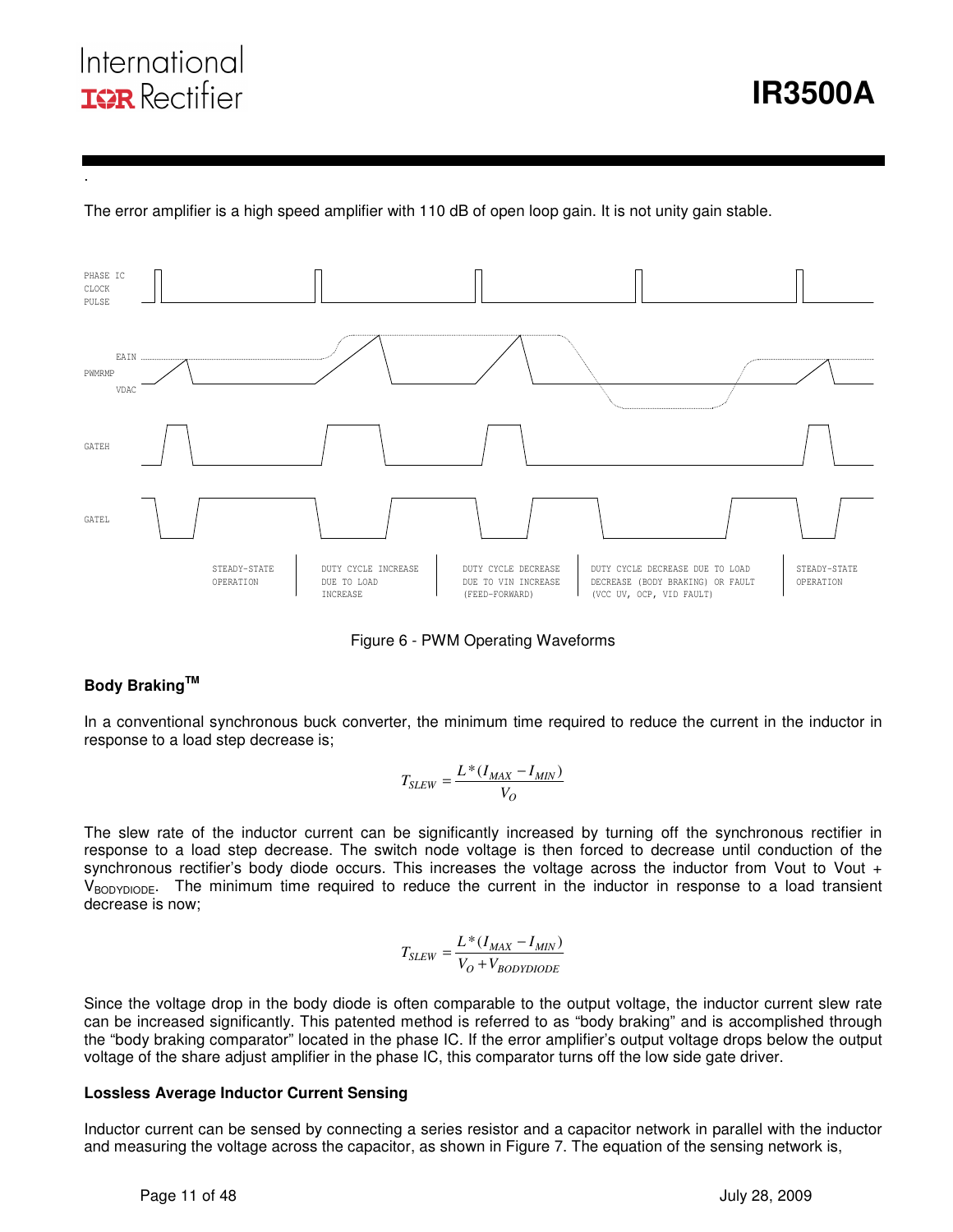**IR3500A** 

$$
v_C(s) = v_L(s) \frac{1}{1 + sR_{CS}C_{CS}} = i_L(s) \frac{R_L + sL}{1 + sR_{CS}C_{CS}}
$$

I

Usually the resistor Rcs and capacitor Ccs are chosen so that the time constant of Rcs and Ccs equals the time constant of the inductor which is the inductance L over the inductor DCR (RL). If the two time constants match, the voltage across Ccs is proportional to the current through L, and the sense circuit can be treated as if only a sense resistor with the value of RL was used. The mismatch of the time constants does not affect the measurement of inductor DC current, but affects the AC component of the inductor current.



Figure 7 - Inductor Current Sensing and Current Sense Amplifier

The advantage of sensing the inductor current versus high side or low side sensing is that actual output current being delivered to the load is obtained rather than peak or sampled information about the switch currents. The output voltage can be positioned to meet a load line based on real time information. Except for a sense resistor in series with the inductor, this is the only sense method that can support a single cycle transient response. Other methods provide no information during either load increase (low side sensing) or load decrease (high side sensing).

An additional problem associated with peak or valley current mode control for voltage positioning is that they suffer from peak-to-average errors. These errors will show in many ways but one example is the effect of frequency variation. If the frequency of a particular unit is 10% low, the peak to peak inductor current will be 10% larger and the output impedance of the converter will drop by about 10%. Variations in inductance, current sense amplifier bandwidth, PWM prop delay, any added slope compensation, input voltage, and output voltage are all additional sources of peak-to-average errors.

#### **Current Sense Amplifier**

A high speed differential current sense amplifier is located in the phase IC, as shown in Figure 7. Its gain is nominally 32.5 and the 3850 ppm/ºC increase in inductor DCR should be compensated in the voltage loop feedback path.

The current sense amplifier can accept positive differential input up to 50mV and negative up to -10mV before clipping. The output of the current sense amplifier is summed with the DAC voltage and sent to the control IC and other phases through an on-chip 3KΩ resistor connected to the ISHARE pin. The ISHARE pins of all the phases are tied together and the voltage on the share bus represents the average current through all the inductors and is used by the control IC for voltage positioning and current limit protection. The input offset of this amplifier is calibrated to +/- 1mV in order to reduce the current sense error.

The input offset voltage is the primary source of error for the current share loop. In order to achieve very small input offset error and superior current sharing performance, the current sense amplifier continuously calibrates itself. This calibration algorithm creates ripple on ISHARE bus with a frequency of fsw / 896 in a multiphase architecture.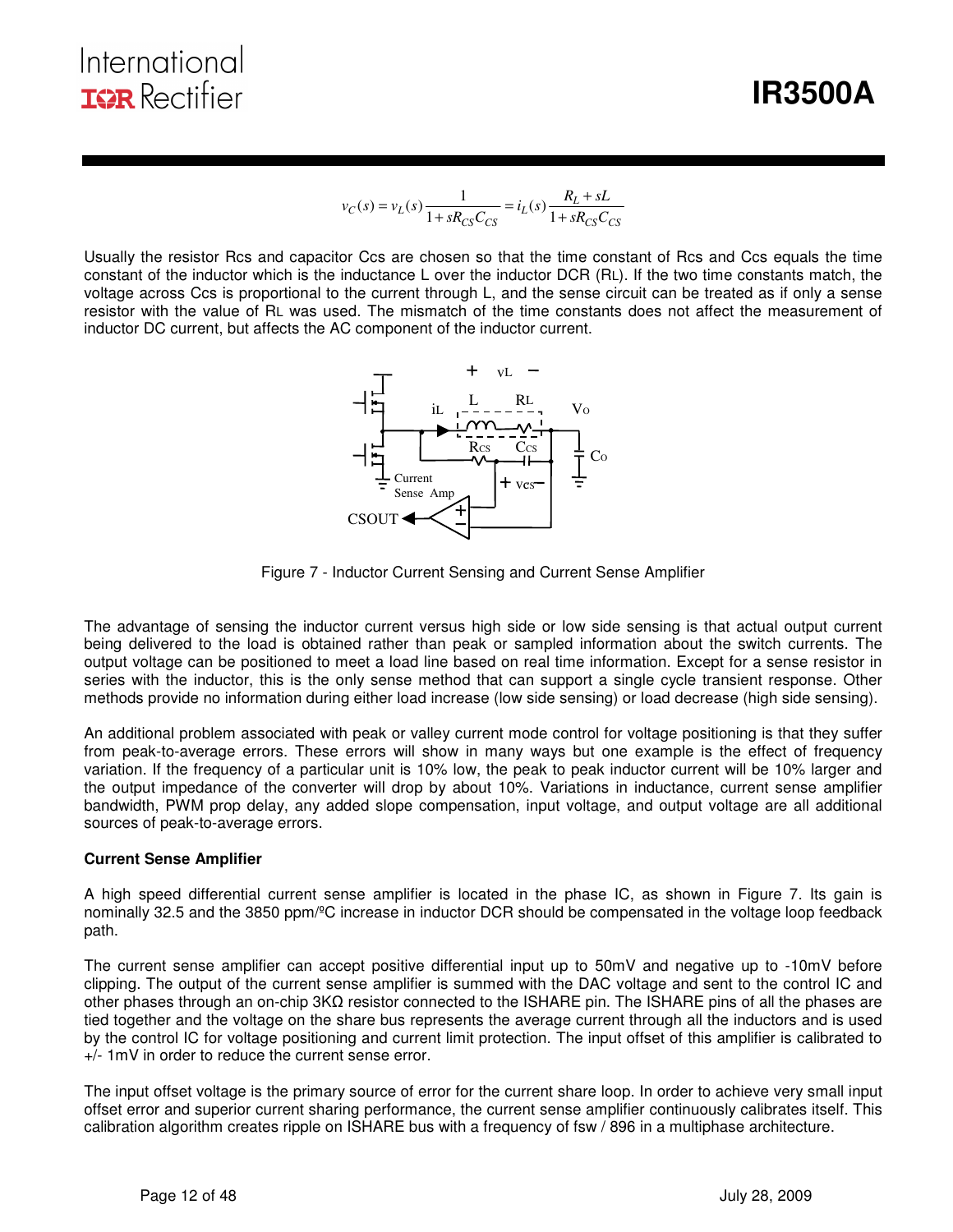#### **Average Current Share Loop**

Current sharing between phases of the converter is achieved by the average current share loop in each phase IC. The output of the current sense amplifier is compared with average current at the share bus. If current in a phase is smaller than the average current, the share adjust amplifier of the phase will pull down the starting point of the PWM ramp thereby increasing its duty cycle and output current; if current in a phase is larger than the average current, the share adjust amplifier of the phase will pull up the starting point of the PWM ramp thereby decreasing its duty cycle and output current. The current share amplifier is internally compensated so that the crossover frequency of the current share loop is much slower than that of the voltage loop and the two loops do not interact.

I

### **IR3500A THEORY OF OPERATION**

#### **Block Diagram**

The Block diagram of the IR3500A is shown in Figure 8, and specific features are discussed in the following sections.

#### **VID Control**

The AMD 6-bit VID, VR11 8-bit VID, and AMD Opteron 5-bit VID are shown in Tables 2 to 4 respectively, and are selected by different connections of VIDSEL pin shown in Table 1. The VID pins require an external bias voltage and should not be floated. The VID input comparators monitor the VID pins and control the Digital-to-Analog Converter (DAC) whose output is sent to the VDAC buffer amplifier. The output of the buffer amplifier is the VDAC pin. The VDAC voltage, input offsets of error amplifier and remote sense differential amplifier are post-package trimmed to provide 0.5% **system set-point** accuracy. The actual VDAC voltage does not determine the system accuracy, which has a wider tolerance. **VIDs of less than 0.5V are not supported.** 

The IR3500A can accept changes in the VID code while operating and vary the DAC voltage accordingly. The slew rate of the voltage at the VDAC pin can be adjusted by an external capacitor between VDAC pin and LGND pin. A resistor connected in series with this capacitor is required to compensate the VDAC buffer amplifier. Digital VID transitions result in a smooth analog transition of the VDAC voltage and converter output voltage minimizing inrush currents in the input and output capacitors and overshoot of the output voltage.

#### **Adaptive Voltage Positioning**

Adaptive voltage positioning is needed to reduce the output voltage deviations during load transients and the power dissipation of the load at heavy load. The circuitry related to voltage positioning is shown in Figure 9. The output voltage is set by the reference voltage VSETPT at the positive input to the error amplifier. This reference voltage can be programmed to have a constant DC offset bellow the VDAC by connecting RSETPT between VDAC and VSETPT. The IVSETPT is controlled by the ROSC as shown in Figure 24.

The voltage at the VDRP pin is a buffered version of the share bus IIN and represents the sum of the DAC voltage and the average inductor current of all the phases. The VDRP pin is connected to the FB pin through the resistor RDRP. Since the error amplifier will force the loop to maintain FB to be equal to the VSETPT, an additional current will flow into the FB pin equal to (VDRP-VSETPT) / RDRP. When the load current increases, the adaptive positioning voltage increases accordingly. More current flows through the feedback resistor RFB, and makes the output voltage lower proportional to the load current. The positioning voltage can be programmed by the resistor RDRP so that the droop impedance produces the desired converter output impedance. The offset and slope of the converter output impedance are referenced to and therefore independent of the VDAC voltage.

#### **Inductor DCR Temperature Compensation**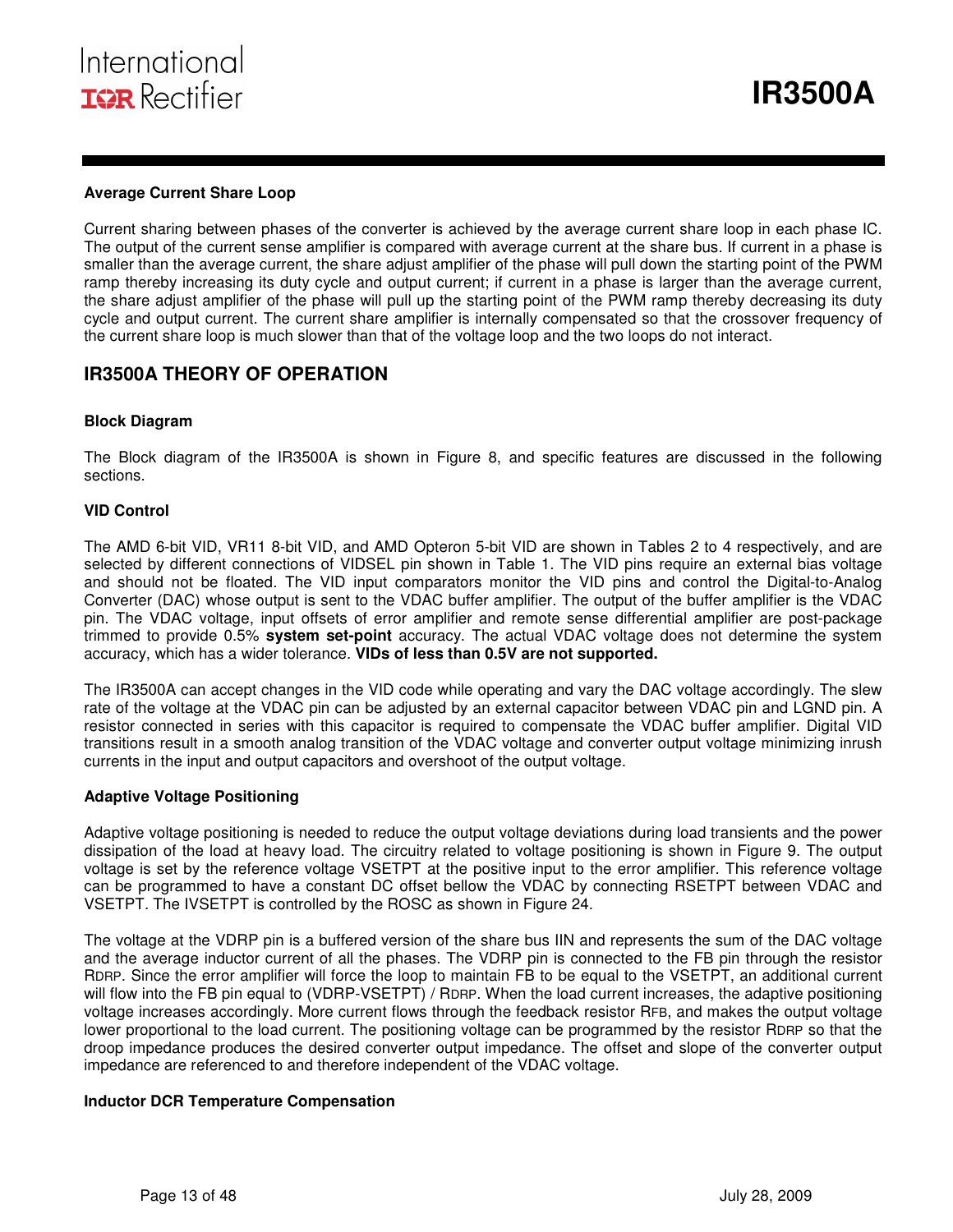

# **IR3500A**

A negative temperature coefficient (NTC) thermistor should be used for inductor DCR temperature compensation. The thermistor should be placed close to the inductor and connected in parallel with the feedback resistor, as shown in Figure 10. The resistor in series with the thermistor is used to reduce the nonlinearity of the thermistor.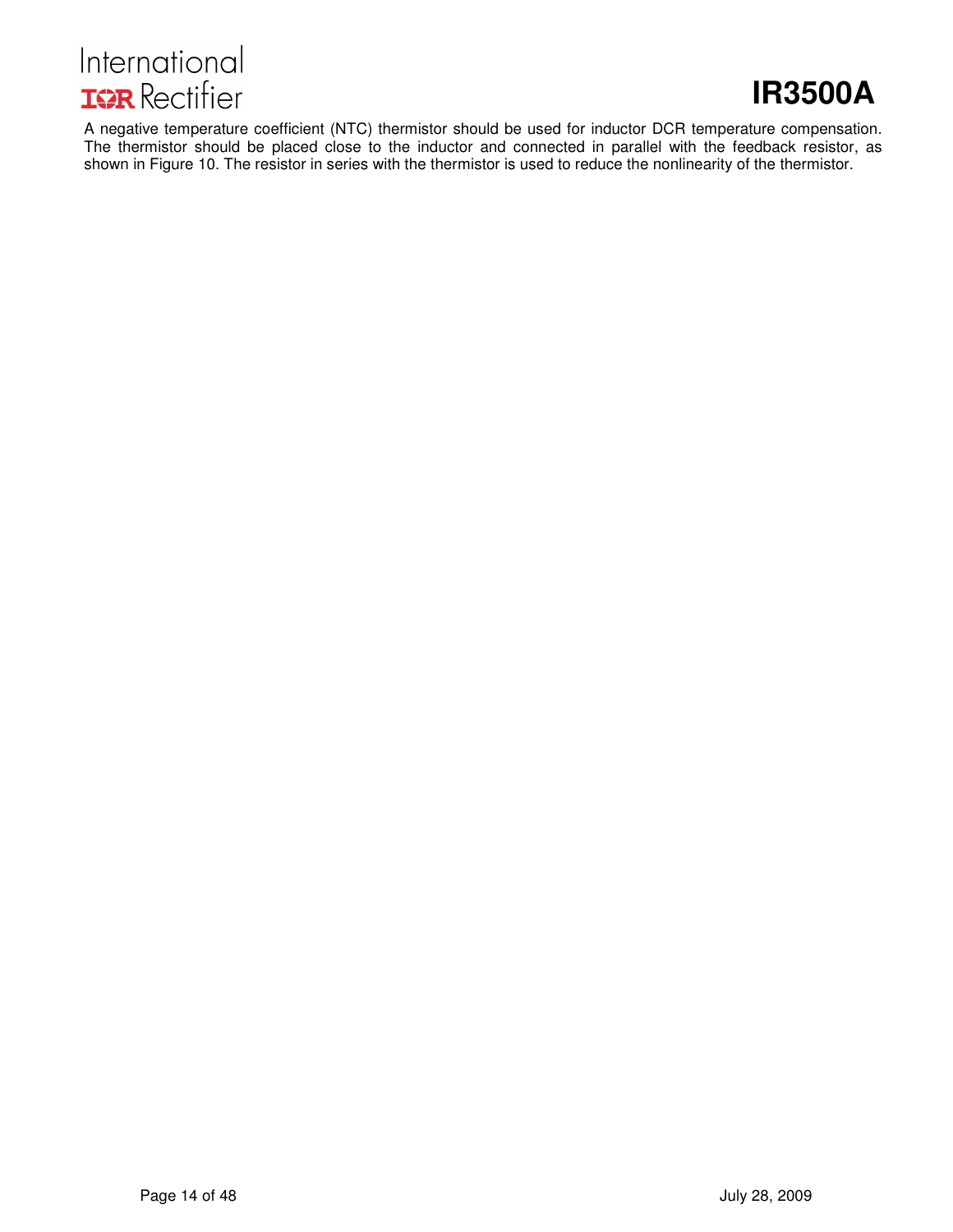# International **IGR** Rectifier

# **IR3500A**



Figure 8 - Block Diagram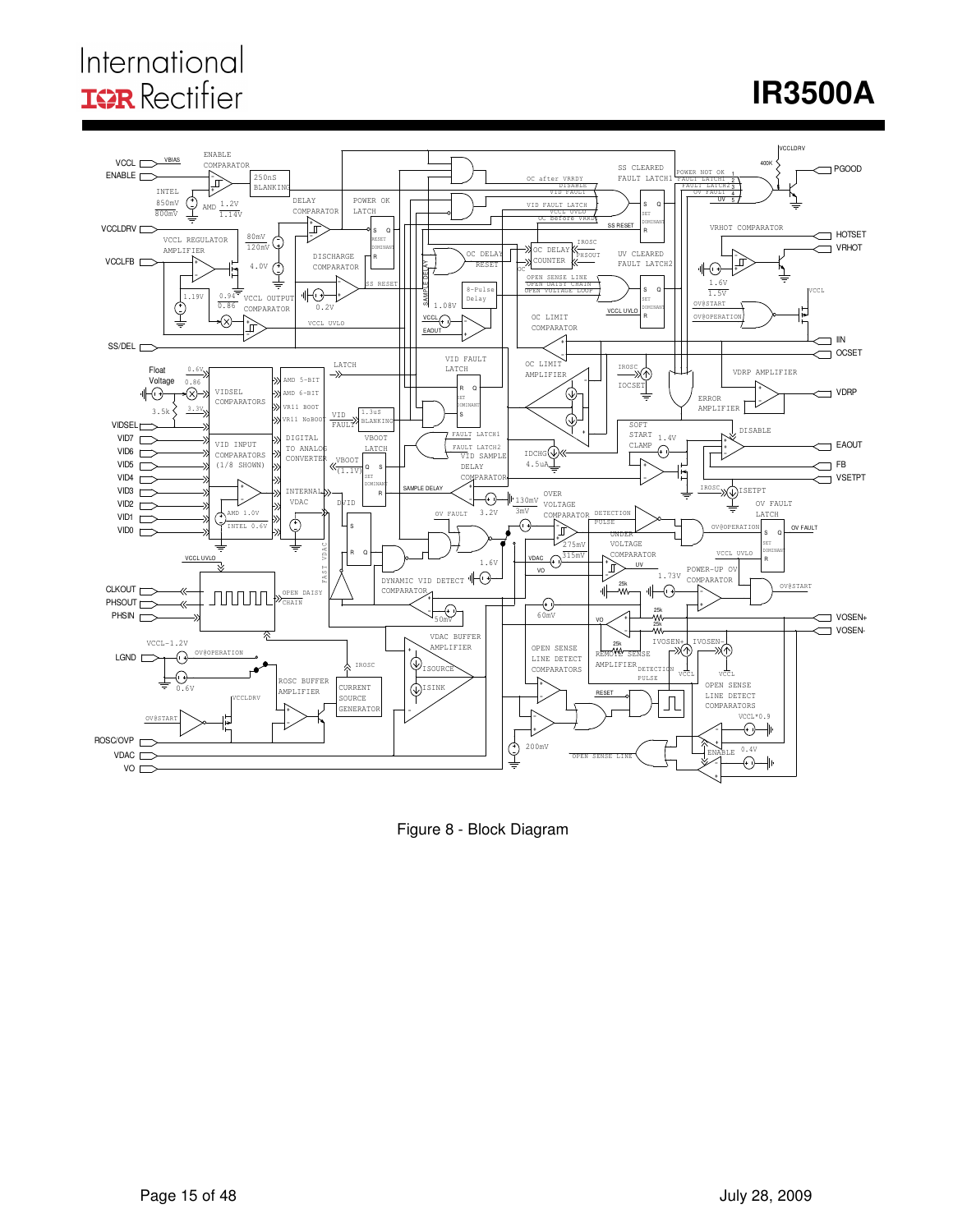### **TABLE 1 - VIDSEL FUNCTIONALITY**

| <b>VIDSEL</b><br><b>Connection</b>                   | <b>VID Table</b>  | 1.1V Boot Voltage<br>during soft start? | Ignore VID Fault<br>during soft start? | <b>VID Fault Latch?</b> |
|------------------------------------------------------|-------------------|-----------------------------------------|----------------------------------------|-------------------------|
| LGND (<0.5V)                                         | AMD 5-BIT OPTERON | NO                                      | ΝO                                     | <b>NO</b>               |
| 6.49 k $\Omega$ to GND<br>(0.7V to 83% of<br>FLOAT)  | AMD 6-BIT         | NO                                      | ΝO                                     | <b>NO</b>               |
| FLOAT (typ.<br>83% of<br>VR11w/wo boot<br>Threshold) | VR11 8-BIT        | <b>YES</b>                              | <b>YES</b>                             | <b>YES</b>              |
| <b>VCCL (4.5V-7V)</b>                                | VR11 8-BIT        | ΝO                                      | NΟ                                     | ΝO                      |

I

### **TABLE 2 - AMD 6-BIT VID TABLE**

| VID <sub>5</sub> | VID4        | VID <sub>3</sub> | VID <sub>2</sub> | VID1           | VID <sub>0</sub> | Vout (V) | VID <sub>5</sub> | VID4        | VID <sub>3</sub> | VID <sub>2</sub> | VID1     | VID <sub>0</sub> | Vout(V) |
|------------------|-------------|------------------|------------------|----------------|------------------|----------|------------------|-------------|------------------|------------------|----------|------------------|---------|
| 0                | 0           | 0                | 0                | 0              | 0                | 1.5500   |                  | $\Omega$    | $\Omega$         | $\Omega$         | $\Omega$ | $\Omega$         | 0.7625  |
| 0                | 0           | $\mathbf 0$      | $\mathbf 0$      | $\mathbf 0$    | 1                | 1.5250   |                  | $\Omega$    | $\Omega$         | $\Omega$         | $\Omega$ |                  | 0.7500  |
| 0                | 0           | $\mathbf 0$      | $\mathbf 0$      | 1              | $\mathbf 0$      | 1.5000   |                  | $\Omega$    | $\Omega$         | 0                |          | $\Omega$         | 0.7375  |
| 0                | $\Omega$    | 0                | $\Omega$         | $\mathbf{1}$   | $\overline{1}$   | 1.4750   |                  | $\Omega$    | $\Omega$         | 0                |          | 1                | 0.7250  |
| 0                | $\Omega$    | $\mathbf 0$      | $\mathbf{1}$     | $\mathbf 0$    | $\mathbf 0$      | 1.4500   |                  | $\Omega$    | $\Omega$         |                  | $\Omega$ | $\mathbf{0}$     | 0.7125  |
| $\overline{0}$   | $\mathbf 0$ | $\overline{0}$   | $\mathbf{1}$     | $\overline{0}$ | $\overline{1}$   | 1.4250   |                  | $\Omega$    | $\Omega$         |                  | $\Omega$ |                  | 0.7000  |
| 0                | $\mathbf 0$ | $\mathbf 0$      | $\mathbf{1}$     | $\mathbf{1}$   | $\mathbf 0$      | 1.4000   |                  | $\Omega$    | $\Omega$         |                  |          | $\Omega$         | 0.6875  |
| 0                | $\mathbf 0$ | 0                | 1                | 1              | $\mathbf{1}$     | 1.3750   |                  | $\Omega$    | $\Omega$         |                  | 1        | 1                | 0.6750  |
| 0                | 0           | 1                | $\mathbf 0$      | $\mathbf 0$    | $\mathbf 0$      | 1.3500   |                  | $\mathbf 0$ |                  | $\Omega$         | $\Omega$ | $\mathbf 0$      | 0.6625  |
| $\mathbf 0$      | $\mathbf 0$ | 1                | $\mathbf 0$      | $\mathbf 0$    | $\mathbf{1}$     | 1.3250   |                  | $\Omega$    |                  | $\Omega$         | 0        |                  | 0.6500  |
| 0                | $\mathbf 0$ | 1                | $\mathbf 0$      | 1              | $\mathbf 0$      | 1.3000   |                  | $\Omega$    |                  | 0                |          | $\Omega$         | 0.6375  |
| 0                | $\mathbf 0$ | 1                | $\mathbf 0$      | 1              | 1                | 1.2750   |                  | $\Omega$    |                  | 0                |          |                  | 0.6250  |
| 0                | 0           | 1                | $\mathbf{1}$     | $\mathbf 0$    | $\mathbf 0$      | .2500    |                  | $\Omega$    |                  |                  | $\Omega$ | $\Omega$         | 0.6125  |
| 0                | $\mathbf 0$ | 1                | $\mathbf{1}$     | $\mathbf 0$    | 1                | .2250    |                  | $\Omega$    |                  |                  | 0        |                  | 0.6000  |
| 0                | $\mathbf 0$ | 1                | $\mathbf{1}$     | $\mathbf{1}$   | $\mathbf 0$      | .2000    |                  | $\Omega$    |                  |                  |          | $\Omega$         | 0.5875  |
| 0                | $\mathbf 0$ | 1                | 1                | 1              | 1                | 1.1750   |                  | $\Omega$    |                  |                  |          |                  | 0.5750  |
| 0                | 1           | $\mathbf 0$      | $\mathbf 0$      | $\mathbf 0$    | 0                | 1.1500   |                  |             | $\Omega$         | $\Omega$         | $\Omega$ | $\Omega$         | 0.5625  |
| 0                | 1           | 0                | $\mathbf 0$      | $\mathbf 0$    | 1                | 1.1250   |                  |             | $\Omega$         | 0                | $\Omega$ |                  | 0.5500  |
| 0                | 1           | 0                | $\mathbf 0$      | 1              | 0                | 1.1000   |                  |             | $\Omega$         | 0                |          | $\Omega$         | 0.5375  |
| 0                | 1           | 0                | $\Omega$         | 1              | 1                | 1.0750   |                  |             | O                | 0                |          |                  | 0.5250  |
| 0                |             | 0                |                  | 0              | $\mathbf 0$      | 1.0500   |                  |             | O                |                  | $\Omega$ | $\Omega$         | 0.5125  |
| 0                | 1           | $\mathbf 0$      | 1                | $\mathbf 0$    | 1                | 1.0250   |                  |             | $\Omega$         |                  | 0        |                  | 0.5000  |
| 0                | 1           | $\mathbf 0$      | $\mathbf{1}$     | $\mathbf{1}$   | $\Omega$         | 1.0000   |                  |             | $\Omega$         |                  |          | $\Omega$         | n/a     |
| 0                | 1           | 0                | $\mathbf{1}$     | $\mathbf{1}$   | $\mathbf{1}$     | 0.9750   |                  |             | $\Omega$         |                  |          |                  | n/a     |
| 0                | 1           | 1                | $\mathbf 0$      | $\mathbf 0$    | $\mathbf 0$      | 0.9500   |                  |             |                  | 0                | $\Omega$ | $\Omega$         | n/a     |
| $\overline{0}$   | 1           | 1                | $\mathbf 0$      | $\mathbf 0$    | 1                | 0.9250   |                  |             |                  | 0                | $\Omega$ |                  | n/a     |
| 0                | 1           | 1                | $\mathbf 0$      | $\mathbf{1}$   | $\mathbf 0$      | 0.9000   |                  |             |                  | $\Omega$         | 1        | $\Omega$         | n/a     |
| 0                | 1           | 1                | $\mathbf 0$      | 1              | 1                | 0.8750   |                  |             |                  | 0                |          |                  | n/a     |
| 0                | 1           | 1                | 1                | $\mathbf 0$    | $\mathbf 0$      | 0.8500   |                  |             |                  |                  | $\Omega$ | 0                | n/a     |
| 0                | 1           | 1                | 1                | $\mathbf 0$    | 1                | 0.8250   |                  |             |                  |                  | $\Omega$ |                  | n/a     |
| 0                | 1           | 1                | 1                | 1              | $\mathbf 0$      | 0.8000   |                  |             |                  |                  |          | $\Omega$         | n/a     |
| 0                | 1           | 1                | 1                | 1              | 1                | 0.7750   |                  |             |                  |                  |          |                  | n/a     |

Note: 6.49kΩ connected between VID\_SEL and LGND. V(VDAC) is pre-positioned 50mV higher than VID values listed above for load line positioning. VID is measured at EAOUT with EAOUT shorted to FB, ROSC=50 KΩ and a 4200 Ω resistor connecting VSETPT to VDAC to cancel the 50 mV pre-position offset, as shown in Fig. 3.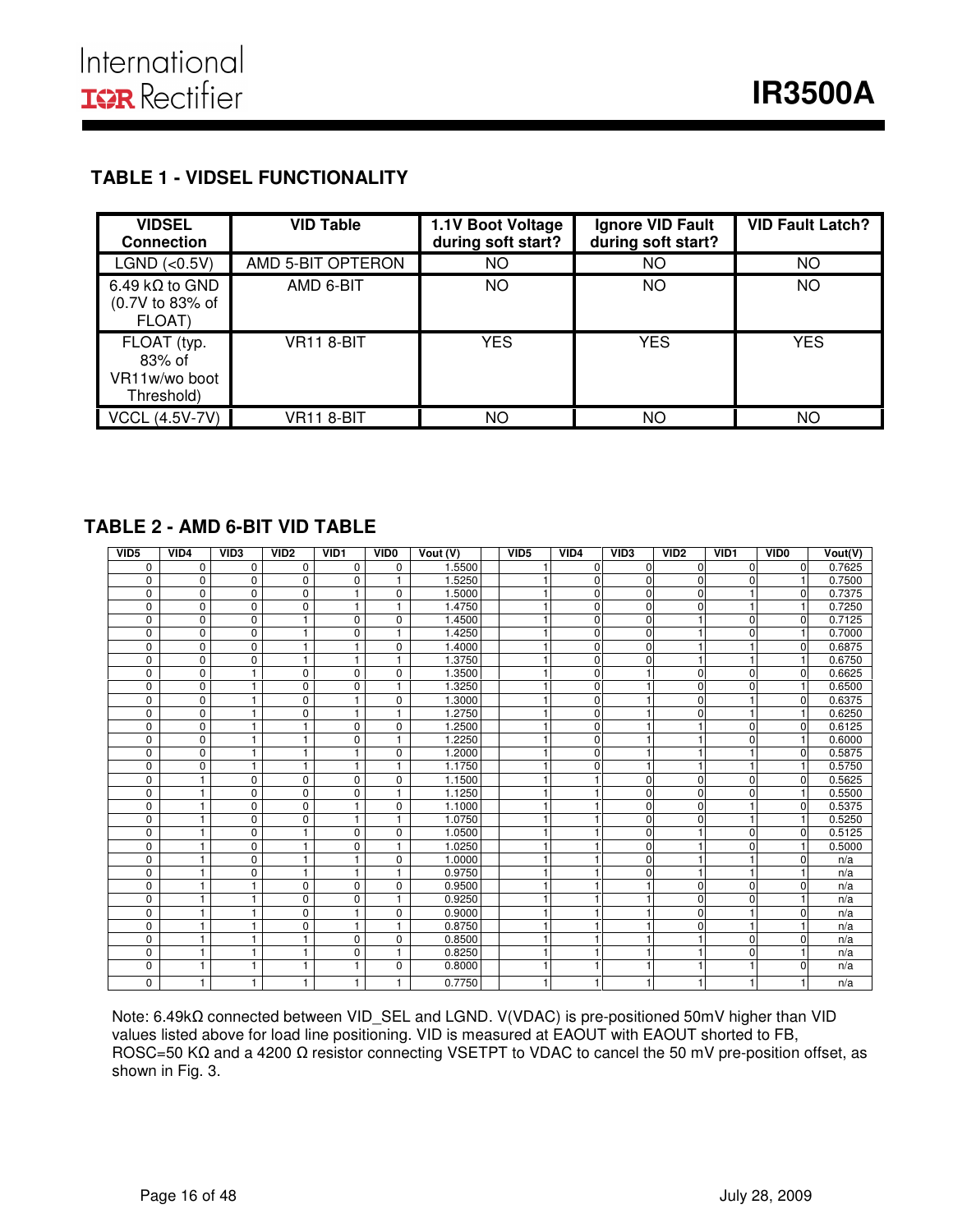# **TABLE 3 - VR11 VID TABLE (PART1)**

| Hex (VID7:VID0) | Dec (VID7:VID0)      | Voltage            | Hex (VID7:VID0) | Dec (VID7:VID0)      | Voltage            |
|-----------------|----------------------|--------------------|-----------------|----------------------|--------------------|
| 00              | 00000000             | Fault              | 40              | 01000000             | 1.21250            |
| 01              | 00000001             | Fault              | 41              | 01000001             | 1.20625            |
| 02              | 00000010             | 1.60000            | 42              | 01000010             | 1.20000            |
| 03              | 00000011             | 1.59375            | 43              | 01000011             | 1.19375            |
| 04              | 00000100             | 1.58750            | 44              | 01000100             | 1.18750            |
| 05              | 00000101             | 1.58125            | 45              | 01000101             | 1.18125            |
| 06              | 00000110             | 1.57500            | 46              | 01000110             | 1.17500            |
| 07              | 00000111             | 1.56875            | 47              | 01000111             | 1.16875            |
| $\overline{08}$ | 00001000             | 1.56250            | 48              | 01001000             | 1.16250            |
| 09              | 00001001             | 1.55625            | 49              | 01001001             | 1.15625            |
| 0A              | 00001010             | 1.55000            | 4A              | 01001010             | 1.15000            |
| 0B              | 00001011             | 1.54375            | 4B              | 01001011             | 1.14375            |
| $\overline{OC}$ | 00001100             | 1.53750            | 4C              | 01001100             | 1.13750            |
| 0D              | 00001101             | 1.53125            | 4D              | 01001101             | 1.13125            |
| 0E              | 00001110             | 1.52500            | 4E              | 01001110             | 1.12500            |
| 0F              | 00001111             | 1.51875            | 4F              | 01001111             | 1.11875            |
| 10              | 00010000             | 1.51250            | 50              | 01010000             | 1.11250            |
| 11<br>12        | 00010001             | 1.50625            | 51<br>52        | 01010001             | 1.10625            |
| 13              | 00010010             | 1.50000            | 53              | 01010010             | 1.10000            |
|                 | 00010011<br>00010100 | 1.49375<br>1.48750 |                 | 01010011             | 1.09375<br>1.08750 |
| 14<br>15        | 00010101             | 1.48125            | 54<br>55        | 01010100<br>01010101 | 1.08125            |
| 16              | 00010110             | 1.47500            | 56              | 01010110             | 1.07500            |
| 17              | 00010111             | 1.46875            | 57              | 01010111             | 1.06875            |
| 18              | 00011000             | 1.46250            | 58              | 01011000             | 1.06250            |
| 19              | 00011001             | 1.45625            | 59              | 01011001             | 1.05625            |
| 1A              | 00011010             | 1.45000            | 5A              | 01011010             | 1.05000            |
| 1B              | 00011011             | 1.44375            | 5B              | 01011011             | 1.04375            |
| 1C              | 00011100             | 1.43750            | 5C              | 01011100             | 1.03750            |
| 1D              | 00011101             | 1.43125            | 5D              | 01011101             | 1.03125            |
| 1E              | 00011110             | 1.42500            | 5E              | 01011110             | 1.02500            |
| 1F              | 00011111             | 1.41875            | 5F              | 01011111             | 1.01875            |
| $\overline{20}$ | 00100000             | 1.41250            | 60              | 01100000             | 1.01250            |
| 21              | 00100001             | 1.40625            | 61              | 01100001             | 1.00625            |
| 22              | 00100010             | 1.40000            | 62              | 01100010             | 1.00000            |
| 23              | 00100011             | 1.39375            | 63              | 01100011             | 0.99375            |
| 24              | 00100100             | 1.38750            | 64              | 01100100             | 0.98750            |
| 25              | 00100101             | 1.38125            | 65              | 01100101             | 0.98125            |
| 26              | 00100110             | 1.37500            | 66              | 01100110             | 0.97500            |
| $\overline{27}$ | 00100111             | 1.36875            | 67              | 01100111             | 0.96875            |
| $\overline{28}$ | 00101000             | 1.36250            | 68              | 01101000             | 0.96250            |
| 29              | 00101001             | 1.35625            | 69              | 01101001             | 0.95625            |
| 2A              | 00101010             | 1.35000            | 6A              | 01101010             | 0.95000            |
| 2B              | 00101011             | 1.34375            | 6B              | 01101011             | 0.94375            |
| 2C              | 00101100             | 1.33750            | 6C              | 01101100             | 0.93750            |
| 2D              | 00101101             | 1.33125            | 6D              | 01101101             | 0.93125            |
| 2E              | 00101110             | 1.32500            | 6E              | 01101110             | 0.92500            |
| 2F              | 00101111             | 1.31875            | 6F              | 01101111             | 0.91875            |
| 30              | 00110000             | 1.31250            | 70              | 01110000             | 0.91250            |
| 31              | 00110001             | 1.30625            | $\overline{71}$ | 01110001             | 0.90625            |
| 32              | 00110010             | 1.30000            | 72              | 01110010             | 0.90000            |
| 33              | 00110011             | 1.29375            | 73              | 01110011             | 0.89375            |
| 34              | 00110100             | 1.28750            | 74              | 01110100             | 0.88750            |
| 35              | 00110101             | 1.28125            | 75              | 01110101             | 0.88125            |
| 36              | 00110110             | 1.27500            | 76              | 01110110             | 0.87500            |
| 37              | 00110111             | 1.26875            | 77              | 01110111             | 0.86875            |
| 38              | 00111000             | 1.26250            | 78              | 01111000             | 0.86250            |
| 39              | 00111001             | 1.25625            | 79              | 01111001             | 0.85625            |
| ЗA              | 00111010             | 1.25000            | 7A              | 01111010             | 0.85000            |
| 3B              | 00111011             | 1.24375            | 7B              | 01111011             | 0.84375            |
| 3C<br>3D        | 00111100<br>00111101 | 1.23750            | 7C<br>7D        | 01111100<br>01111101 | 0.83750            |
| 3E              |                      | 1.23125            | 7E              | 01111110             | 0.83125            |
| 3F              | 00111110             | 1.22500            | 7F              | 01111111             | 0.82500            |
|                 | 00111111             | 1.21875            |                 |                      | 0.81875            |

I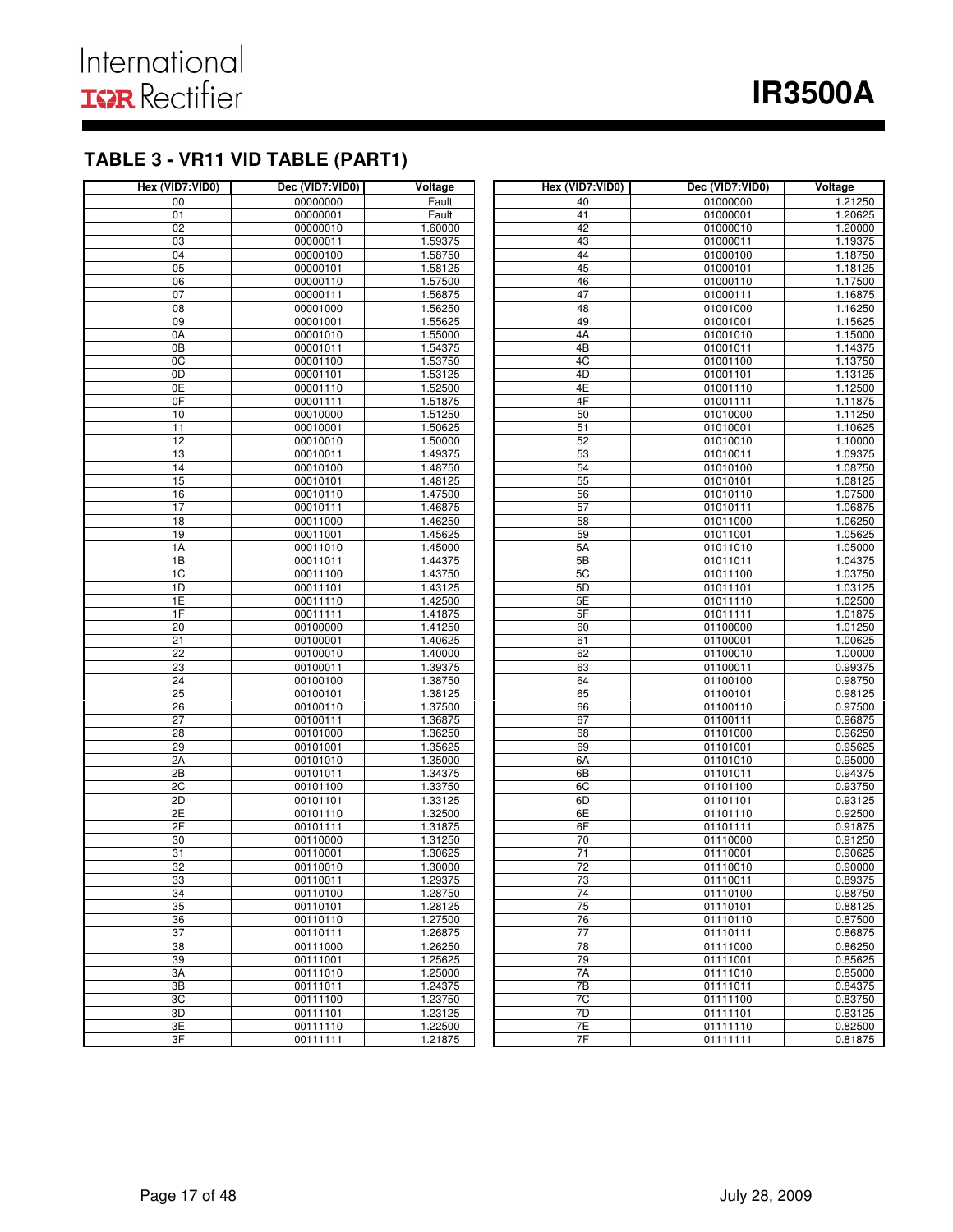# **TABLE 3 - VR11 VID TABLE (PART 2)**

| Hex (VID7:VID0) | Dec (VID7:VID0)      | Voltage | Hex (VID7:VID0)      | Dec (VID7:VID0)      | Voltage                      |
|-----------------|----------------------|---------|----------------------|----------------------|------------------------------|
| 80              | 10000000             | 0.81250 | CO                   | 11000000             | n/a                          |
| 81              | 10000001             | 0.80625 | C1                   | 11000001             | n/a                          |
| 82              | 10000010             | 0.80000 | C <sub>2</sub>       | 11000010             | n/a                          |
| 83              | 10000011             | 0.79375 | C3                   | 11000011             | n/a                          |
| 84              | 10000100             | 0.78750 | C <sub>4</sub>       | 11000100             | n/a                          |
| 85              | 10000101             | 0.78125 | C <sub>5</sub>       | 11000101             | n/a                          |
| 86              | 10000110             | 0.77500 | C <sub>6</sub>       | 11000110             | n/a                          |
| 87              | 10000111             | 0.76875 | C <sub>7</sub>       | 11000111             | n/a                          |
| 88              | 10001000             | 0.76250 | C8                   | 11001000             | n/a                          |
| 89              | 10001001             | 0.75625 | C9                   | 11001001             | n/a                          |
| 8A              | 10001010             | 0.75000 | CA                   | 11001010             | n/a                          |
| 8B              | 10001011             | 0.74375 | $\overline{CB}$      | 11001011             | n/a                          |
| 8C              | 10001100             | 0.73750 | CC                   | 11001100             | n/a                          |
| 8D              | 10001101             | 0.73125 | CD                   | 11001101             | n/a                          |
| 8E              | 10001110             | 0.72500 | CE                   | 11001110             | n/a                          |
| 8F              | 10001111             | 0.71875 | CF                   | 11001111             | n/a                          |
| 90              | 10010000             | 0.71250 | D <sub>0</sub>       | 11010000             | n/a                          |
| 91              | 10010001             | 0.70625 | D <sub>1</sub>       | 11010001             | n/a                          |
| 92              | 10010010             | 0.70000 | D <sub>2</sub>       | 11010010             | n/a                          |
| 93              | 10010011             | 0.69375 | D <sub>3</sub>       | 11010011             | n/a                          |
| 94              | 10010100             | 0.68750 | D <sub>4</sub>       | 11010100             | n/a                          |
| 95              | 10010101             | 0.68125 | $\overline{D5}$      | 11010101             | n/a                          |
| 96              | 10010110             | 0.67500 | D <sub>6</sub>       | 11010110             | n/a                          |
| 97              | 10010111             | 0.66875 | D7                   | 11010111             | n/a                          |
| 98              | 10011000             | 0.66250 | D <sub>8</sub>       | 11011000             | n/a                          |
| 99              | 10011001             | 0.65625 | D <sub>9</sub>       | 11011001             | n/a                          |
| 9A              | 10011010             | 0.65000 | DA                   | 11011010             | n/a                          |
| 9B              | 10011011             | 0.64375 | DB                   | 11011011             | n/a                          |
| 9C              | 10011100             | 0.63750 | DC                   | 11011100             | n/a                          |
| 9D              | 10011101             | 0.63125 | DD                   | 11011101             | n/a                          |
| 9E              | 10011110             | 0.62500 | DE                   | 11011110             | n/a                          |
| 9F              | 10011111             | 0.61875 | DF                   | 11011111             | n/a                          |
| A <sub>0</sub>  | 10100000             | 0.61250 | E <sub>0</sub>       | 11100000             | n/a                          |
| A1              | 10100001             | 0.60625 | E1                   | 11100001             | n/a                          |
| A2              | 10100010             | 0.60000 | E2                   | 11100010             | n/a                          |
| A3              | 10100011             | 0.59375 | E3                   | 11100011             | n/a                          |
| A4              | 10100100             | 0.58750 | E4                   | 11100100             | n/a                          |
| A5              | 10100101             | 0.58125 | E <sub>5</sub>       | 11100101             | n/a                          |
| A <sub>6</sub>  | 10100110             | 0.57500 | E <sub>6</sub>       | 11100110             | n/a                          |
| A7              | 10100111             | 0.56875 | E7                   | 11100111             | n/a                          |
| A <sub>8</sub>  | 10101000             | 0.56250 | E8                   | 11101000             | n/a                          |
| A <sub>9</sub>  | 10101001             | 0.55625 | E <sub>9</sub>       | 11101001             | n/a                          |
| AA              | 10101010             | 0.55000 | EA                   | 11101010             | n/a                          |
| <b>AB</b>       | 10101011             | 0.54375 | EB                   | 11101011             | n/a                          |
| <b>AC</b>       | 10101100             | 0.53750 | EC                   | 11101100             | n/a                          |
| <b>AD</b>       | 10101101             | 0.53125 | ED                   | 11101101             | n/a                          |
| AE              | 10101110             | 0.52500 | EE                   | 11101110             | n/a                          |
| AF              | 10101111             | 0.51875 | EF                   | 11101111             | n/a                          |
| B <sub>0</sub>  | 10110000             | 0.51250 | F <sub>0</sub>       | 11110000             | n/a                          |
| <b>B1</b>       | 10110001             | 0.50625 | F1                   | 11110001             | n/a                          |
| B2              | 10110010             | 0.50000 | F2                   | 11110010             | n/a                          |
| B3              | 10110011             | n/a     | F3                   | 11110011             | n/a                          |
| B <sub>4</sub>  | 10110100             | n/a     | F <sub>4</sub>       | 11110100             | n/a                          |
| B5              | 10110101             | n/a     | F5                   | 11110101             | n/a                          |
| B <sub>6</sub>  | 10110110             | n/a     | F6                   | 11110110             | n/a                          |
| B7              | 10110111             | n/a     | F7<br>F <sub>8</sub> | 11110111             | n/a                          |
| B <sub>8</sub>  | 10111000             | n/a     |                      | 11111000             | n/a                          |
| B <sub>9</sub>  | 10111001             | n/a     | F9                   | 11111001             | n/a                          |
| BA              | 10111010             | n/a     | FA                   | 11111010             | n/a                          |
| BB              | 10111011             | n/a     | FB<br>FC             | 11111011             | n/a                          |
| BC<br><b>BD</b> | 10111100<br>10111101 | n/a     | FD                   | 11111100<br>11111101 | n/a                          |
|                 |                      | n/a     | <b>FE</b>            |                      | n/a                          |
| BE<br><b>BF</b> | 10111110             | n/a     | FF                   | 11111110<br>11111111 | <b>FAULT</b><br><b>FAULT</b> |
|                 | 10111111             | n/a     |                      |                      |                              |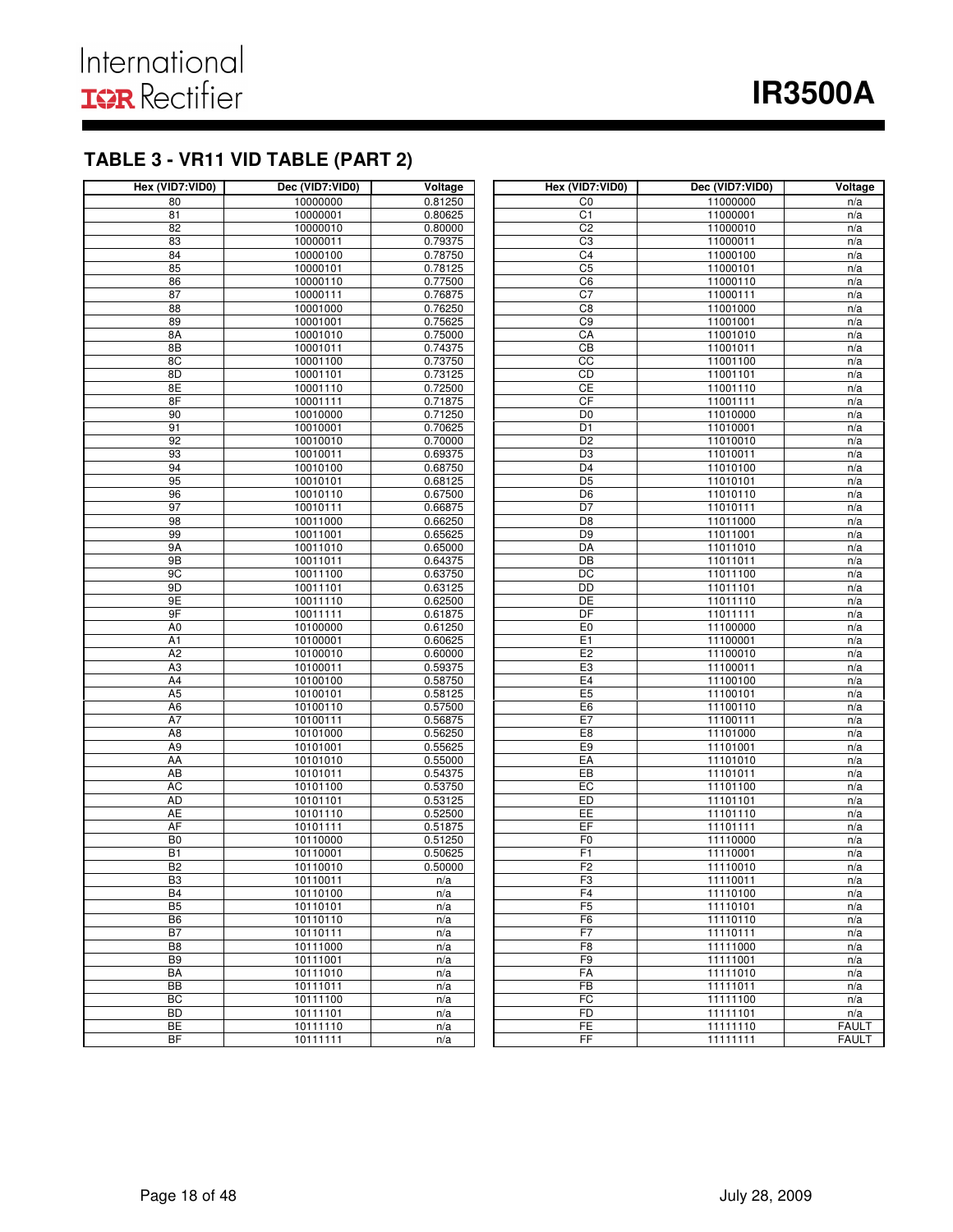# **TABLE 4 - AMD 5-BIT TABLE FOR OPTERON**

| VID <sub>4</sub>        | VID <sub>3</sub>        | VID <sub>2</sub>        | VID <sub>1</sub>        | <b>VIDO</b>             | Voltage (V)  |
|-------------------------|-------------------------|-------------------------|-------------------------|-------------------------|--------------|
| 0                       | 0                       | 0                       | 0                       | 0                       | 1.550        |
| 0                       | 0                       | 0                       | 0                       | ī                       | 1.525        |
| 0                       | 0                       | 0                       | $\overline{\mathbf{1}}$ | $\overline{0}$          | 1.500        |
| 0                       | 0                       | 0                       | $\overline{1}$          | ī                       | 1.475        |
| 0                       | $\overline{0}$          | ī                       | 0                       | $\overline{0}$          | 1.450        |
| 0                       | 0                       | $\mathbf{1}$            | 0                       | 1                       | 1.425        |
| 0                       | 0                       | $\overline{\mathbf{1}}$ | $\overline{1}$          | 0                       | 1.400        |
| 0                       | 0                       | $\mathbf 1$             | $\overline{\mathbf{1}}$ | $\overline{\mathbf{1}}$ | 1.375        |
| $\overline{0}$          | $\overline{1}$          | 0                       | 0                       | 0                       | 1.350        |
| $\overline{0}$          | $\overline{\mathbf{1}}$ | 0                       | 0                       | $\overline{\mathbf{1}}$ | 1.325        |
| 0                       | $\overline{1}$          | 0                       | $\overline{1}$          | 0                       | 1.300        |
| 0                       | ī                       | 0                       | $\overline{\mathbf{1}}$ | $\overline{1}$          | 1.275        |
| $\overline{0}$          | $\overline{\mathbf{1}}$ | ī                       | 0                       | $\overline{0}$          | 1.250        |
| 0                       | $\overline{\mathbf{1}}$ | $\overline{\mathbf{1}}$ | 0                       | $\overline{\mathbf{1}}$ | 1.225        |
| 0                       | ī                       | $\overline{1}$          | $\overline{1}$          | $\overline{0}$          | 1.200        |
| 0                       | ī                       | $\mathbf{1}$            | $\overline{1}$          | $\overline{1}$          | 1.175        |
| $\overline{\mathbf{1}}$ | 0                       | 0                       | 0                       | 0                       | 1.150        |
| ī                       | 0                       | 0                       | 0                       | $\overline{\mathbf{1}}$ | 1.125        |
| ī                       | $\overline{0}$          | 0                       | $\overline{\mathbf{1}}$ | $\overline{0}$          | 1.100        |
| $\overline{\mathbf{1}}$ | $\overline{0}$          | $\overline{0}$          | ī                       | $\overline{\mathbf{1}}$ | 1.075        |
| ī                       | $\overline{0}$          | $\overline{1}$          | 0                       | $\overline{0}$          | 1.050        |
| $\overline{\mathbf{1}}$ | $\overline{0}$          | $\overline{\mathbf{1}}$ | 0                       | $\overline{\mathbf{1}}$ | 1.025        |
| ī                       | 0                       | $\overline{\mathbf{1}}$ | $\overline{1}$          | 0                       | 1.000        |
| $\overline{1}$          | 0                       | $\overline{1}$          | $\overline{\mathbf{1}}$ | $\overline{\mathbf{1}}$ | 0.975        |
| ī                       | $\overline{\mathbf{1}}$ | 0                       | 0                       | 0                       | 0.950        |
| 1                       | ī                       | 0                       | 0                       | $\mathbf{1}$            | 0.925        |
| ī                       | $\overline{\mathbf{1}}$ | 0                       | $\overline{\mathbf{1}}$ | 0                       | 0.900        |
| ī                       | $\overline{\mathbf{1}}$ | 0                       | $\overline{\mathbf{1}}$ | $\overline{\mathbf{1}}$ | 0.875        |
| $\overline{\mathbf{1}}$ | ī                       | $\overline{\mathbf{1}}$ | 0                       | 0                       | 0.850        |
| ī                       | $\overline{\mathbf{1}}$ | $\overline{1}$          | 0                       | $\overline{\mathbf{1}}$ | 0.825        |
| $\overline{\mathbf{1}}$ | $\overline{\mathbf{1}}$ | $\overline{\mathbf{1}}$ | $\overline{\mathbf{1}}$ | $\overline{0}$          | 0.800        |
| $\overline{1}$          | $\overline{1}$          | $\overline{1}$          | $\overline{\mathbf{1}}$ | $\overline{\mathbf{1}}$ | <b>FAULT</b> |

Note: VID\_SEL tied to LGND. V(VDAC) is pre-positioned 50mV higher than VID values listed above for load line positioning. VID is measured at EAOUT with EAOUT shorted to FB, ROSC=50 KΩ and a 4200 Ω resistor connecting VSETPT to VDAC to cancel the 50 mV pre-position offset, as shown in Fig. 3.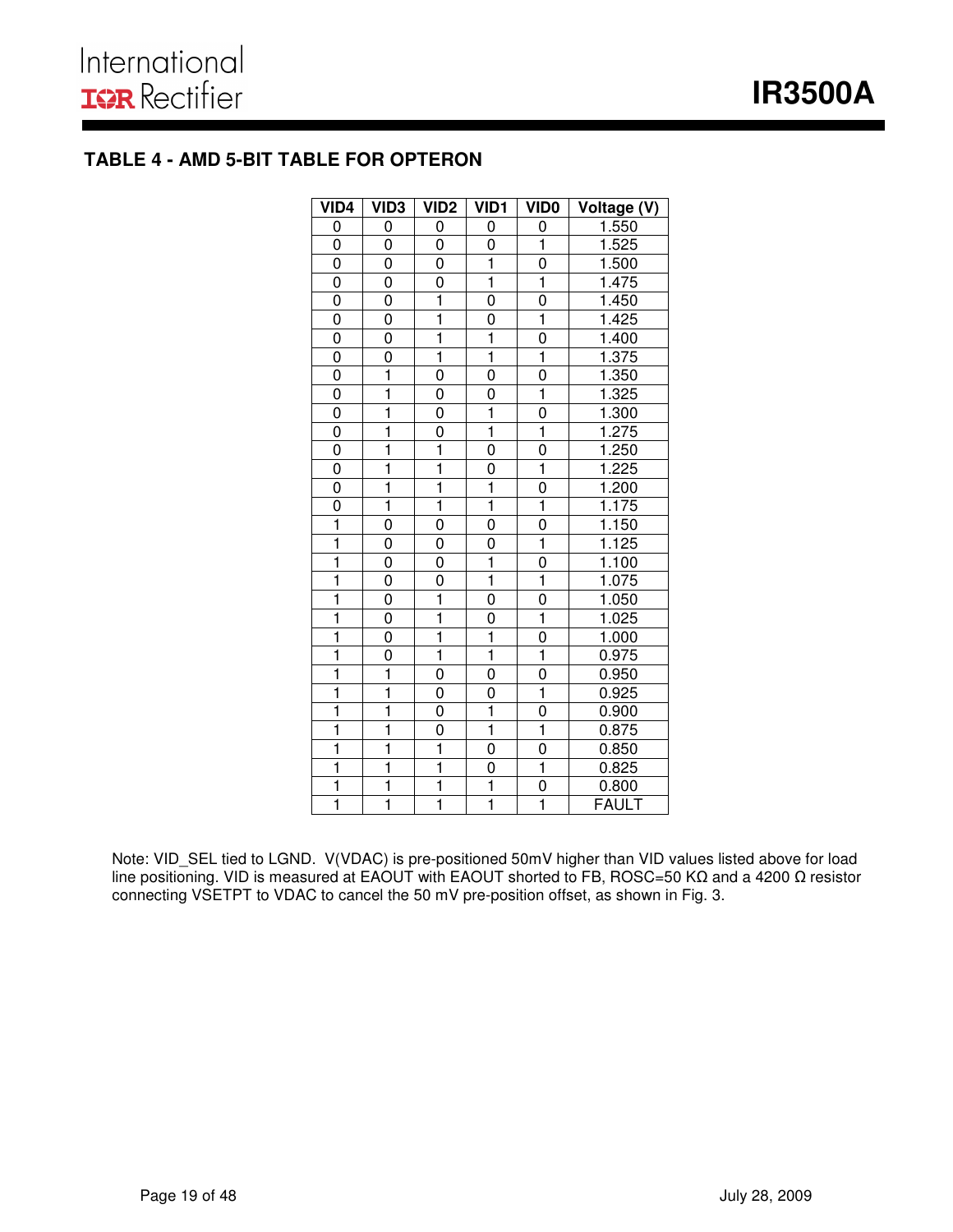

I

Figure 9 - Adaptive voltage positioning



Figure 10 - Temperature compensation of inductor DCR

#### **Remote Voltage Sensing**

VOSEN+ and VOSEN- are used for remote sensing and connected directly to the load. The remote sense differential amplifier with high speed, low input offset and low input bias current ensures accurate voltage sensing and fast transient response.

#### **Start-up Sequence**

The IR3500A has a programmable soft-start function to limit the surge current during the converter start-up. A capacitor connected between the SS/DEL and LGND pins controls soft start timing, over-current protection delay and hiccup mode timing. A charge current of 52.5uA and discharge current of 4uA control the up slope and down slope of the voltage at the SS/DEL pin respectively.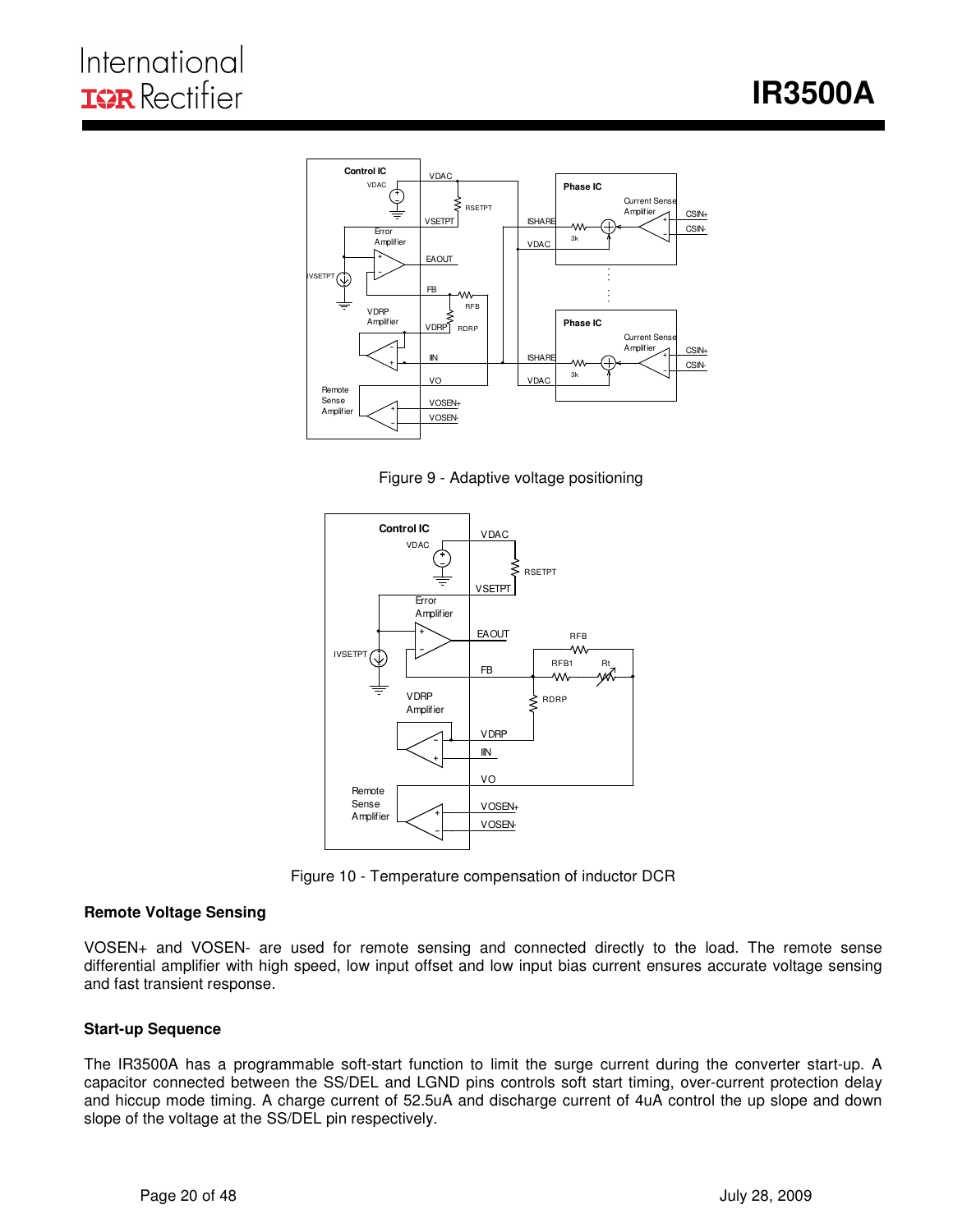# International **IGR** Rectifier

Figure 11 depicts start-up sequence of converter with VR 11 VID with boot voltage, which is selected by VIDSEL pin based on Table 1. If there is no fault, the SS/DEL pin will start charging when the enable crosses the threshold. The error amplifier output EAOUT is clamped low until SS/DEL reaches 1.4V. The error amplifier will then regulate the converter's output voltage to match the SS/DEL voltage less the 1.4V offset until the converter output reaches the 1.1V boot voltage. The SS/DEL voltage continues to increase until it rises above the 3.0V threshold of VID delay comparator. The VID set inputs are then activated and VDAC pin transitions to the level determined by the VID inputs. The SS/DEL voltage continues to increase until it rises above 3.92V and allows the PGOOD signal to be asserted. SS/DEL finally settles at 4.0V, indicating the end of the soft start.

I

Figure 12 shows start-up sequence of converter VR 11 VID without boot voltage or AMD Opteron, AMD 6-bit VID which is selected by VIDSEL pin based on Table 1. If there is no fault, the SS/DEL pin will start charging. The error amplifier output EAOUT is clamped low until SS/DEL reaches 1.4V. The error amplifier will then regulate the converter's output voltage to match the SS/DEL voltage less the 1.4V offset until the converter output reaches the level determined by the VID inputs. The SS/DEL voltage continues to increase until it rises above 3.92V and allows the PGOOD signal to be asserted. SS/DEL finally settles at 4.0V, indicating the end of the soft start.



Figure 11 - Start-up sequence of converter with boot voltage

VCCL under voltage lock-out, VID fault modes, over current, as well as a low signal on the ENABLE input immediately sets the fault latch, which causes the EAOUT pin to drive low turning off the phase IC drivers. The PGOOD pin also drives low, and SS/DEL begin to discharge until the voltage reaches 0.2V. If the fault has cleared the fault latch will be reset by the discharge comparator allowing a normal soft start to occur.

Other fault conditions, such as over voltage, open sense lines, open loop monitor, and open daisy chain, set different fault latches, which start discharging SS/DEL, pull down EAOUT voltage and drive PGOOD low. However, the latches can only be reset by cycling VCCL power.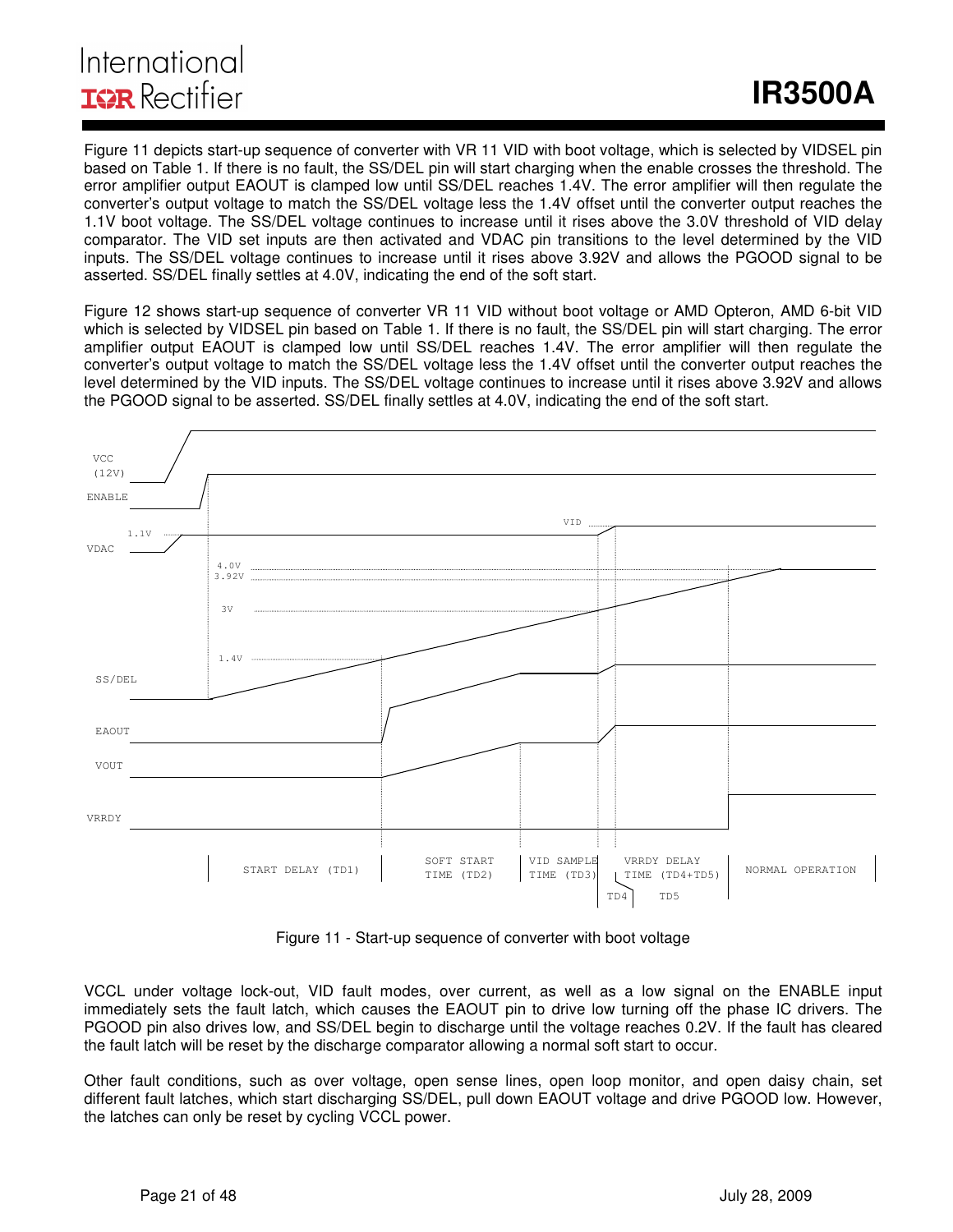# International **IGR** Rectifier



Figure 12 - Start-up sequence of converter without boot voltage

#### **Constant Over-Current Control during Soft Start**

The over current limit threshold is set by a resistor connected between OCSET and VDAC. If the IIN pin voltage, which is proportional to the average current plus VDAC voltage, exceeds the OCSET voltage during soft start, the constant over-current control is activated. Figure 13 shows the constant over-current control with delay during soft start. The delay time is set by the ROSC resistor, which sets the number of switching cycles for the delay counter. The delay is required since over-current conditions can occur as part of normal operation due to inrush current. If an over-current occurs during soft start (before PGOOD is asserted), the SS/DEL voltage is regulated by the over current amplifier to limit the output current below the threshold set by OCSET voltage. If the over-current condition persists after delay time is reached, the fault latch will be set pulling the error amplifier's output low and inhibiting switching in the phase ICs. The SS/DEL capacitor will discharge until it reaches 0.2V and the fault latch is reset allowing a normal soft start to occur. If an over-current condition is again encountered during the soft start cycle, the constant over-current control actions will repeat and the converter will be in hiccup mode. The delay time is controlled by a counter which is triggered by clock. The counter values vary with switching frequency per phase in order to have a similar delay time for different switching frequencies.

#### **Over-Current Hiccup Protection after Soft Start**

The over current limit threshold is set by a resistor connected between OCSET and VDAC pins. Figure 13 shows the constant over-current control with delay after PGOOD is asserted. The delay is required since over-current conditions can occur as part of normal operation due to load transients or VID transitions.

If the IIN pin voltage, which is proportional to the average current plus VDAC voltage, exceeds the OCSET voltage after PGOOD is asserted, it will initiate the discharge of the capacitor at SS/DEL. The magnitude of the discharge current is proportional to the voltage difference between IIN and OCSET and has a maximum nominal value of 55uA. If the over-current condition persists long enough for the SS/DEL capacitor to discharge below the 120mV offset of the delay comparator, the fault latch will be set pulling the error amplifier's output low and inhibiting switching in the phase ICs and de-asserting the PGOOD signal. The output current is not controlled during the delay time. The SS/DEL capacitor will discharge until it reaches 200 mV and the fault latch is reset allowing a normal soft start to occur. If an over-current condition is again encountered during the soft start cycle, the overcurrent action will repeat and the converter will be in hiccup mode.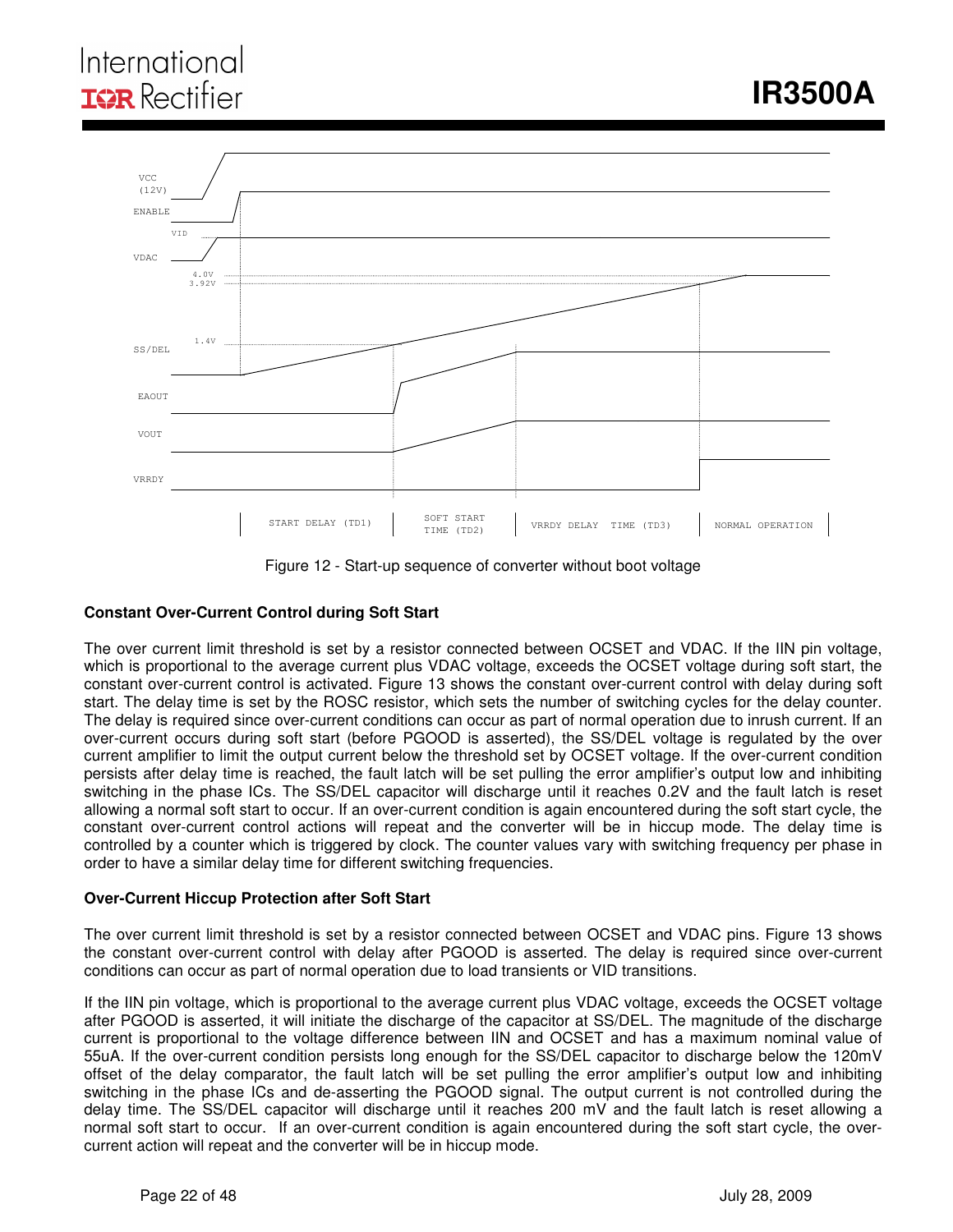# International **ISR** Rectifier

# **IR3500A**



Figure 13 - Over Current Protection waveforms during and after soft start

#### **Linear Regulator Output (VCCL)**

The IR3500A has a built-in linear regulator controller, and only an external NPN transistor is needed to create a linear regulator. The output voltage of the linear regulator can be programmed between 4.75V and 7.5V by the resistor divider at VCCLFB pin. The regulator output powers the gate drivers and other circuits of the phase ICs along with circuits in the control IC, and the voltage is usually programmed to optimize the converter efficiency. The linear regulator can be compensated by a 4.7uF capacitor at the VCCL pin. As with any linear regulator, due to stability reasons, there is an upper limit to the maximum value of capacitor that can be used at this pin and it's a function of the number of phases used in the multiphase architecture and their switching frequency. Figure 14 provides Bode plots for the linear regulator with 5 phases switching at 750 kHz.

An external 5V can be connected to this pin to replace the linear regulator with appropriate selection of the VCCLFB resistor divider, and VCCLDRV resistor. While using an external VCCL its essential to adjust it such that VCCLFB is slightly lower than the 1.19V reference voltage. This condition ensures that the VCCLDRV pin doesn't load the ROSC pin. The switching frequency, VSETPT, and OCSET are derived from the loading current of ROSC pin.



Figure 14 - VCCL regulator stability with 5 phases and PHSOUT equals 750 kHz.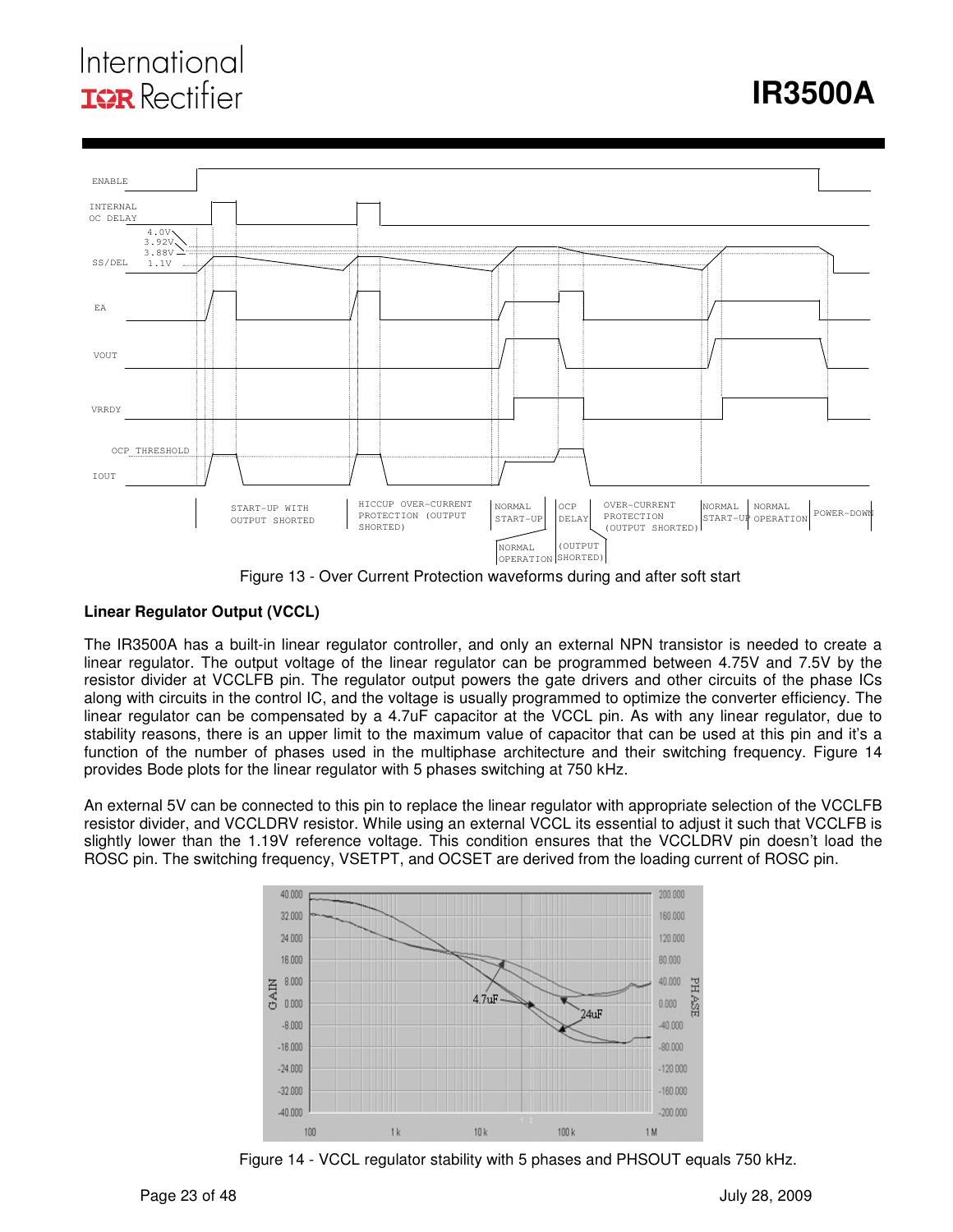#### **VCCL Under Voltage Lockout (UVLO)**

The IR3500A has no under voltage lockout for converter input voltage (VCC), but monitors the VCCL voltage instead, which is used for the gate drivers of phase ICs and circuits in control IC and phase ICs. During power up, the fault latch will be reset if VCCL is above 94% of the voltage set by resistor divider at VCCLFB pin. If VCCL voltage drops below 86% of the set value, the fault latch will be set.

#### **VID Fault Codes**

VID codes of 0000000X and 1111111X for VR11, and 11111 for AMD 5-bit Opteron will set the fault latch and disable the error amplifier. A 1.3us delay is provided to prevent a fault condition from occurring during Dynamic VID changes. A VID FAULT condition is latched for VR 11 with boot voltage and can only be cleared by cycling power to VCCL.

#### **Voltage Regulator Ready (PGOOD)**

The PGOOD pin is an open-collector output and should be pulled up to a voltage source through a resistor. After soft start cycle is complete, the PGOOD remains high until the output voltage is within regulation and SS/DEL is above 3.92V. The PGOOD pin becomes low if the fault latch, over voltage latch, open sense line latch, or open daisy chain latch is set. A high level at the PGOOD pin indicates that the converter is in operation and has no fault. The PGOOD stays high as long as the output voltage is within 300 mV of the programmed VID. During start-up, it is pulled low with an input voltage as low as 2 V. It stays low until the startup sequence has completed, and the output voltage has moved to the programmed VID.

#### **Open Voltage Loop Detection**

The output voltage range of error amplifier is detected all the time to ensure the voltage loop is in regulation. If any fault condition forces the error amplifier output above VCCL-1.08V for 8 switching cycles, the fault latch is set. The fault latch can only be cleared by cycling power to VCCL.

#### **Load Current Indicator Output**

The VDRP pin voltage represents the average current of the converter plus the VDAC voltage. The load current information can be retrieved by a differential amplifier which subtracts the VDAC voltage from the VDRP voltage.

#### **Enable Input**

For Intel VID codes, pulling the ENABLE pin below 0.8V sets the Fault Latch and a voltage above 0.85V enables the soft start of the converter. For AMD VID codes, pulling the ENABLE pin below 1.14V sets the Fault Latch and a voltage above 1.2V enables the soft start of the converter.

#### **Thermal Monitoring (VRHOT)**

A resistor divider including a thermistor at the HOTSET pin sets the VRHOT threshold. The thermistor is usually placed at the temperature sensitive region of the converter, and is linearized by a series resistor. The IR3500A compares the HOTSET pin voltage with a reference voltage of 1.6V. The VRHOT pin is an open-collector output and should be pulled up to a voltage source through a resistor. If the thermal trip point is reached the VRHOT output drives low. The hysteresis of the VRHOT comparator is added to eliminate toggling of VRHOT output.

#### **Over Voltage Protection (OVP)**

The output over-voltage happens during normal operation if a high side MOSFET short occurs or if output voltage is out of regulation. The over-voltage protection comparator monitors Vo pin voltage. If Vo pin voltage exceeds VDAC by 130mV, as shown in Figure 14, IR3500A raises ROSC/OVP pin voltage to V(VCCL) - 1V, which sends over voltage signal to system. The ROSC/OVP pin can also be connected to a thyrister in a crowbar circuit, which pulls the converter input low in over voltage conditions. The over voltage condition also sets the over voltage fault latch,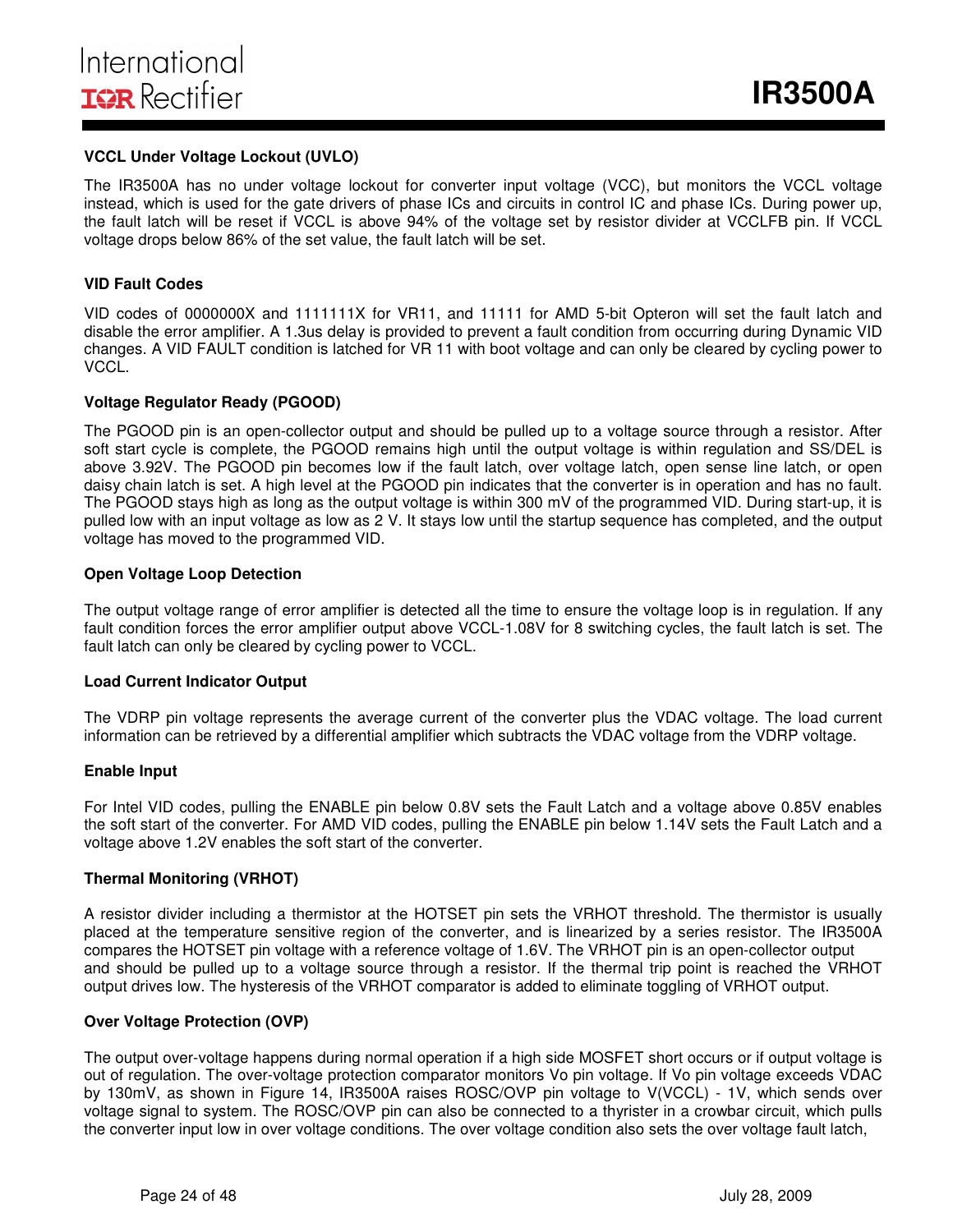which pulls error amplifier output low to turn off the converter output. At the same time IIN pin (ISHARE of phase ICs) is pulled up to VCCL to communicate the over voltage condition to phase ICs, as shown in Figure 15. In each phase IC, the OVP circuit overrides the normal PWM operation and will fully turn-on the low side MOSFET within approximately 150ns. The low side MOSFET will remain on until ISHARE pin voltage drops below V(VCCL) - 800mV, which signals the end of over voltage condition. An over voltage fault condition is latched in the IR3500A and can only be cleared by cycling power to the IR3500A VCCL.



Figure 15 - Over-voltage protection during normal operation

In the event of a high side MOSFET short before power up, the OVP flag is activated with as little supply voltage as possible, as shown in Figure 16. The VOSEN+ pin is compared against a fixed voltage of 1.73V (typical) for OVP conditions at power-up. The ROSC/OVP pin will be pulled higher than 1.6V with VCCLDRV voltage as low as 1.8V. An external MOSFET or comparator should be used to disable the silver box, activate a crowbar, or turn off the supply source. The 1.8V threshold is used to prevent false over-voltage triggering caused by pre-charging of output capacitors.

Pre-charging of converter output voltage may trigger OVP. If the converter output is pre-charged above 1.73V as shown in Figure 17, ROSC/OVP pin voltage will be higher than 1.6V when VCCLDRV voltage reaches 1.8V. ROSC/OVP pin voltage will be VCCLDRV-1V and rise with VCCLDRV voltage until VCCL is above UVLO threshold, after which ROSC/OVP pin voltage will be VCCL-1V. The converter cannot start unless the over voltage condition stops and VCCL is cycled. If the converter output is pre-charged 130mV above VDAC but lower than 1.73V, as shown in Figure 17, the converter will soft start until SS/DEL voltage is above 3.92V (4.0V-0.08V). Then, over voltage comparator is activated and fault latch is set.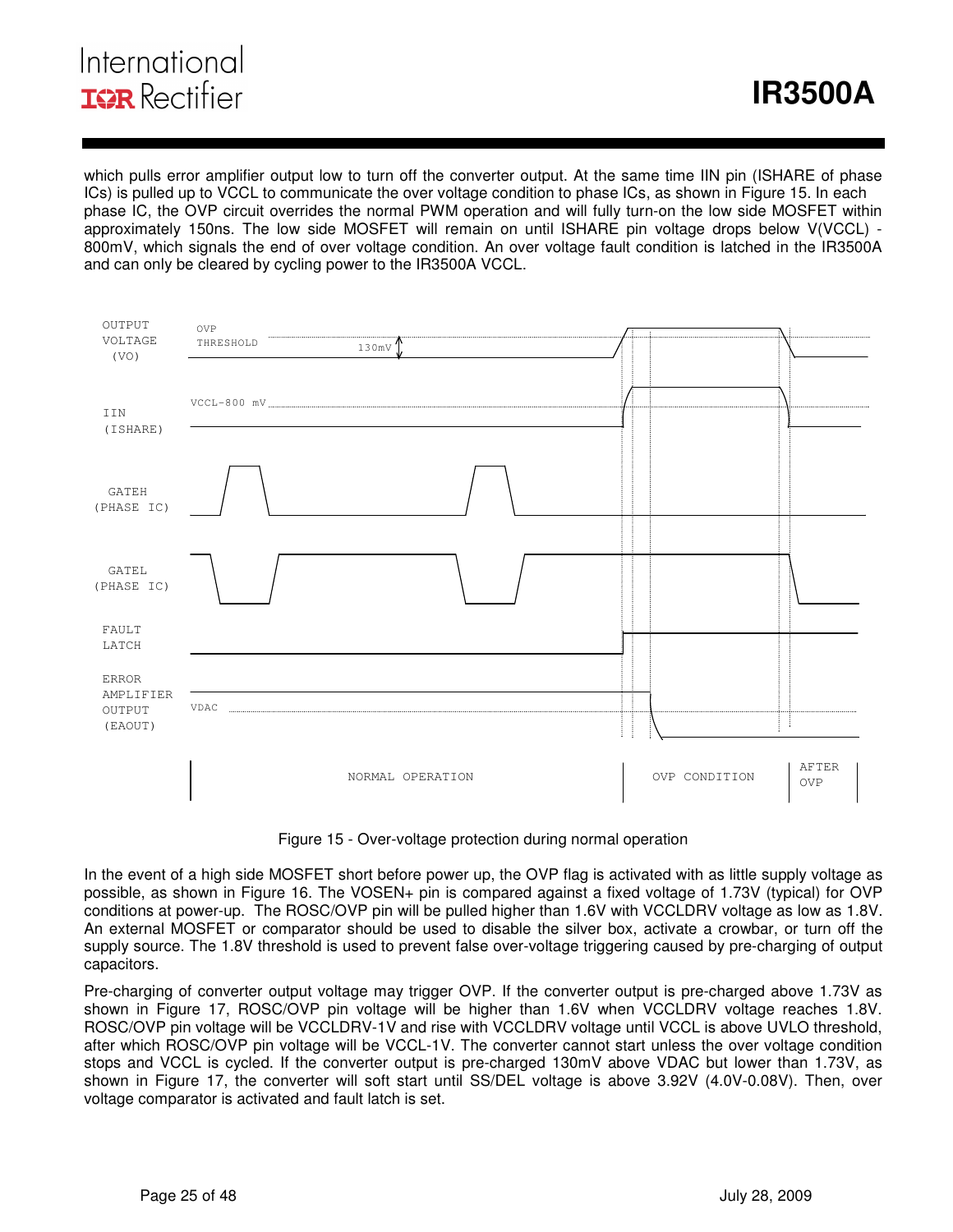# International **IOR** Rectifier







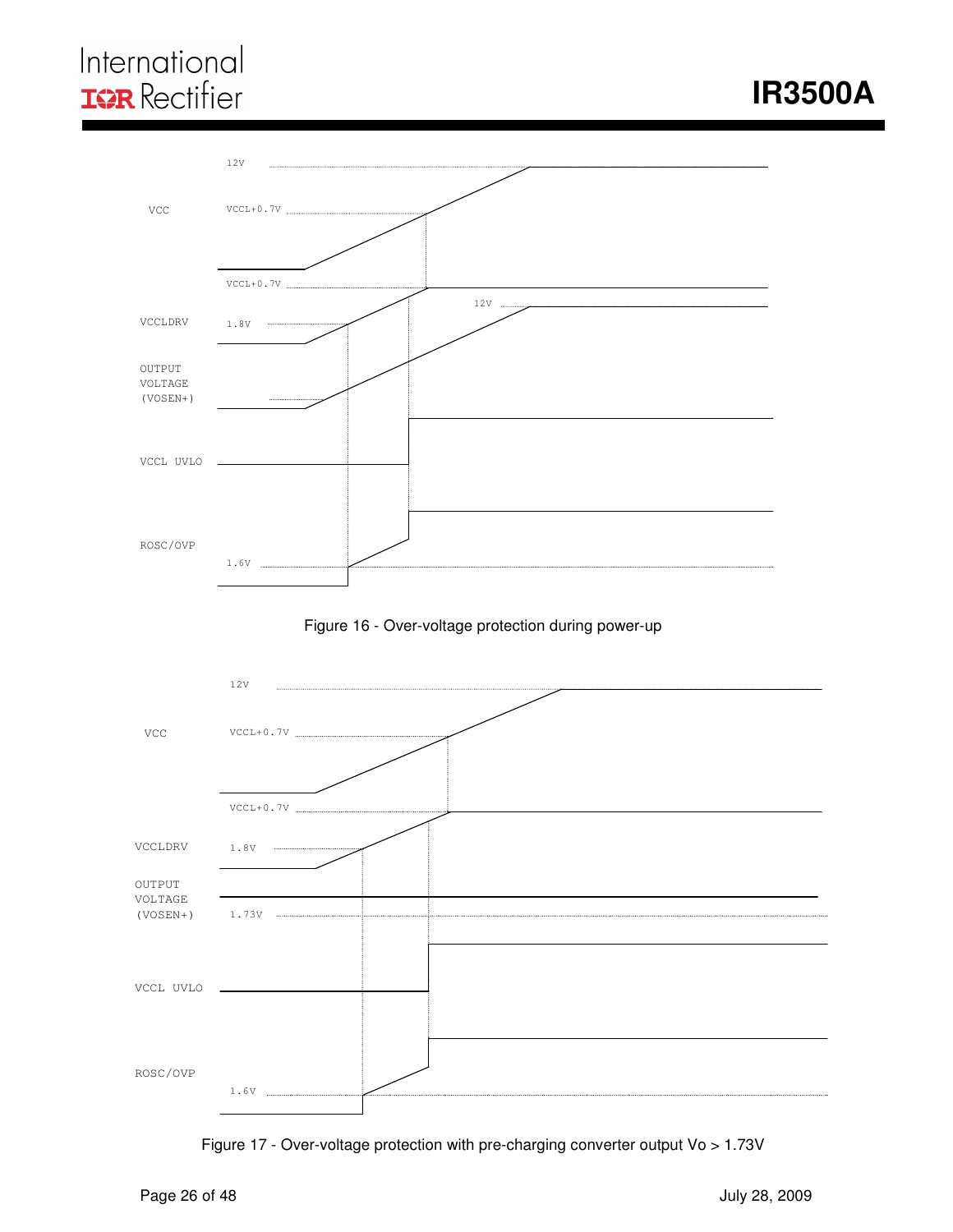# International **ISR** Rectifier



Figure 18 - Over-voltage protection with pre-charging converter output VID + 0.13V <Vo < 1.73V

During dynamic VID down, OVP may be triggered when output voltage can not follow VDAC voltage change at light load with large output capacitance. Therefore, over-voltage threshold is raised to 1.73V from VDAC+130mV whenever dynamic VID is detected and the difference between output voltage and VDAC is more than 50mV, as shown in Figure 19. The over-voltage threshold is changed back to VDAC+130mV if the difference is smaller than 50mV.

The overall system must be considered when designing for OVP. In many cases the over-current protection of the AC-DC or DC-DC converter supplying the multiphase converter will be triggered and provide effective protection without damage as long as all PCB traces and components are sized to handle the worst-case maximum current. If this is not possible, a fuse can be added in the input supply to the multiphase converter.

#### **Open Remote Sense Line Protection**

If either remote sense line VOSEN+ or VOSEN- or both are open, the output of remote sense amplifier (VO) drops. The IR3500A monitors VO pin voltage continuously. If VO voltage is lower than 200 mV, two separate pulse currents are applied to VOSEN+ and VOSEN- pins respectively to check if the sense lines are open. If VOSEN+ is open, a voltage higher than 90% of V(VCCL) will be present at VOSEN+ pin and the output of open line detect comparator will be high. If VOSEN- is open, a voltage higher than 700mV will be present at VOSEN- pin and the output of open-line-detect comparator will be high. The open sense line fault latch is set, which pulls error amplifier output low immediately and shut down the converter. The SS/DEL voltage is discharged and the fault latch can only be reset by cycling VCCL power.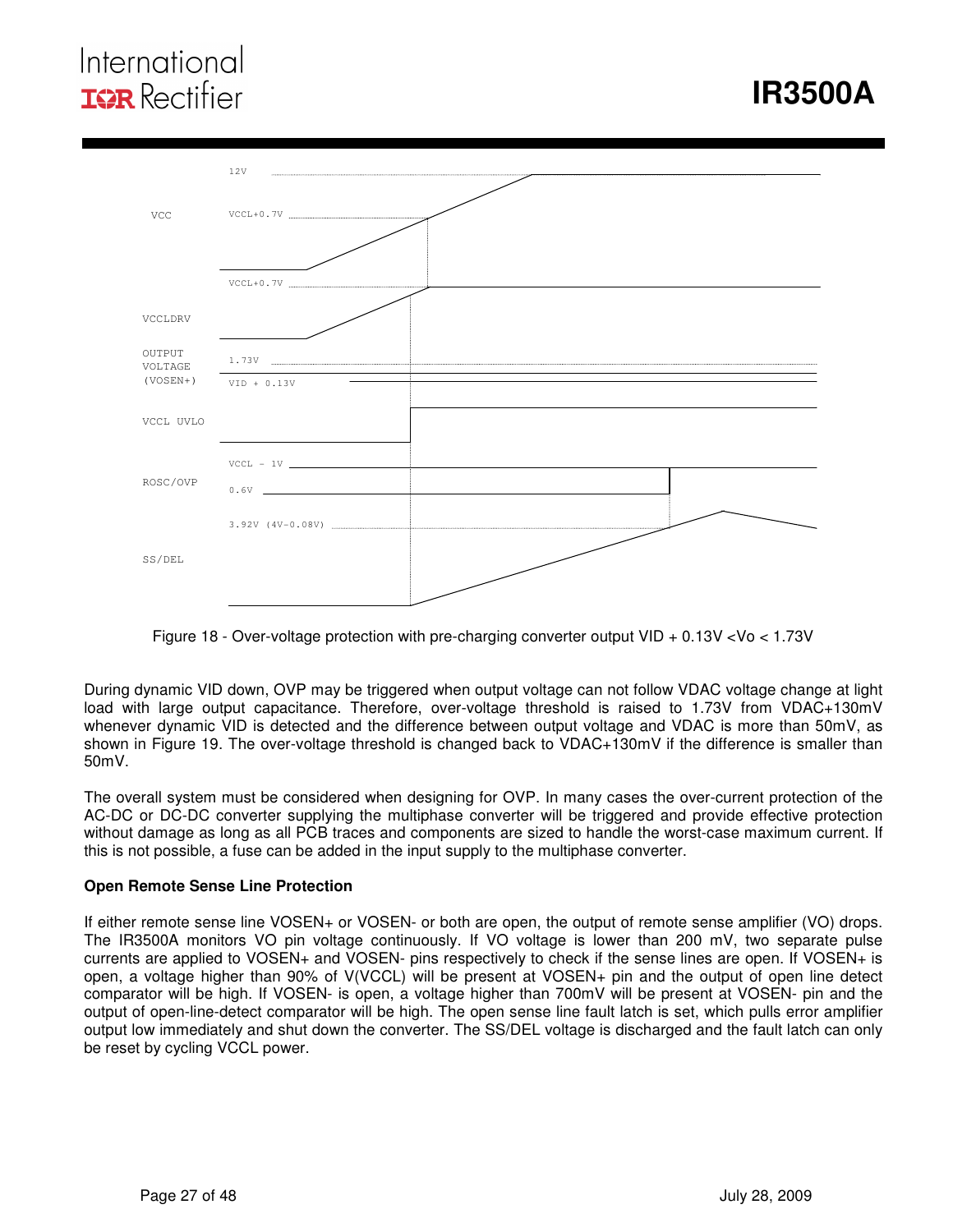# International **IGR** Rectifier



Figure 19 - Over-voltage protection during dynamic VID

#### **Open Daisy Chain Protection**

IR3500A checks the daisy chain every time it powers up. It starts a daisy chain pulse on the PHSOUT pin and detects the feedback at PHSIN pin. If no pulse comes back after 32 CLKOUT pulses, the pulse is restarted again. If the pulse fails to come back the second time, the open daisy chain fault is registered, and SS/DEL is not allowed to charge. The fault latch can only be reset by cycling the power to VCCL.

After powering up, the IR3500A monitors PHSIN pin for a phase input pulse equal or less than the number of phases detected. If PHSIN pulse does not return within the number of phases in the converter, another pulse is started on PHSOUT pin. If the second started PHSOUT pulse does not return on PHSIN, an open daisy chain fault is registered.

#### **Phase Number Determination**

After a daisy chain pulse is started, the IR3500A checks the timing of the input pulse at PHSIN pin to determine the phase number. This information is used to have symmetrical phase delay between phase switching without the need of any external component.

#### **Single Phase Operation**

In an architecture where only a single phase is needed the switching frequency is determined by the clock frequency.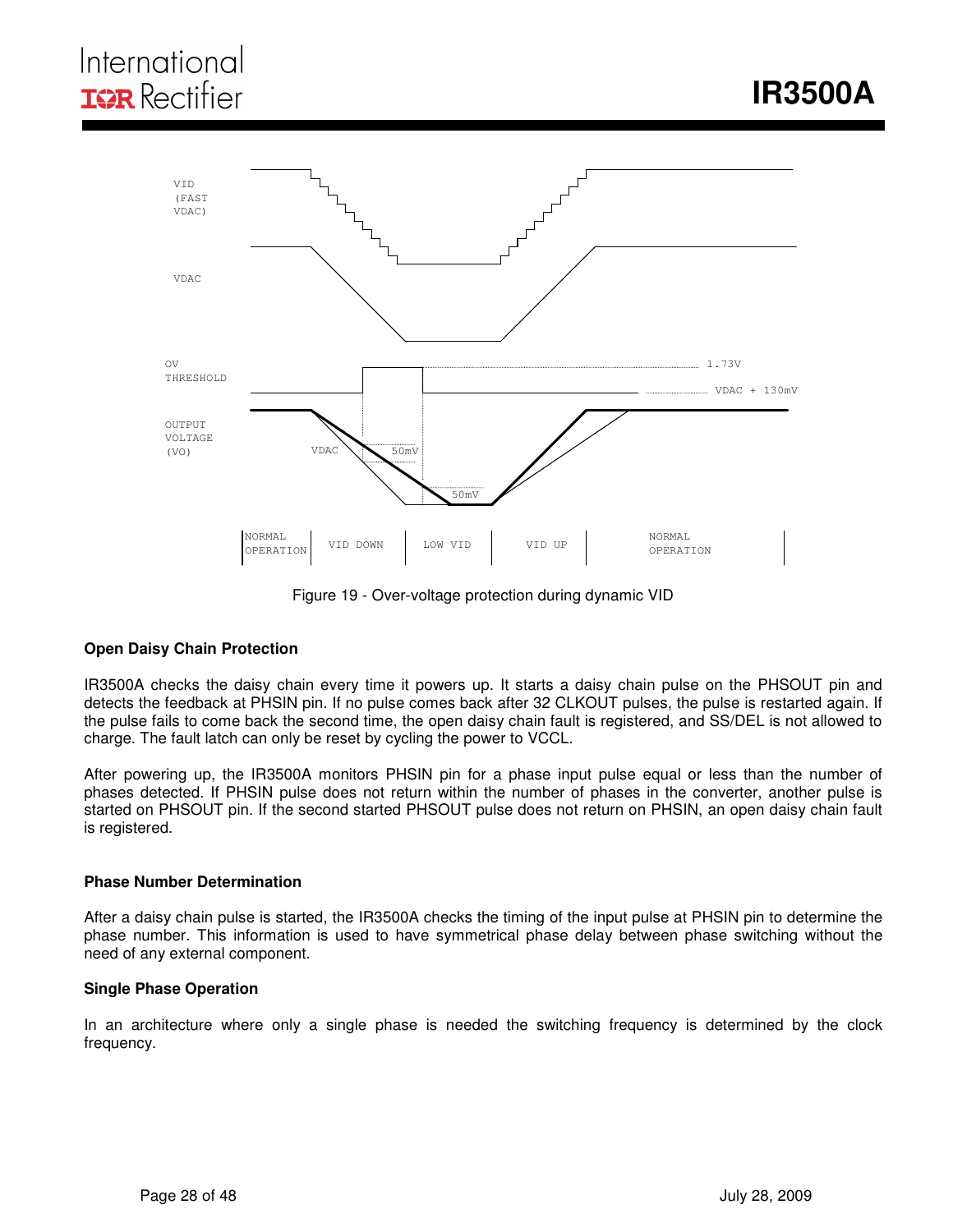**IR3500A** 

### **APPLICATIONS INFORMATION**



Figure 20 - IR3500A / IR3505 Three Phase AMD Opteron Converter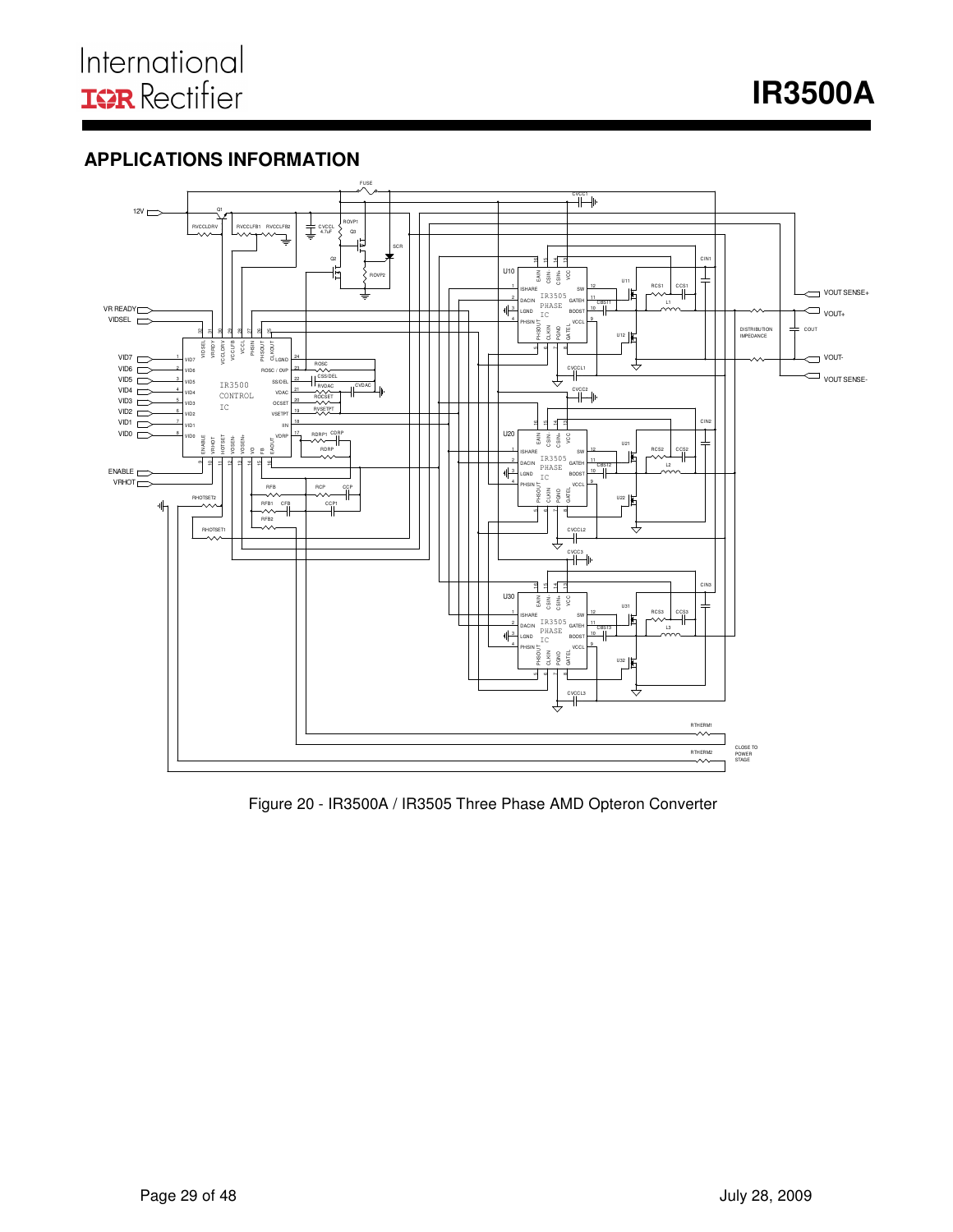# International **IQR** Rectifier

**IR3500A** 



Figure 21 - IR3500A / IR3505 Six Phase VRM11.0 / VRD11.0 / EVRD11.0 Converter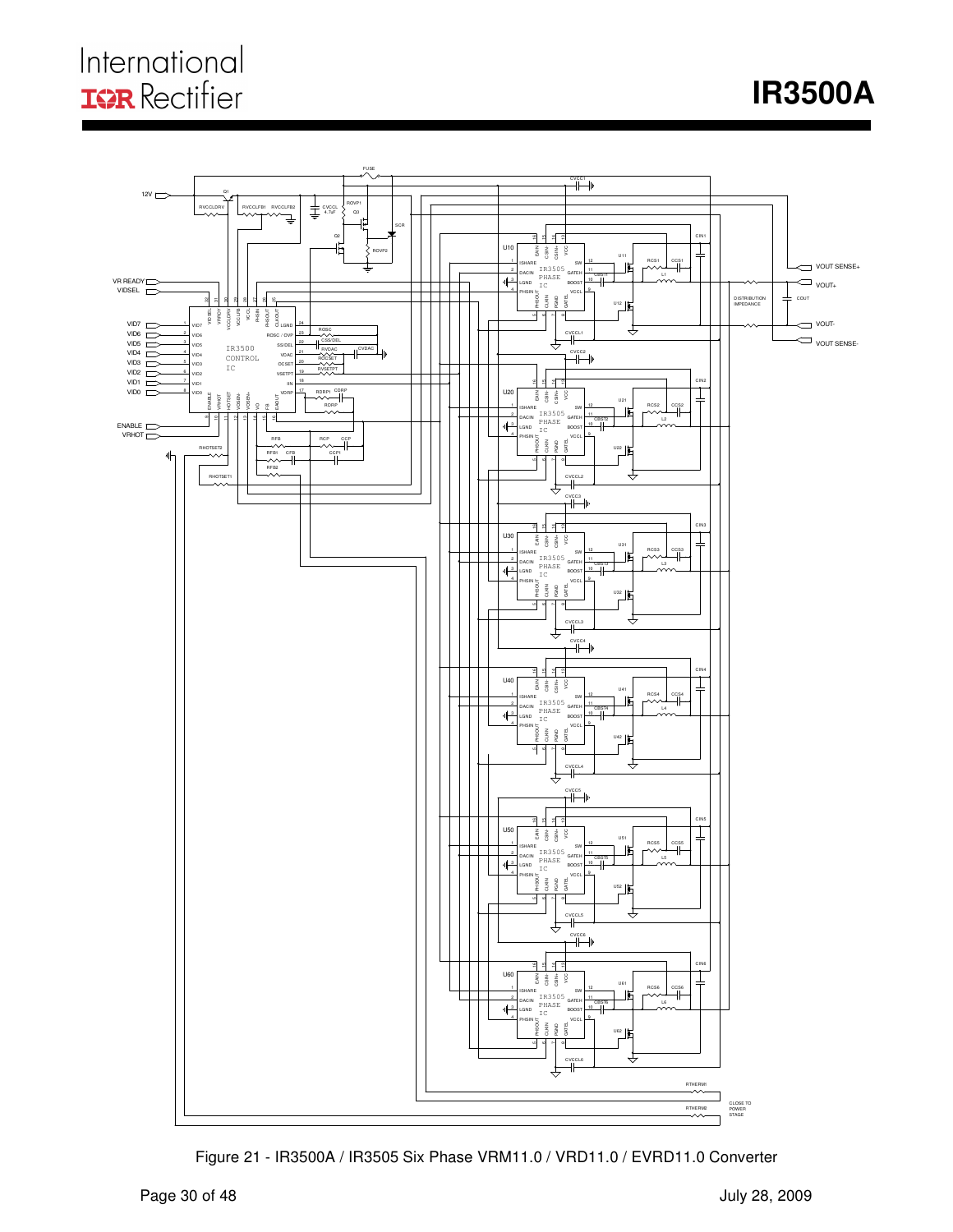### **DESIGN PROCEDURE**

#### **Oscillator Resistor Rosc**

The oscillator of IR500 generates square-wave pulses to synchronize the phase ICs. The switching frequency of each phase converter equals the PHSOUT frequency, which is set by the external resistor ROSC according to the curve in Figure 23. The CLKOUT frequency equals the switching frequency multiplied by the phase number. The Rosc sets the reference current used for the no load offset and OCSET which is given by Figure 23 and equals:

$$
ISETPT = IOCSET = \frac{0.595}{Rosc}
$$
 (1)

#### **Soft Start Capacitor CSS/DEL**

The soft start capacitor CSS/DEL programs five different time parameters. They include soft start delay time, soft start time, VID sample delay time, VR ready delay time and over-current fault latch delay time after VR ready.

For the converter using VR11 VID with boot voltage, the SS/DEL pin voltage controls the slew rate of the converter output voltage, as shown in Figure 10. After the ENABLE pin voltage rises above 0.85V, there is a softstart delay time TD1, after which the error amplifier output is released to allow the soft start of output voltage. The soft start time TD2 represents the time during which converter voltage rises from zero to 1.1V. The VID sample delay time (TD3) is the time period when VID stays at boot voltage of 1.1V. VID rise or fall time (TD4) is the time when VID changes from boot voltage to the final voltage. The VR ready delay time (TD5) is the time period from VR reaching the final voltage to the VR ready signal being issued, which is determined by the delay comparator threshold.

CSS/DEL =  $0.1$ uF meets all the specifications of TD1 to TD5, which are determined by (2) to (6) respectively.

$$
TD1 = \frac{C_{SS/DEL} * 1.4}{I_{CHG}} = \frac{C_{SS/DEL} * 1.4}{52.5 * 10^{-6}}
$$
(2)

$$
TD2 = \frac{C_{SS/DEL} * 1.1}{I_{CHG}} = \frac{C_{SS/DEL} * 1.1}{52.5 * 10^{-6}}
$$
(3)

$$
TD3 = \frac{C_{SS/DEL} * (3 - 1.4 - 1.1)}{I_{CHG}} = \frac{C_{SS/DEL} * 0.7}{52.5 * 10^{-6}}
$$
(4)

$$
TD4 = \frac{C_{SS/DEL} * |V_{DAC} - 1.1|}{I_{CHG}} = \frac{C_{SS/DEL} * |V_{DAC} - 1.1|}{52.5 * 10^{-6}}
$$
(5)

$$
TD5 = \frac{C_{SS/DEL} * (3.92 - 3)}{I_{CHG}} - TD4 = \frac{C_{SS/DEL} * 0.92}{52.5 * 10^{-6}} - TD4
$$
 (6)

For the converter using VR 11 VID without boot voltage or AMD 5-bit and 6-bit VIDs, the SS/DEL pin voltage controls the slew rate of the converter output voltage, as shown in Figure 11. After the ENABLE pin voltage rises above 0.85V/1.2V, there is a soft-start delay time TD1, after which the error amplifier output is released to allow the soft start. The soft start time TD2 represents the time during which converter voltage rises from zero to Vo. VR ready delay time (TD3) is the time period from VR reaching the final voltage to the VR ready signal being issued. Calculate CSS/DEL based on the required soft start time (TD2).

$$
C_{SS/DEL} = \frac{TD2 * I_{CHG}}{V_O} = \frac{TD2 * 52.5 * 10^{-6}}{V_O}
$$
 (7)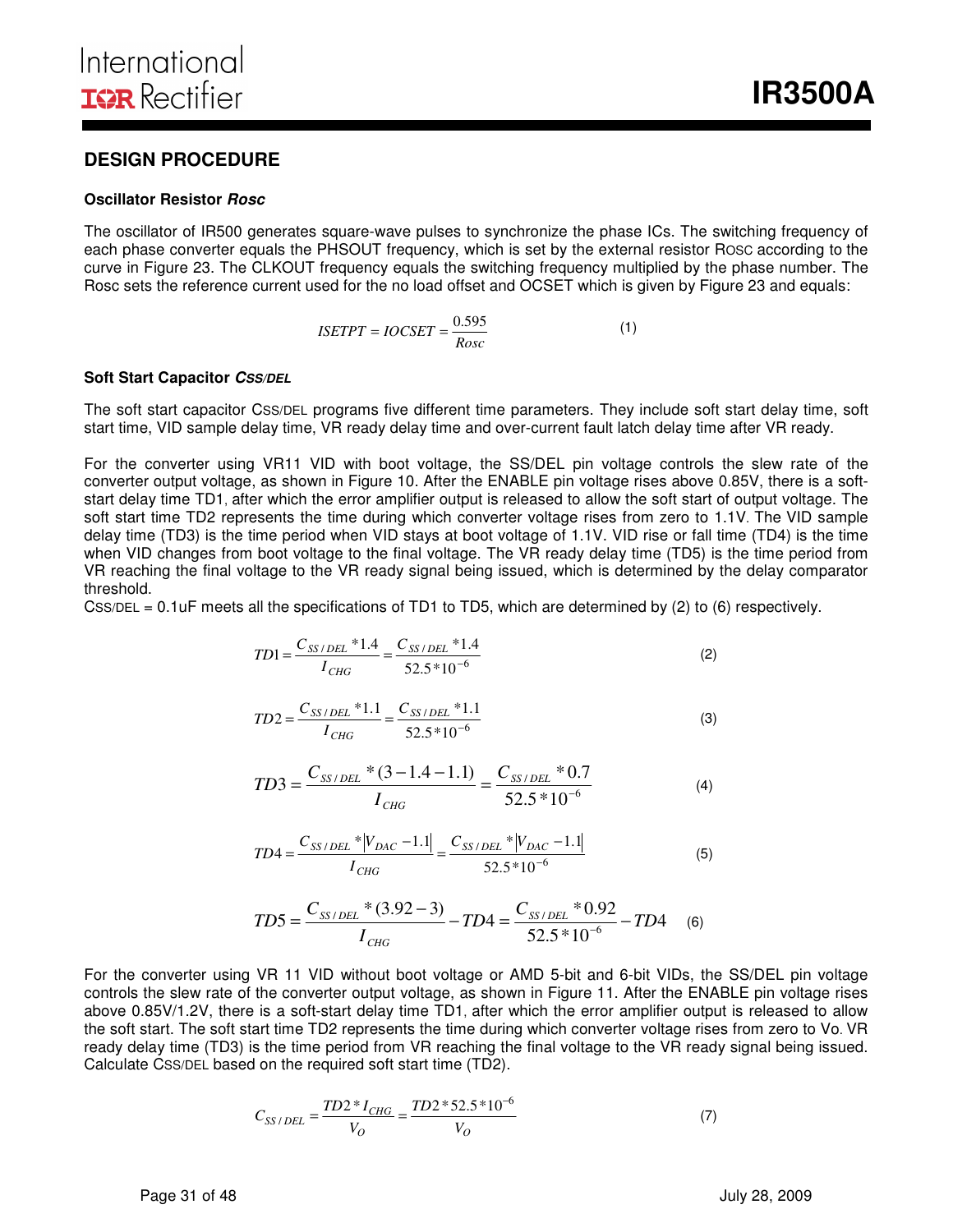The soft start delay time (TD1) and VR ready delay time (TD3) are determined by (8) to (9) respectively.

$$
TD1 = \frac{C_{SS/DEL} * 1.4}{I_{CHG}} = \frac{C_{SS/DEL} * 1.4}{52.5 * 10^{-6}}
$$
(8)

$$
TD3 = \frac{C_{SS/DEL} * (4.0 - V_O)}{I_{CHG}} = \frac{C_{SS/DEL} * (4.0 - V_O)}{52.5 * 10^{-6}}
$$
(9)

Once CSS/DEL is chosen, the minimum over-current fault latch delay time tOCDEL is fixed and can be quantified as

$$
t_{OCDEL} = \frac{C_{SS/DEL} * 0.12}{I_{DISCHG}} = \frac{C_{SS/DEL} * 0.12}{55 * 10^{-6}}
$$
(10)

#### **VDAC Slew Rate Programming Capacitor CVDAC and Resistor RVDAC**

*VDAC*

The slew rate of VDAC down-slope SRDOWN can be programmed by the external capacitor CVDAC as defined in (11), where ISINK is the sink current of VDAC pin. The slew rate of VDAC up-slope is the same as that of downslope. The resistor RVDAC is used to compensate VDAC circuit and can be calculated as follows

$$
C_{VDAC} = \frac{I_{SINK}}{SR_{DOWN}} = \frac{44*10^{-6}}{SR_{DOWN}}
$$
(11)  

$$
R_{VDAC} = 0.5 + \frac{3.2*10^{-15}}{C_{VDAC}^2}
$$
(12)

#### **Over Current Setting Resistor ROCSET**

The inductor DC resistance is utilized to sense the inductor current. The copper wire of inductor has a constant temperature coefficient of 3850 ppm/°C, and therefore the maximum inductor DCR can be calculated from (13), where RL\_MAX and RL\_ROOM are the inductor DCR at maximum temperature TL\_MAX and room temperature T\_ROOM respectively.

$$
R_{L\_MAX} = R_{L\_Room} * [1 + 3850 * 10^{-6} * (T_{L\_MAX} - T_{ROM})]
$$
(13)

The total input offset voltage (VCS\_TOFST) of current sense amplifier in phase ICs is the sum of input offset (VCS\_OFST) of the amplifier itself and that created by the amplifier input bias current flowing through the current sense resistor RCS.

$$
V_{CS\_TOFST} = V_{CS\_OFST} + I_{CSIN+} * R_{CS}
$$
\n
$$
\tag{14}
$$

The over-current limit is set by the external resistor ROCSET and is given by (15). In a multiphase architecture the peak to peak ripple of the net inductor current is much smaller than the stand alone phase due to interleaving. The ratio of the peak to average current in this case can be approximated using (16).

$$
R_{OCSET} = \left[\frac{I_{LIMIT}}{n} * R_{L_{MAX}} * (1 + K_P) + V_{CS_{TOST}}\right] * G_{CS} / I_{OCSET}
$$
(15)

$$
K_{P} = \frac{\left[V_{I} \cdot D \cdot (1 - D) \cdot n \cdot (D - \frac{m}{n}) \cdot (\frac{m+1}{n} - D)\right]}{(I_{LMMT} / n) \cdot L \cdot f_{sw} \cdot 2 \cdot D \cdot (1 - D)}
$$
(16)

Where;  $I_{LIMIT}=Over$  current limit, n=Number of phases,  $K_P=Ratio$  of the peak to average current for the inductor,  $G_{CS}$ =Gain of the current sense amplifier,  $I_{OCSET}$ = Determined by the ROSC and given by Figure 24,  $D=Vo/V<sub>1</sub>$ , m=Maximum integer that doesn't exceed (n\*D)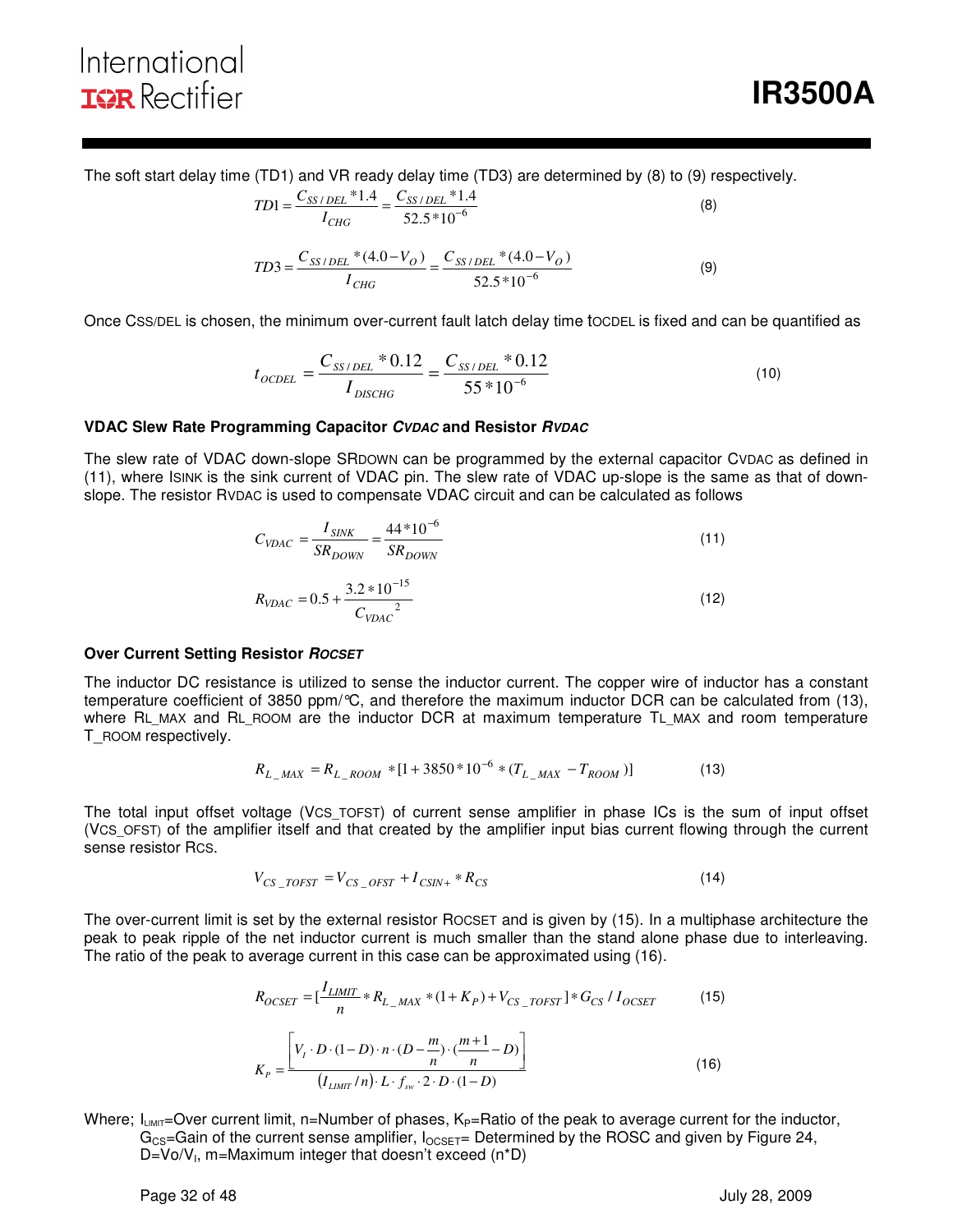#### **No Load Output Voltage Setting Resistor RVSETPT,**

A resistor between VSETPT pin and VDAC is used to create output voltage offset VO NLOFST, which is the difference between VDAC voltage and output voltage at no load condition. RVSETPT is determined by (17), where IVSETPT is the current flowing out of VSETPT pin as shown in Figure 23.

$$
R_{VSETPT} = \frac{V_{O_{-NLOFST}}}{I_{VSETPT}} \tag{17}
$$

#### **VCCL Capacitor CVCCL**

 The capacitor is selected based on the stability requirement of the linear regulator and the load current to be driven. The linear regulator supplies the bias and gate drive current of the phase ICs. A 4.7uF normally ensures stable VCCL performance for Intel VR11 and AMD applications.

#### **VCCL Programming Resistor RVCCLFB1 and RVCCLFB2**

Since VCCL voltage is proportional to the MOSFET gate driver loss and inversely proportional to the MOSFET conduction loss, the optimum voltage should be chosen to maximize the converter efficiency. VCCL linear regulator consists of an external NPN transistor, a ceramic capacitor and a programmable resistor divider. Pre-select RVCCLFB1, and calculate RVCCLFB2 from (18).

$$
R_{VCCLFB2} = \frac{R_{VCCLFB1} * 1.19}{VCCL - 1.19}
$$
\n(18)

#### **VCCL Regulator Drive Resistor RVCCLDRV**

 The drive resistor is primarily dependent on the load current requirement of the linear regulator and the minimum input voltage requirements. The following equation gives an estimate of the average load current of the switching phase ICs.

$$
I_{\text{drive}\_\text{avg}} = \left[ (Q_{\text{gb}} + Q_{\text{gt}}) \cdot f_{\text{sw}} + 10mA \right] \cdot n \tag{19}
$$

 $Q<sub>qb</sub>$  and  $Q<sub>gt</sub>$  are the gate charge of the top and bottom FET. For a minimum input voltage and a maximum VCCL, the maximum  $R_{VCCLDRV}$  required to use the full pull-down current of the VCCL driver is given by

$$
R_{\text{VCCLDRV}} = \frac{V_I \left(\text{min}\right) - 0.7 - \text{VCCL} \left(\text{max}\right)}{I_{\text{drive}\_\text{avg}} / \beta_{\text{min}}} \tag{20}
$$

Due to limited pull down capability of the VCCLDRV pin, make sure the following condition is satisfied.

$$
\frac{V_I(\text{max}) - 0.7 - VCCL(\text{min})}{R_{VCCLDFV}} < 10mA \tag{21}
$$

In the above equation,  $V_1$  min) and  $V_1$  max) is the minimum and maximum anticipated input voltage. If the above condition is not satisfied there is a need to use a device with higher  $\beta_{\text{min}}$  or Darlington configuration can be used instead of a single NPN transistor.

#### **Thermistor RTHERM and Over Temperature Setting Resistors RHOTSET1 and RHOTSET2**

The threshold voltage of VRHOT comparator is fixed at 1.6V, and a negative temperature coefficient (NTC) thermistor RTHERM is required to sense the temperature of the power stage. If we pre-select RTHERM, the NTC thermistor resistance at allowed maximum temperature TMAX is calculated from (22).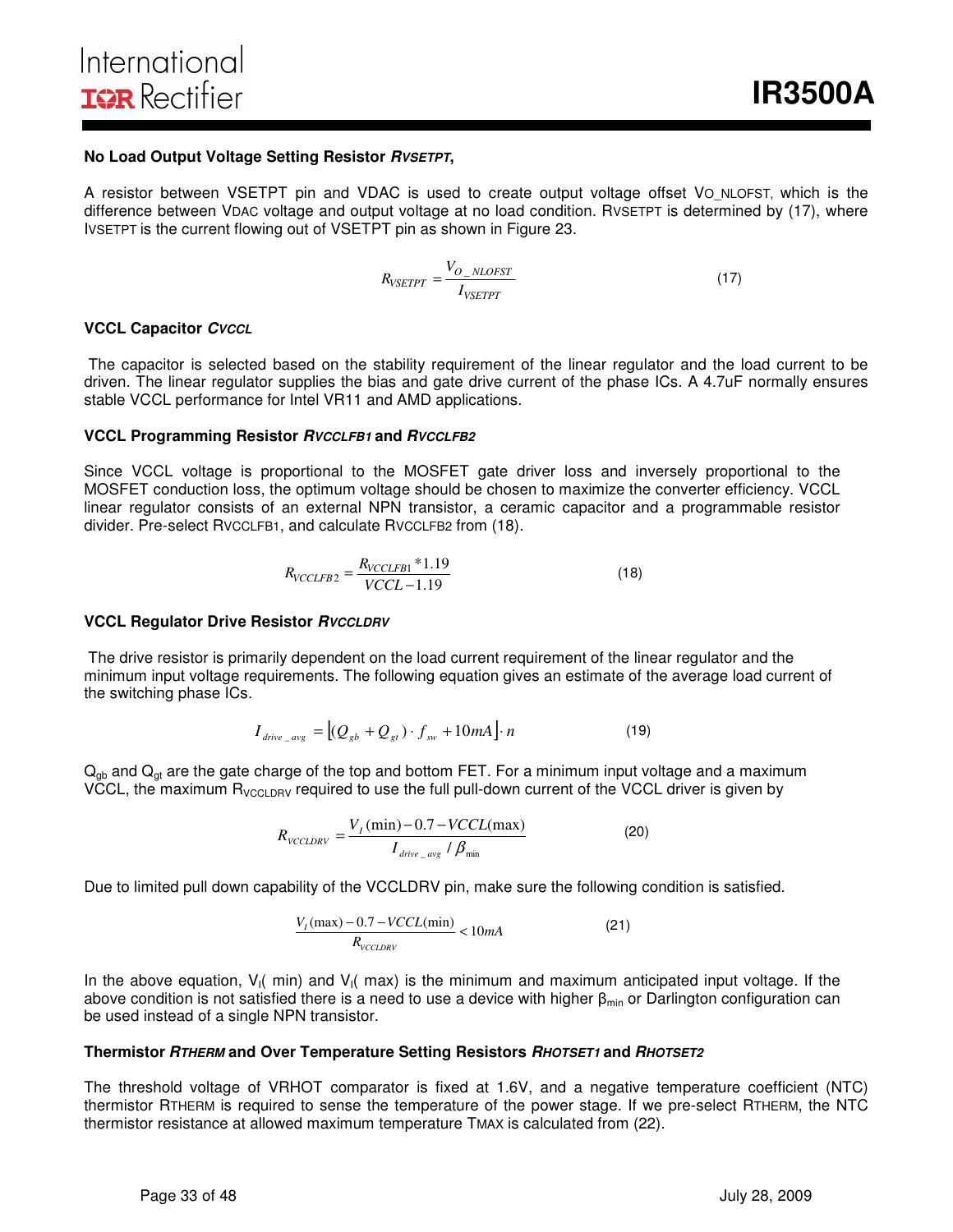$$
R_{TMAX} = R_{THERM} * EXP[B_{THERM} * (\frac{1}{T_{L\_MAX}} - \frac{1}{T_{\_ROOM}})]
$$
 (22)

Select the series resistor RHOTSET2 to linearize the NTC thermistor, which has non-linear characteristics in the operational temperature range. Then calculate RHOTSET1 corresponding to the allowed maximum temperature TMAX from (23).

$$
R_{HOTSET1} = \frac{(R_{TMAX} + R_{HOTSET2}) * (VCL - 1.6)}{1.6}
$$
 (23)

#### **VOLTAGE LOOP COMPENSATION**

The adaptive voltage positioning (AVP) is usually adopted in the computer applications to improve the transient response and reduce the power loss at heavy load. Like current mode control, the adaptive voltage positioning loop introduces an extra zero to the voltage loop and splits the double poles of the power stage, which makes the voltage loop compensation much easier.

Adaptive voltage positioning lowers the converter voltage by RO\*IO, where RO is the required output impedance of the converter. Pre-select feedback resistor RFB, and calculate the droop resistor RDRP,

$$
R_{DRP} = \frac{R_{FB} * R_{L\_MAX} * G_{CS}}{n * R_O}
$$
 (25)

The selection of compensation types depends on the output capacitors used in the converter. For applications using Electrolytic, Polymer or AL-Polymer capacitors and running at lower frequency, type II compensation shown in Figure 22(a) is usually enough. While for the applications using only ceramic capacitors and running at higher frequency, type III compensation shown in Figure 22(b) is preferred.

For applications where AVP is not required, the compensation is the same as for the regular voltage mode control. For converters using Polymer, AL-Polymer, and ceramic capacitors, which have much higher ESR zero frequency, type III compensation is required as shown in Figure 22(b) with RDRP and CDRP removed.



(a) Type II compensation (b) Type III compensation

Figure 22 - Voltage loop compensation network

### **Type II Compensation for AVP Applications**

Determine the compensation at no load, the worst case condition. Choose the crossover frequency fc between 1/10 and 1/5 of the switching frequency per phase. Assume the time constant of the resistor and capacitor across the output inductors matches that of the inductor, and determine RCP and CCP from (26) and (27), where LE and CE are the equivalent inductance of output inductors and the equivalent capacitance of output capacitors respectively.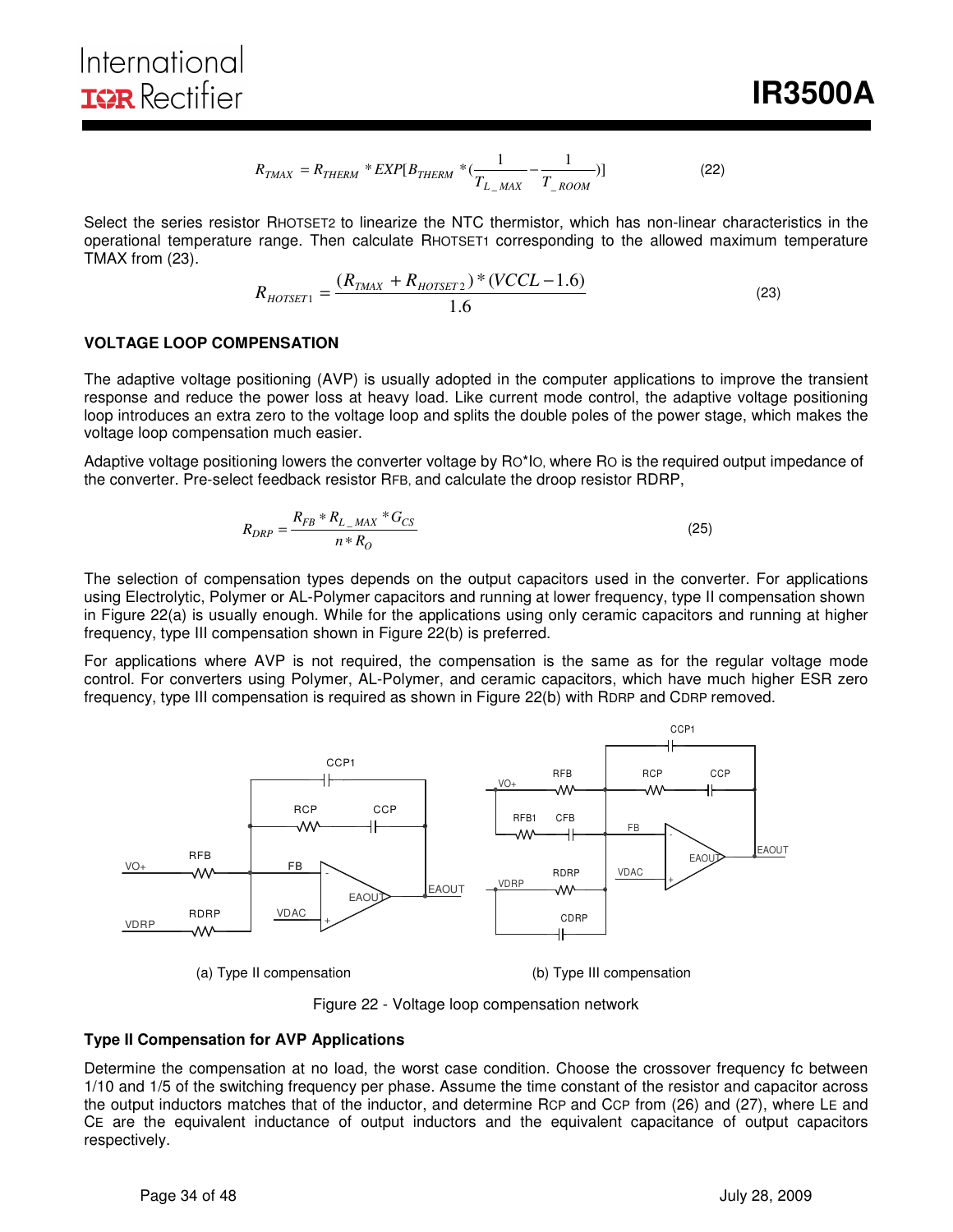**IR3500A** 

$$
R_{CP} = \frac{(2\pi * f_C)^2 * L_E * C_E * R_{FB} * 5}{V_I * \sqrt{1 + (2\pi * f_C * C * R_C)^2}}
$$
\n
$$
C_{CP} = \frac{10 * \sqrt{L_E * C_E}}{R_{CP}}
$$
\n(27)

CCP1 is optional and may be needed in some applications to reduce the jitter caused by the high frequency noise. A ceramic capacitor between 10pF and 220pF is usually enough.

#### **Type III Compensation for AVP Applications**

Determine the compensation at no load, the worst case condition. Assume the time constant of the resistor and capacitor across the output inductors matches that of the inductor, the crossover frequency and phase margin of the voltage loop can be estimated by (28) and (29), where RLE is the equivalent resistance of inductor DCR.

$$
f_{C1} = \frac{R_{DRP}}{2\pi \times C_E \times G_{CS} \times R_{FB} \times R_{LE}}
$$
  
\n
$$
\theta_{C1} = 90 - A \tan(0.5) \times \frac{180}{\pi}
$$
 (29)

Choose the desired crossover frequency fc around fc1 estimated by (28) or choose fc between 1/10 and 1/5 of the switching frequency per phase, and select the components to ensure the slope of close loop gain is -20dB per decade around the crossover frequency. Choose resistor RFB1 according to (30), and determine CFB and CDRP from (31) and (32).

$$
R_{FB1} = \frac{1}{2} R_{FB} \qquad \qquad \text{to} \qquad R_{FB1} = \frac{2}{3} R_{FB} \tag{30}
$$

$$
C_{FB} = \frac{1}{4\pi * f_C * R_{FB1}}
$$
\n(31)

$$
C_{DRP} = \frac{(R_{FB} + R_{FB1}) \cdot C_{FB}}{R_{DRP}} \tag{32}
$$

RCP and CCP have limited effect on the crossover frequency, and are used only to fine tune the crossover frequency and transient load response. Determine RCP and CCP from (33) and (34).

$$
R_{CP} = \frac{(2\pi * f_C)^2 * L_E * C_E * R_{FB} * 5}{V_I}
$$
\n
$$
C_{CP} = \frac{10 * \sqrt{L_E * C_E}}{R_{CP}}
$$
\n(33)

CCP1 is optional and may be needed in some applications to reduce the jitter caused by the high frequency noise. A ceramic capacitor between 10pF and 220pF is usually enough.

#### **Type III Compensation for Non-AVP Applications**

Resistor RDRP and capacitor CDRP are not needed. Choose the crossover frequency fc between 1/10 and 1/5 of the switching frequency per phase and select the desired phase margin θc. Calculate K factor from (35), and determine the component values based on (36) to (40),

$$
K = \tan[\frac{\pi}{4} * (\frac{\theta_C}{180} + 1.5)]
$$
\n(35)

Page 35 of 48 **July 28, 2009**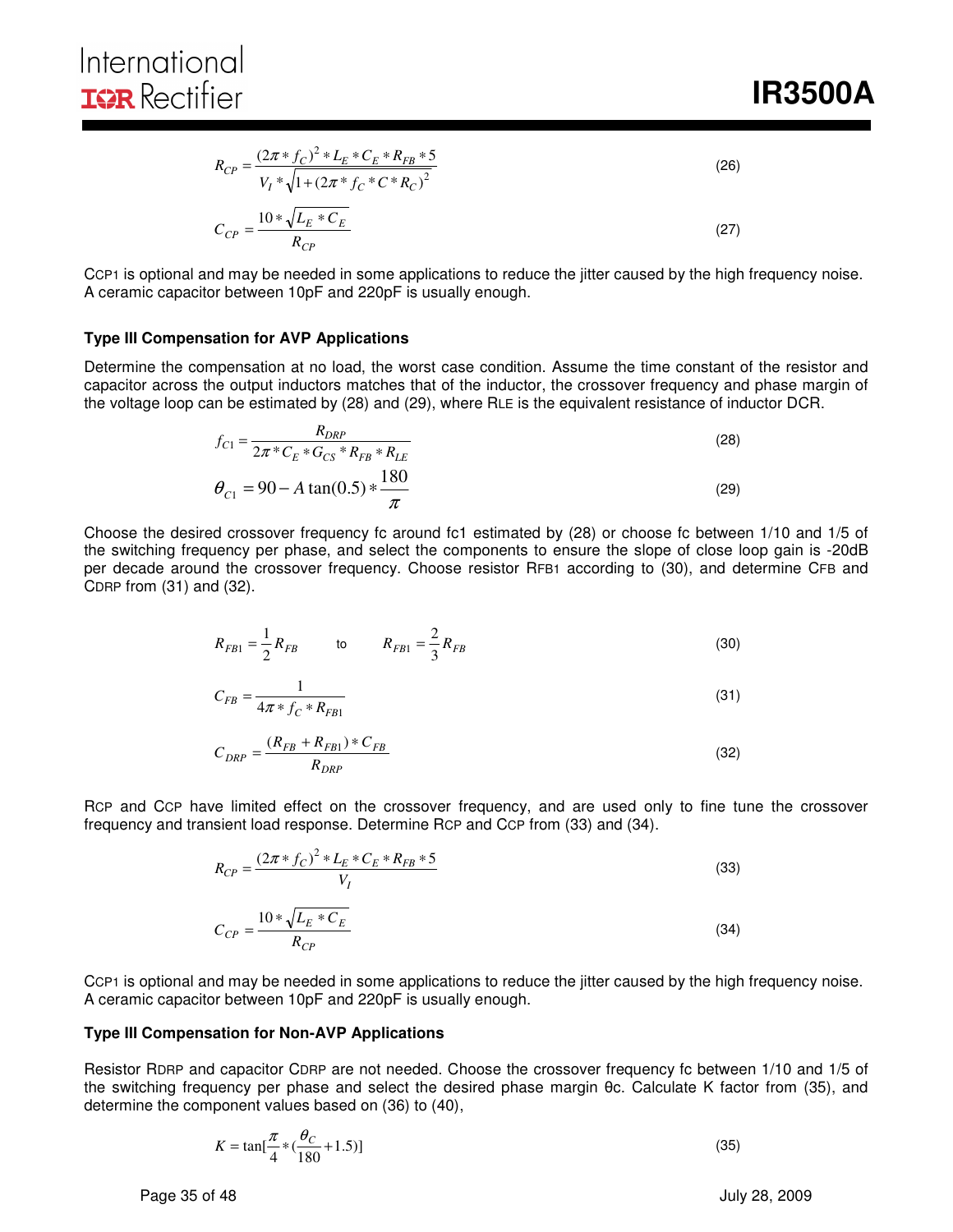# International **IOR** Rectifier

$$
R_{CP} = R_{FB} * \frac{(2\pi * \sqrt{L_E * C_E} * f_C)^2 * 5}{V_I * K}
$$
\n(36)

$$
C_{CP} = \frac{K}{2\pi * f_C * R_{CP}}
$$
\n<sup>(37)</sup>

$$
C_{CP1} = \frac{1}{2\pi * f_C * K * R_{CP}}
$$
\n(38)

$$
C_{FB} = \frac{K}{2\pi \cdot f_C \cdot R_{FB}}\tag{39}
$$

$$
R_{FB1} = \frac{1}{2\pi * f_C * K * C_{FB}}
$$
\n(40)

### **DESIGN EXAMPLE 1 – AMD OPTERON CONVERTER (FIGURE 20) SPECIFICATIONS**

Input Voltage: VI=12 V DAC Voltage: VDAC=1.3 V No Load Output Voltage Offset: Vo\_NLOFST=10 mV Output Current: IO=120 ADC Maximum Output Current: IOMAX=135 ADC Output Impedance: RO=0.7 mΩ Soft Start Delay Time: TD1=1-5mS Soft Start Time: TD2=2 mS VR Ready Delay Time: TD3=0-10mS Maximum Over Current Delay: tOCDEL<2.5mS Dynamic VID Down-Slope Slew Rate: SRDOWN=2.5mV/uS Over Temperature Threshold: TMAX=115 °C

#### **POWER STAGE**

Phase Number: n=3 Switching Frequency: fSW=250 kHz Output Inductors: L=470 nH, RL= 1mΩ Output Capacitors: Polymer, C=560uF, RC= 7mΩ, Number Cn=12

#### **IR3500A EXTERNAL COMPONENTS**

#### **Oscillator Resistor Rosc**

Once the switching frequency is chosen, ROSC can be determined from the curve in Figure 23. For a switching frequency of 250kHz per phase, choose ROSC=50kΩ. The reference current for VSETPT and OCSET is given by 11.9 uA.

#### **Soft Start Capacitor CSS/DEL**

Determine the soft start capacitor from the required soft start time.

$$
C_{SS/DEL} = \frac{TD2 \cdot N_{CHG}}{V_O} = \frac{2 \cdot 10^{-3} \cdot 52.5 \cdot 10^{-6}}{1.3} = 0.1 uF
$$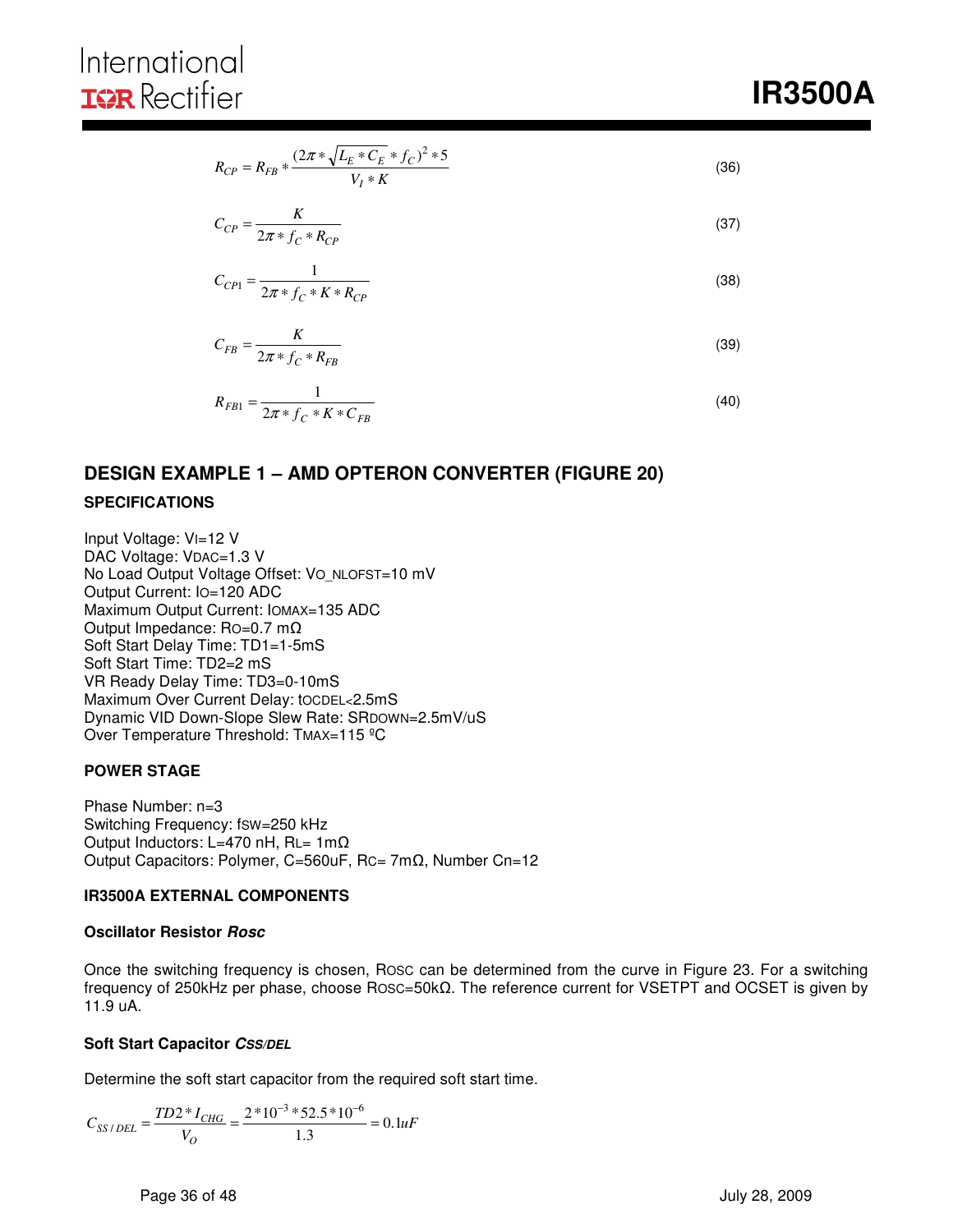# International **IGR** Rectifier

**IR3500A** 

The soft start delay time is

$$
TD1 = \frac{C_{SS/DEL} * 1.4}{I_{CHG}} = \frac{0.1 * 10^{-6} * 1.4}{52.5 * 10^{-6}} = 2.67 mS
$$

The VR ready delay time is

$$
TD3 = \frac{C_{SS/DEL} * (4.0 - V_O)}{I_{CHG}} = \frac{0.1 * 10^{-6} * (4.0 - 1.3)}{52.5 * 10^{-6}} = 5.14 mS
$$

The minimum over current fault latch delay time is

$$
t_{OCDEL} = \frac{C_{SS/DEL} * 0.12}{I_{DISCHG}} = \frac{0.1 * 10^{-6} * 0.12}{55 * 10^{-6}} = 0.2ms
$$

#### **VDAC Slew Rate Programming Capacitor CVDAC and Resistor RVDAC**

Calculate the VDAC down-slope slew-rate programming capacitor from the required down-slope slew rate. The up-slope slew rate is the same as the down-slope slew rate.

$$
C_{VDAC} = \frac{I_{SINK}}{SR_{DOWN}} = \frac{44*10^{-6}}{2.5*10^{-3} / 10^{-6}} = 18nF
$$

Calculate the programming resistor.

$$
R_{VDAC} = 0.5 + \frac{3.2 * 10^{-15}}{C_{VDAC}} = 0.5 + \frac{3.2 * 10^{-15}}{(18 * 10^{-9})^2} = 10\Omega
$$

#### **Over Current Setting Resistor ROCSET**

The room temperature is 25ºC and the target PCB temperature is 100 ºC. The phase IC die temperature is about 1 ºC higher than that of phase IC, and the inductor temperature is close to PCB temperature.

Calculate Inductor DC resistance at 100 ºC,

$$
R_{L\_MAX} = R_{L\_ROM} * [1 + 3850 * 10^{-6} * (T_{L\_MAX} - T_{ROM})] = 1 * 10^{-3} * [1 + 3850 * 10^{-6} * (100 - 25)] = 1.29 m\Omega
$$

Set the over current limit at 135A. From Figure 24, the bias current of OCSET pin (IOCSET) is 11.9uA with ROSC=50kΩ. The total current sense amplifier input offset voltage is 0.3mV, which includes the offset created by the current sense amplifier (CSA) input bias current through the resistor RCS.

$$
V_{CS\_TOFST}=0.3mV
$$

Calculate constant KP, the ratio of inductor peak current over average current in each phase,

$$
K_{p} = \frac{\left[ V_{l} \cdot D \cdot (1 - D) \cdot n \cdot (D - \frac{m}{n}) \cdot \frac{(m+1)}{n} - D \right]}{(I_{LMMT} / n) \cdot L \cdot f_{sw} \cdot 2 \cdot D \cdot (1 - D)} = \frac{\left[ 12 \cdot 0.108 \cdot (1 - 0.108) \cdot 3 \cdot (0.108 - \frac{0}{3}) \cdot \frac{(0 + 1)}{3} - 0.108 \right]}{(135/3) \cdot 0.47u \cdot 250k \cdot 2 \cdot 0.108 \cdot (1 - 0.108)} = 0.082
$$
  

$$
R_{OCSET} = \left[ \frac{I_{LMMT}}{n} * R_{L\_MAX} * (1 + K_{p}) + V_{CS\_TOEST} \right] * G_{CS} / I_{OCSET}
$$
  

$$
= \left( \frac{135}{3} * 1.29 * 10^{-3} * 1.082 + 0.3 * 10^{-3} \right) * 34 / (11.9 * 10^{-6}) = 181k\Omega
$$

Page 37 of 48 July 28, 2009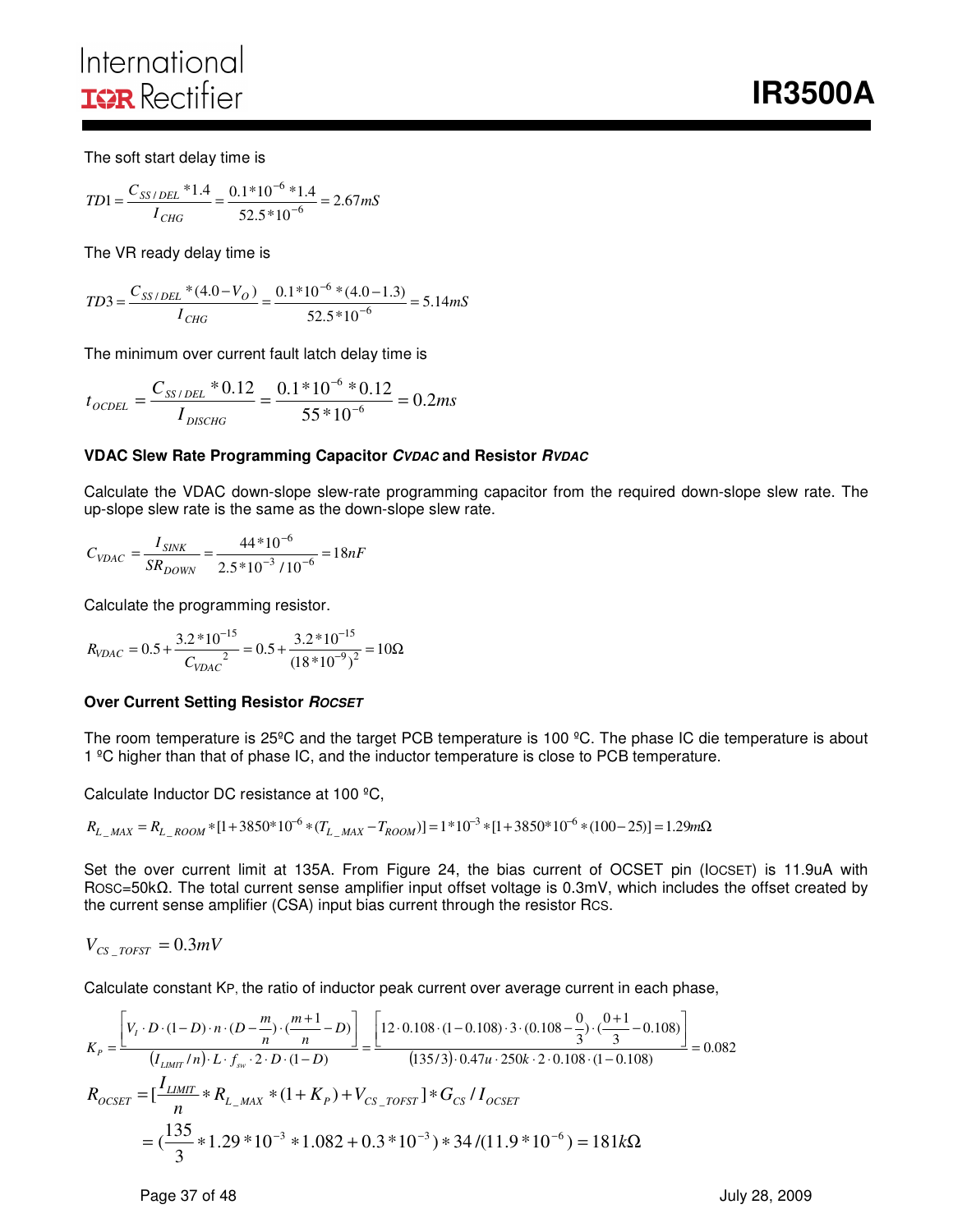#### **No Load Output Voltage Setting Resistor** *RVSETPT* **and Adaptive Voltage Positioning Resistor** *RDRP*

From Figure 24, the bias current of VSETPT pin is 11.9uA with ROSC=50kΩ.

$$
R_{\text{vsetPT}} = \frac{V_{CS\_TOFST}}{I_{\text{vsetPT}}} = \frac{10 * 10^{-3}}{11.9 * 10^{-6}} = 840 \Omega
$$
, choose RVSETPT=825 $\Omega$ .

#### **VCCL Programming Resistor RVCCLFB1 and RVCCLFB2**

Choose VCCL=7V to maximize the converter efficiency. Pre-select RVCCLFB1=20kΩ, and calculate RVCCLFB2.

$$
R_{VCCLFB2} = \frac{R_{VCCLFB1} * 1.19}{VCCL - 1.19} = \frac{20 * 10^3 * 1.19}{7 - 1.19} = 4.05k\Omega
$$

#### **VCCL Drive Resistor** *RVCCLDRV*

The maximum drive current for the linear regulator is dependent on the type of MosFET used. For this example its assumed that IR6622/ IRF6691 are used as buck switches.

$$
I_{drive \_{avg}} = [(47n + 11n) \cdot 250k + 10mA] \cdot 3 = 75mA \tag{19}
$$

The minimum input voltage is assumed to be 10 V and VCCL is fixed at 6.5V for this design.

$$
R_{\text{VCCLDRV}} = \frac{10V - 0.7V - 6.5V}{75mA/50} = 1.8k\Omega
$$
 (20)

Assuming the maximum input voltage to as 14 V,

$$
\frac{14V - 0.7 - 6.5}{1.8k\Omega} = 3mA < 10mA\tag{21}
$$

#### **Thermistor RTHERM and Over Temperature Setting Resistors RHOTSET1 and RHOTSET2**

Choose NTC thermistor RTHERM=2.2kΩ, which has a constant of BTHERM=3520, and the NTC thermistor resistance at the allowed maximum temperature TMAX is,

$$
R_{TMAX} = R_{THERM} * EXP[B_{THERM} * (\frac{1}{T_{L\_MAX}} - \frac{1}{T_{\_ROOM}})] = 2.2 * 10^3 * EXP[3520 * (\frac{1}{273 + 115} - \frac{1}{273 + 25})] = 142 \Omega
$$

Select RHOTSET2 = 931 $\Omega$  to linearize the NTC, which has non-linear characteristics in the operational temperature range. Then calculate RHOTSET1 corresponding to the allowed maximum temperature TMAX.

$$
R_{\text{HOTSET1}} = \frac{(R_{\text{TMAX}} + R_{\text{HOTSET2}}) * (VCCL - 1.6)}{1.6} = \frac{(142 + 931) * (7 - 1.6)}{1.6} = 3.63 \text{k}\Omega, \quad \text{choose}
$$

RHOTSET1=3.65kΩ.

#### **VOLTAGE LOOP COMPENSATION**

Type II compensation is used for the converter with Polymer output capacitors. Choose the crossover frequency fc=25kHz, which is 1/10 of the switching frequency per phase, and determine Rcp and CCP.

Pre-select RFB=2.00kΩ, and calculate RDRP, RCP and CCP.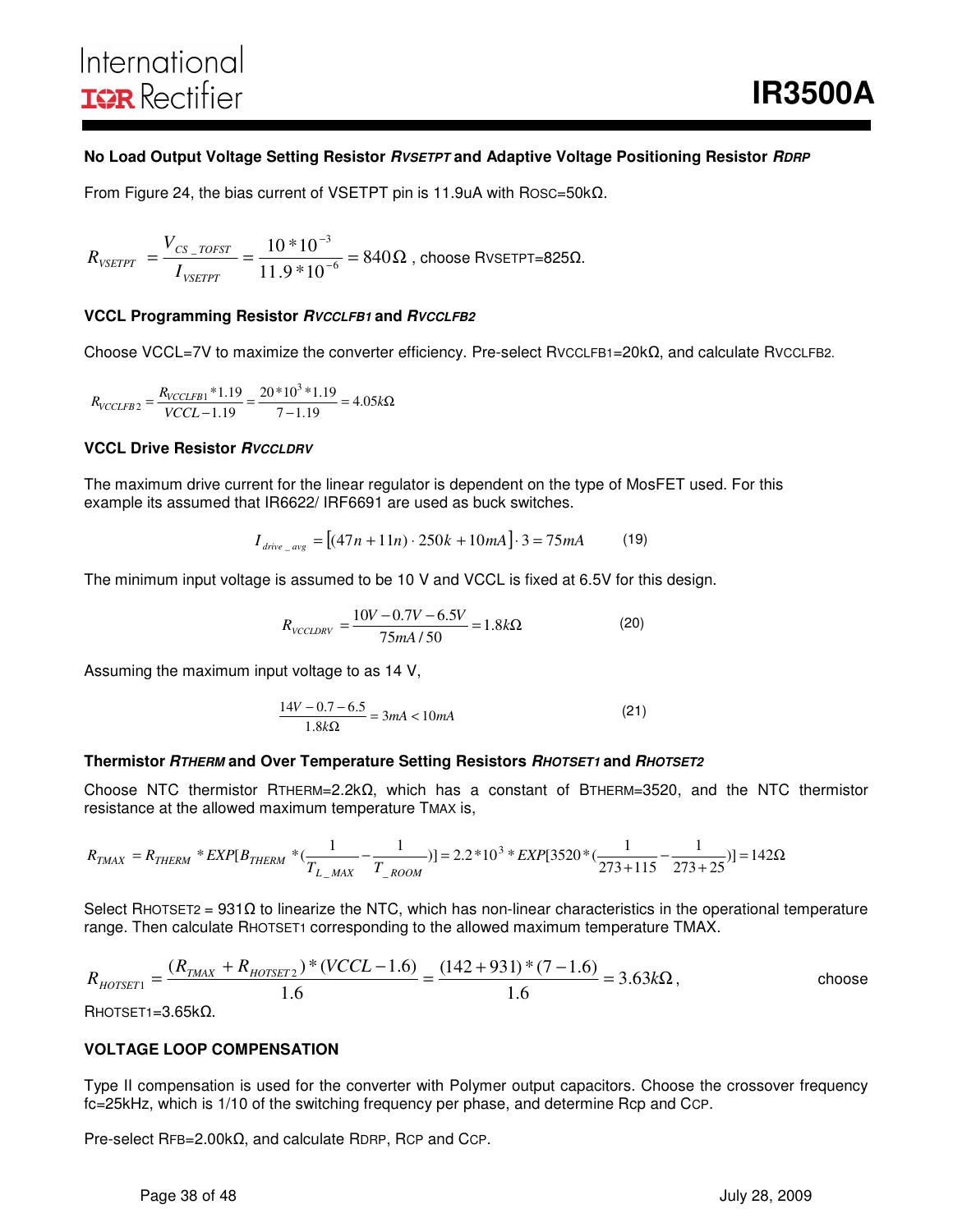$$
R_{\text{DRP}} = \frac{R_{\text{FB}} * R_{\text{L}_{\text{MAX}}} * G_{\text{CS}}}{n * R_{\text{O}}} = \frac{2000 * 1.29 * 10^{-3} * 34}{3 * 0.7 * 10^{-3}} = 41.8 \text{k}\Omega \text{ , choose RDRP=42.2k}\Omega
$$

 $= 21.5k\Omega$ +  $=\frac{(2\pi * 25 * 10^3)^2 * (470 * 10^{-9} / 3) * (560 * 10^{-6} * 12) * 2000 *}{\sqrt{1560 * 10^{-6} * 12}}$ +  $=\frac{(2\pi * f_C)^2 * L_E * C_E * R_{FB} * 5}{V * (1 + (2\pi * f + \kappa)^2)} = \frac{(2\pi * 25 * 10^3)^2 * (470 * 10^{-9} / 3) * (560 * 10^{-6} * 12)}{12 * (1 + (2\pi * 35 * 10^3 * 560 * 10^{-6} * 7 * 10^{-6} * 11))}$  $-9/3$  +  $(560+10^{-7})$ *k*  $V_I^* \sqrt{1 + (2\pi * f_C * C * R)}$  $R_{CP} = \frac{(2\pi * f_C)^2 * L_E * C_E * R}{\sqrt{2\pi}}$  $I \left( \sqrt{I + (2\mu)}/C \right) \left( C \right)$  $\frac{C}{C}C = \frac{(2\lambda \sqrt{C})^2 \sqrt{L_E} \sqrt{L_E} \sqrt{L_E} \sqrt{L_E} \sqrt{L_E} \sqrt{L_E} \sqrt{L_E} \sqrt{L_E} \sqrt{L_E} \sqrt{L_E} \sqrt{L_E} \sqrt{L_E} \sqrt{L_E} \sqrt{L_E} \sqrt{L_E} \sqrt{L_E} \sqrt{L_E} \sqrt{L_E} \sqrt{L_E} \sqrt{L_E} \sqrt{L_E} \sqrt{L_E} \sqrt{L_E} \sqrt{L_E} \sqrt{L_E} \sqrt{L_E} \sqrt{L_E} \sqrt{L_E} \sqrt{L_E} \sqrt{L_E} \sqrt{L_E} \sqrt{L_E} \sqrt{L_E}$  $12*\sqrt{1+(2\pi*25*10^3*560*10^{-6}*7*10^{-3})}$  $(2\pi * 25 * 10^3)^2 * (470 * 10^{-9} / 3) * (560 * 10^{-6} * 12) * 2000 * 5$ \*  $\sqrt{1 + (2\pi * f_C * C * R_C)}$  $(2\pi * f_C)^2 * L_E * C_E * R_{FB} * 5$  $3 * 560 * 10^{-6} * 7 * 10^{-3}$ <sup>2</sup>  $3\frac{3}{2}$  +  $(470 \times 10^{-9} 13)$  +  $(560 \times 10^{-6}$ 2 2 π π π  $\frac{\pi * f_C^{\text{+}} + f_C^{\text{+}} + f_C^{\text{+}} + f_C^{\text{+}} + f_C^{\text{+}} + f_C^{\text{+}}}{\pi} = \frac{(2\pi * 25 * 10^{\circ})^{\text{+}} + (470 * 10^{\circ})^{\text{+}} + (560 * 10^{\circ} * 12)^{\text{+}} + 2000 * 5}{\pi} = 21.5 \text{k}\Omega,$ 

 $\frac{R_{CP}}{R_{CP}} = \frac{10 \text{ V} (100 \text{ kg})(100 \text{ kg}) (100 \text{ kg})}{21.5 \times 10^3} = 15 nF$  $C_{CP} = \frac{10 * \sqrt{L_E * C}}{R}$ *CP*  $\frac{E_C}{C_P} = \frac{10 \times \sqrt{E_E \times E_E}}{R_{CP}} = \frac{10 \times \sqrt{(470 \times 10^{-7} \text{J}) \times (500 \times 10^{-7} \text{L})}}{21.5 \times 10^3} = 15$  $10 * \sqrt{L_E * C_E}$   $10 * \sqrt{(470 * 10^{-9} / 3) * (560 * 10^{-6} * 12)}$ 3  $9/3*(560*10^{-6}$ = ∗  $=\frac{10*\sqrt{L_E*C_E}}{E}=\frac{10*\sqrt{(470*10^{-9}/3)*(560*10^{-9}/3)}}{E}$  $-9$  (2)  $*(560 * 10^{-7})$ 

Choose CCP1=47pF to reduce high frequency noise.

# **DESIGN EXAMPLE 2 – VR11 HIGH FREQUENCY ALL-CERAMIC CONVERTER (FIG. 21)**

# **SPECIFICATIONS**

Input Voltage: VI=12 V DAC Voltage: VDAC=1.3 V No Load Output Voltage Offset: VO\_NLOFST=20 mV Output Current: IO=105 ADC Maximum Output Current: IOMAX=120 ADC Output Impedance: RO=0.91 mΩ Soft Start Delay Time: TD1=1-5mS Soft Start Time: TD2=0-3mS VID Sample Delay Time: TD3=0.05-3mS VID Rise Time: TD4=0-2.5mS VR Ready Delay Time: TD5=0-3mS Maximum Over Current Delay Time: tOCDEL<2.5mS Dynamic VID Down-Slope Slew Rate: SRDOWN=2.5mV/uS Over Temperature Threshold: TMAX=115 ºC

#### **POWER STAGE**

Phase Number: n=6 Switching Frequency: fsw = 800 kHz Output Inductors: L=100 nH, RL=0.5 mΩ Output Capacitors: Ceramic, C=22uF, RC= 2mΩ, Number Cn=62

#### **IR3500A EXTERNAL COMPONENTS**

#### **Oscillator Resistor Rosc**

Once the switching frequency is chosen, ROSC can be determined from the curve in Figure 23 data sheet. For a switching frequency of 800kHz per phase, choose ROSC = 15.0 kΩ. The reference current is given by 40uA.

#### **Soft Start Capacitor CSS/DEL**

Determine the soft start capacitor to meet the specifications of the delay time.

Choose CSS/DEL=0.1uF. The soft start delay time is

$$
TD1 = \frac{C_{SS/DEL} * 1.4}{I_{CHG}} = \frac{0.1 * 10^{-6} * 1.4}{52.5 * 10^{-6}} = 2.67 mS
$$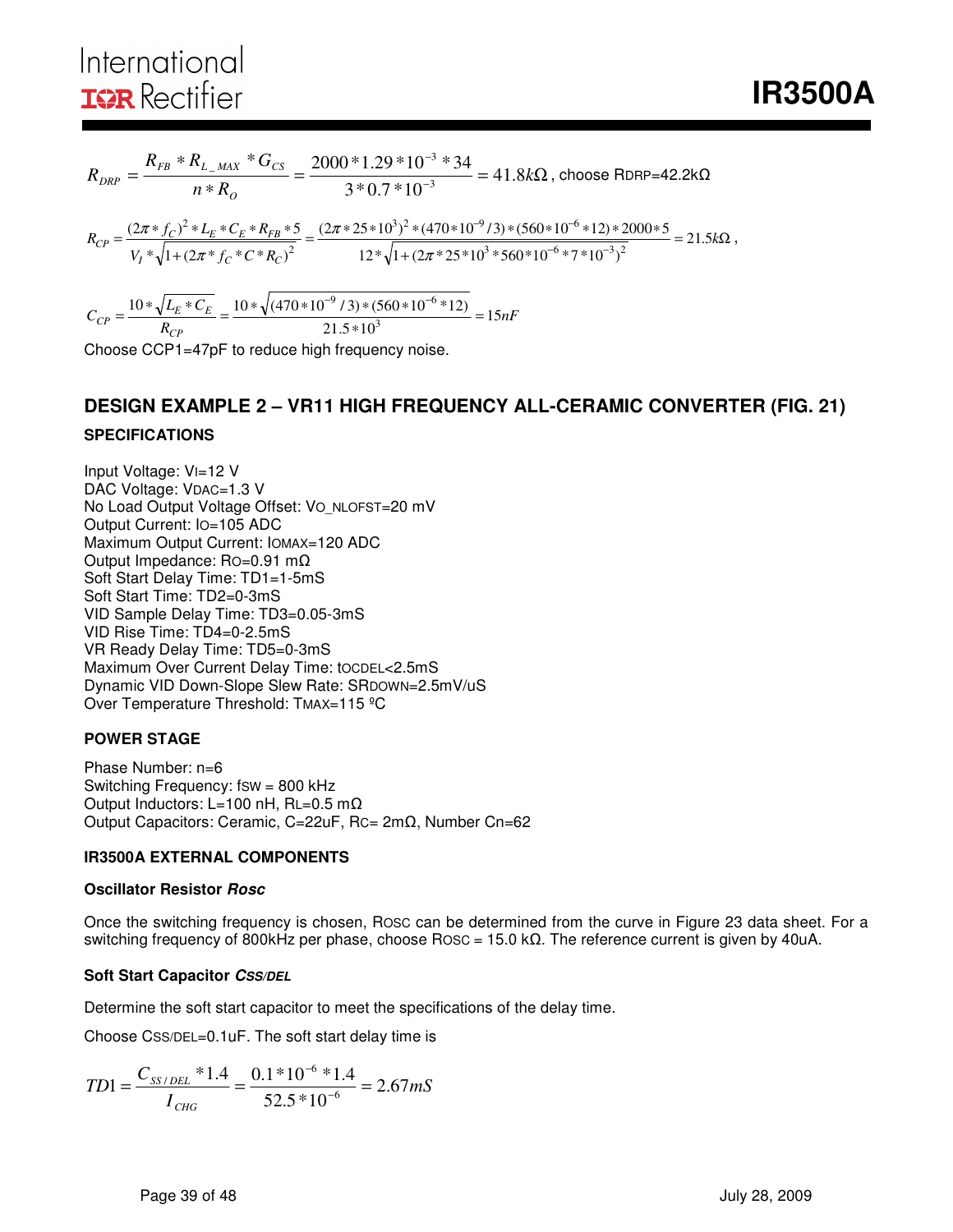**IR3500A** 

The soft start time is

$$
TD2 = \frac{C_{SS/DEL} * 1.1}{I_{CHG}} = \frac{0.1 * 10^{-6} * 1.1}{52.5 * 10^{-6}} = 2.1 mS
$$

The VID sample delay time is

$$
TD3 = \frac{C_{SS/DEL} * (3.2 - 1.4 - 1.1)}{I_{CHG}} = \frac{0.1 * 10^{-6} * 0.7}{52.5 * 10^{-6}} = 1.33 mS
$$

VID rise time is

$$
TD4 = \frac{C_{SS/DEL} * |V_{DAC} - 1.1|}{I_{CHG}} = \frac{0.1 * 10^{-6} * |1.3 - 1.1|}{52.5 * 10^{-6}} = 0.38 mS
$$

The VR ready delay time is

$$
TD5 = \frac{C_{SS/DEL} * (3.92 - 3)}{I_{CHG}} - TD4 = \frac{0.1 * 10^{-6} * 0.92}{52.5 * 10^{-6}} - TD4 = 1.37 \, \text{mS}
$$

Minimum over current fault latch delay time is

$$
t_{\text{OCDEL}} = \frac{C_{SS/DEL} * 0.12}{I_{\text{OCDISCHG}}} = \frac{0.1 * 10^{-6} * 0.12}{55 * 10^{-6}} = 0.21 ms
$$

#### **VDAC Slew Rate Programming Capacitor CVDAC and Resistor RVDAC**

Calculate the VDAC down-slope slew-rate programming capacitor from the required down-slope slew rate. The up-slope slew rate is the same as the down-slope slew rate.

$$
C_{VDAC} = \frac{I_{SINK}}{SR_{DOWN}} = \frac{44*10^{-6}}{2.5*10^{-3}/10^{-6}} = 18nF
$$

Calculate the programming resistor.

$$
R_{VDAC} = 0.5 + \frac{3.2 * 10^{-15}}{C_{VDAC}} = 0.5 + \frac{3.2 * 10^{-15}}{(18 * 10^{-9})^2} = 10\Omega
$$

#### **Over Current Setting Resistor ROCSET**

The room temperature is 25°C and the target PCB temperature is 100 °C. The phase IC die temperature is about 1 ºC higher than that of phase IC, and the inductor temperature is close to PCB temperature.

Calculate Inductor DC resistance at 100 ºC,

$$
R_{L_MAX} = R_{L_ROOM} * [1 + 3850 * 10^{-6} * (T_{L_MAX} - T_{ROOM})] = 0.5 * 10^{-3} * [1 + 3850 * 10^{-6} * (100 - 25)] = 0.64 m\Omega
$$

Set the over current limit at 135A. From Figure 22, the bias current of OCSET pin (IOCSET) is 40uA with ROSC=15kΩ. The total current sense amplifier input offset voltage is 0.3mV, which includes the offset created by the current sense amplifier (CSA) input bias current through the resistor RCS.

$$
V_{CS\_TOFST} = 0.3 mV
$$

Page 40 of 48 July 28, 2009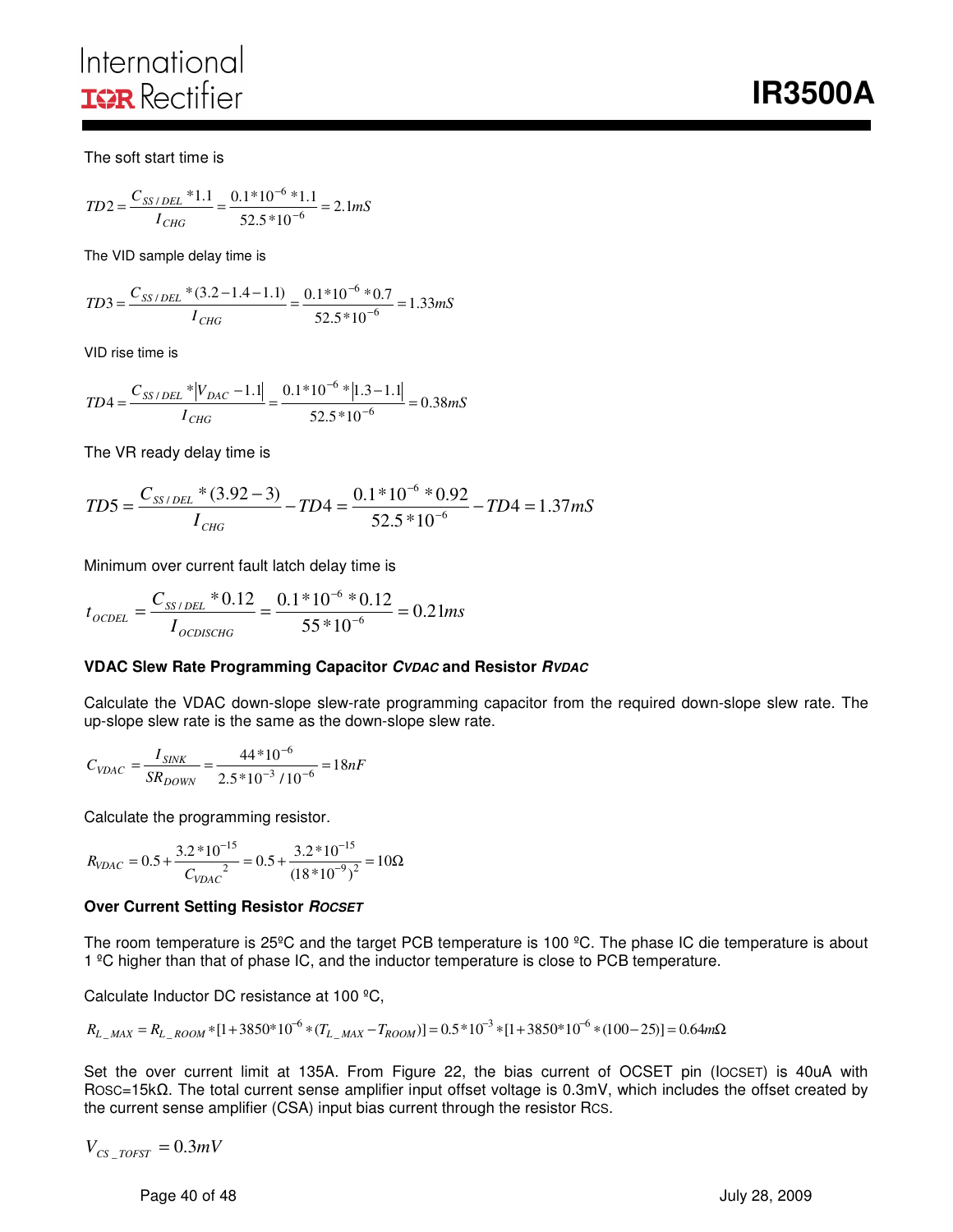# International **IOR** Rectifier

Calculate constant KP, the ratio of inductor peak current over average current in each phase,

$$
K_{P} = \frac{\left[V_{I} \cdot D \cdot (1-D) \cdot n \cdot (D - \frac{m}{n}) \cdot (\frac{m+1}{n} - D)\right]}{(I_{LIMIT} / n) \cdot L \cdot f_{sw} \cdot 2 \cdot D \cdot (1-D)} = \frac{\left[12 \cdot 0.108 \cdot (1-0.108) \cdot 6 \cdot (0.108 - \frac{0}{6}) \cdot (\frac{0+1}{6} - 0.108)\right]}{(135/6) \cdot 0.1u \cdot 800k \cdot 2 \cdot 0.108 \cdot (1-0.108)} = 0.126
$$
  

$$
R_{OCSET} = \left[\frac{I_{LIMIT}}{n} * R_{L_{\_MAX}} * (1 + K_{P}) + V_{CS_{\_TOFST}}\right] * G_{CS} / I_{OCSET}
$$

$$
= (\frac{135}{6} * 0.64 * 10^{-3} * 1.126 + 0.3 * 10^{-3}) * 34 / (40 * 10^{-6}) = 14k\Omega
$$

Calculate constant KP, the ratio of inductor peak current over average current in each phase,

#### **No Load Output Voltage Setting Resistor RVSETPT and Adaptive Voltage Positioning Resistor RDRP**

From Figure 24, the bias current of VSETPT pin is 40uA with ROSC=15kΩ.

$$
R_{\text{VSETPT}} = \frac{V_{O_{\text{NLOFST}}}}{I_{\text{VSETPT}}} = \frac{20 * 10^{-3}}{40 * 10^{-6}} = 500 \Omega
$$

#### **VCCL Programming Resistor RVCCLFB1 and RVCCLFB2**

Choose VCCL=7V to maximize the converter efficiency. Pre-select RVCCLFB1=20kΩ, and calculate RVCCLFB2.

$$
R_{VCCLFB2} = \frac{R_{VCCLFB1} * 1.19}{VCCL - 1.19} = \frac{20 * 10^3 * 1.19}{7 - 1.19} = 4.05k\Omega
$$

#### **VCCL Drive Resistor RVCCLDRV**

 The maximum drive current for the linear regulator is dependent on the type of MosFET used. For this example, it's assumed that IR6622/ IRF6691 are used as buck switches.

$$
I_{drive \_{avg}} = [(47n + 11n) \cdot 800k + 10mA] \cdot 6 = 350mA \tag{19}
$$

The minimum input voltage is assumed to be 10.5 V and VCCL is fixed at 6.5V for this design.

$$
R_{\text{VCCLDRV}} = \frac{10.5V - 0.7V - 6.5V}{350mA/70} = 660\Omega\tag{20}
$$

Choose a transistor with β(min) of 70. The maximum input voltage is assumed 13.5 V,

$$
\frac{13.5V - 0.7 - 6.5}{660\Omega} = 9.5mA < 10mA\tag{21}
$$

#### **Thermistor RTHERM and Over Temperature Setting Resistors RHOTSET1 and RHOTSET2**

Choose NTC thermistor RTHERM=2.2kΩ, which has a constant of BTHERM=3520, and the NTC thermistor resistance at the allowed maximum temperature TMAX is,

$$
R_{TMAX}=R_{THERM}*EXP[B_{THERM}*(\frac{1}{T_{L\_MAX}}-\frac{1}{T_{\_Room}})]=2.2*10^3*EXP[3520*(\frac{1}{273+115}-\frac{1}{273+25})]=142\Omega
$$

Select RHOTSET2 = 931Ω to linearize the NTC, which has non-linear characteristics in the operational temperature range. Then calculate RHOTSET1 corresponding to the allowed maximum temperature TMAX.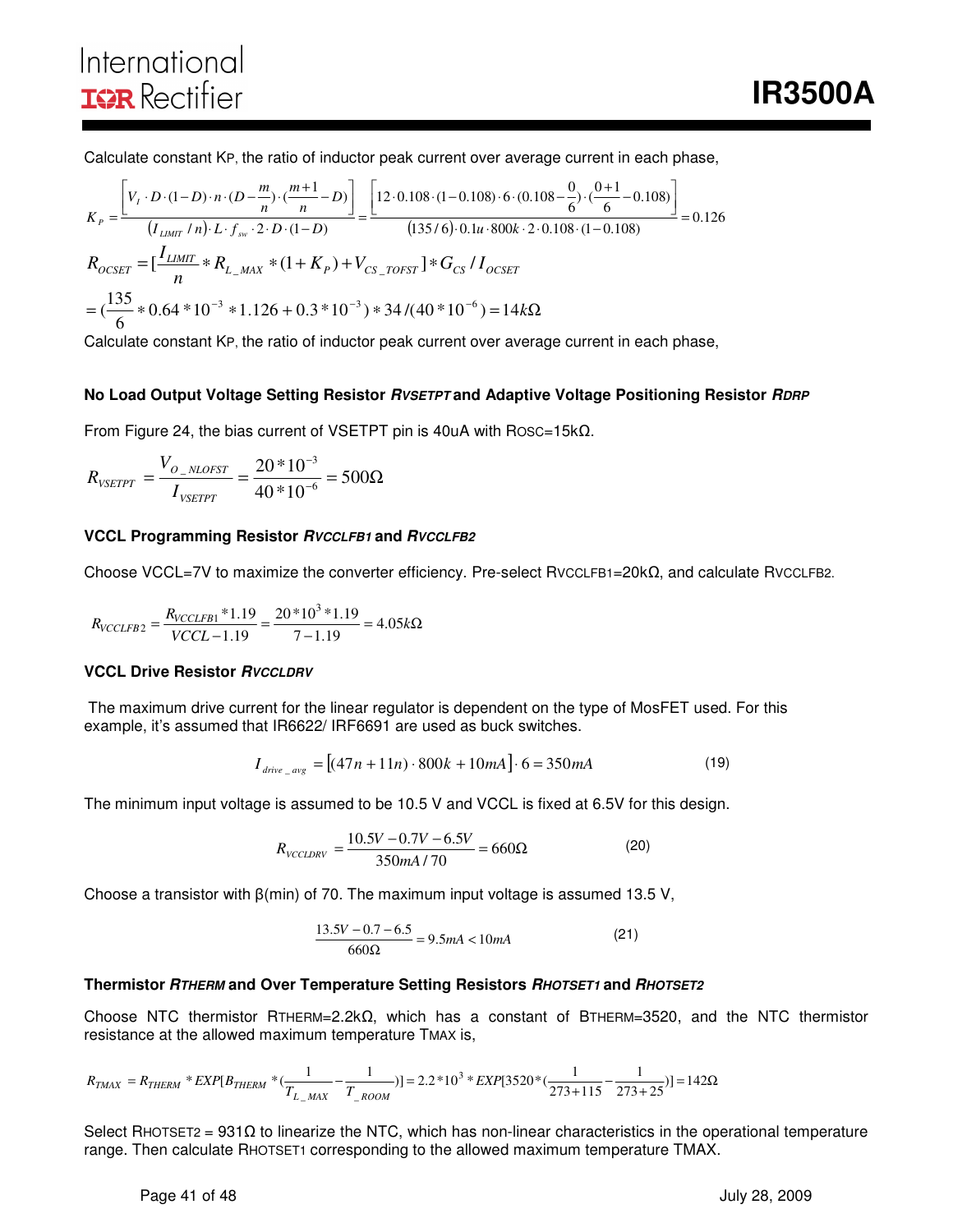$$
R_{\text{HOTSET1}} = \frac{(R_{\text{TMAX}} + R_{\text{HOTSET2}}) * (VCCL - 1.6)}{1.6} = \frac{(142 + 931) * (7 - 1.6)}{1.6} = 3.63 \text{k}\Omega, \text{ choose RHOTSET1 = 3.65 k}\Omega.
$$

#### **VOLTAGE LOOP COMPENSATION**

Type III compensation is used for the converter with only ceramic output capacitors. The crossover frequency and phase margin of the voltage loop can be estimated as follows.

Choose RFB = 1.65kΩ, and calculate RDRP.

$$
R_{DRP} = \frac{R_{FB} * R_{L_{\_MAX}} * G_{CS}}{n * R_{O}} = \frac{1.65 * 10^{3} * 0.64 * 10^{-3} * 34}{6 * 0.91 * 10^{-3}} = 6.58k\Omega, \text{ choose RDRP=6.65k}\Omega.
$$
  

$$
f_{C1} = \frac{R_{DRP}}{2\pi * C_{E} * G_{CS} * R_{FB} * R_{LE}} = \frac{6.65 * 10^{3}}{2\pi * (62 * 22 * 10^{-6}) * 34 * 1.65 * 10^{3} * (0.5 * 10^{-3} / 6)} = 165kHz
$$

 $\theta_{C1} = 90 - A \tan(0.5) * \frac{180}{\pi} = 63^{\circ}$ 

Choose  $R_{FB1} = \frac{2}{3} * R_{FB} = \frac{2}{3} * 1.65 * 10^3 = 1.10 kΩ$ 2 3  $R_{FB} = \frac{2}{3} * R_{FB} = \frac{2}{3} * 1.65 * 10^3$ 

Choose the desired crossover frequency fc (=150kHz) around fc1 estimated above, and calculate

$$
C_{FB} = \frac{1}{4\pi * f_C * R_{FB1}} = \frac{1}{4\pi * 150 * 10^3 * 1.1 * 10^3} = 4.8nF
$$
, choose CFB=4.7nF.

$$
C_{DRP} = \frac{(R_{FB} + R_{FB1}) \cdot C_{FB}}{R_{DRP}} = \frac{(1.65 \cdot 10^3 + 1.1 \cdot 10^3) \cdot 4.7 \cdot 10^{-9}}{6.65 \cdot 10^3} = 2.0nF
$$
, choose CDRP=2.2nF.

$$
R_{CP} = \frac{(2\pi * f_C)^2 * L_E * C_E * R_{FB} * 5}{V_I} = \frac{(2\pi * 150 * 10^3)^2 * (100 * 10^{-9} / 6) * (22 * 10^{-6} * 62) * 1.65 * 10^3 * 5}{12} = 13.9k\Omega
$$

Choose RFB=13.7kΩ.

$$
C_{CP} = \frac{10 * \sqrt{L_E * C_E}}{R_{CP}} = \frac{10 * \sqrt{(100 * 10^{-9} / 6) * (22 * 10^{-6} * 62)}}{13.7 * 10^3} = 3.5 nF
$$
, choose CCP=3.3 nF.

Choose CCP1=47pF to reduce high frequency noise.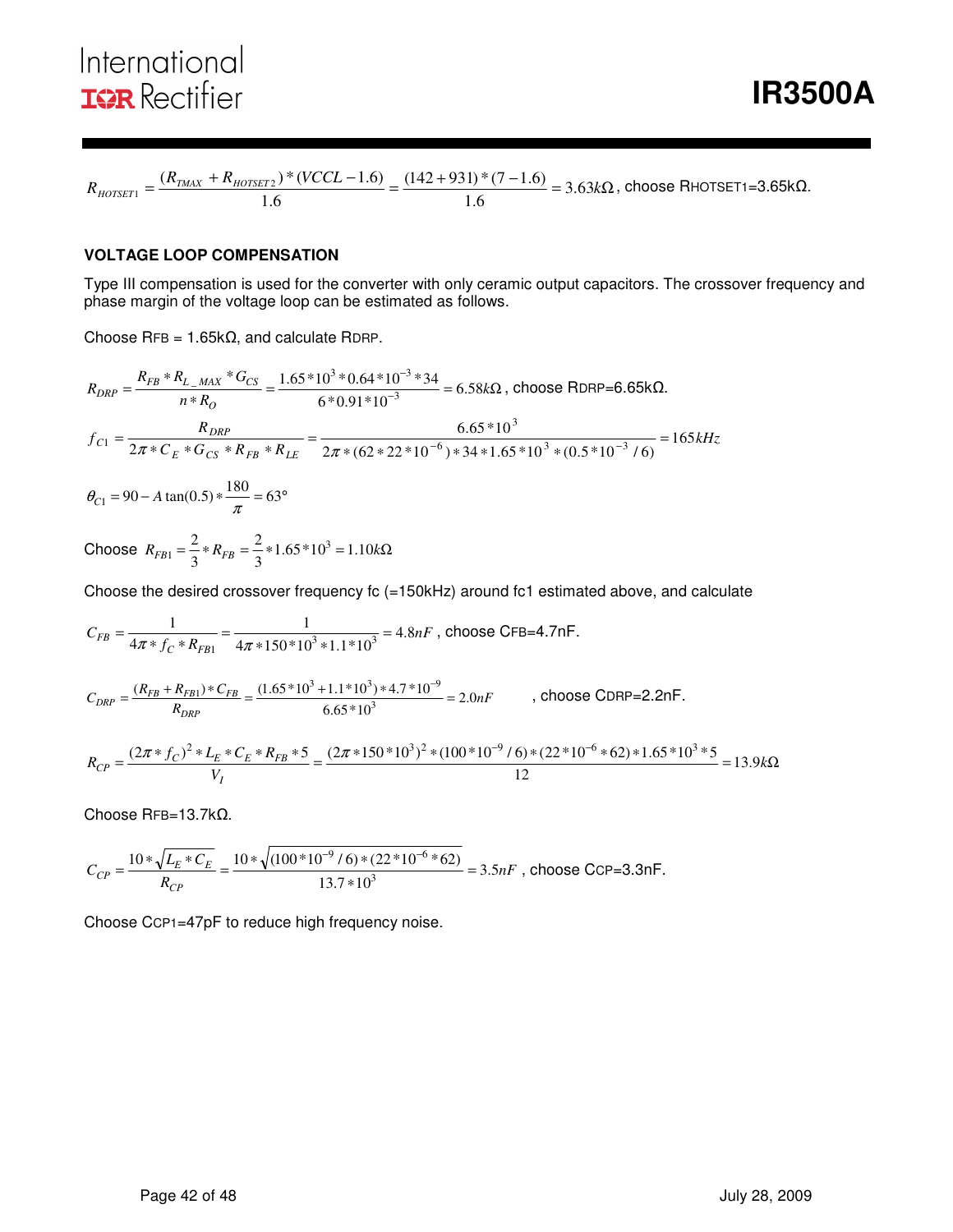



I(VSETPT), IOCSET vs. 1/RROSC



Figure 24 - ISETPT, OCSET with ROSC.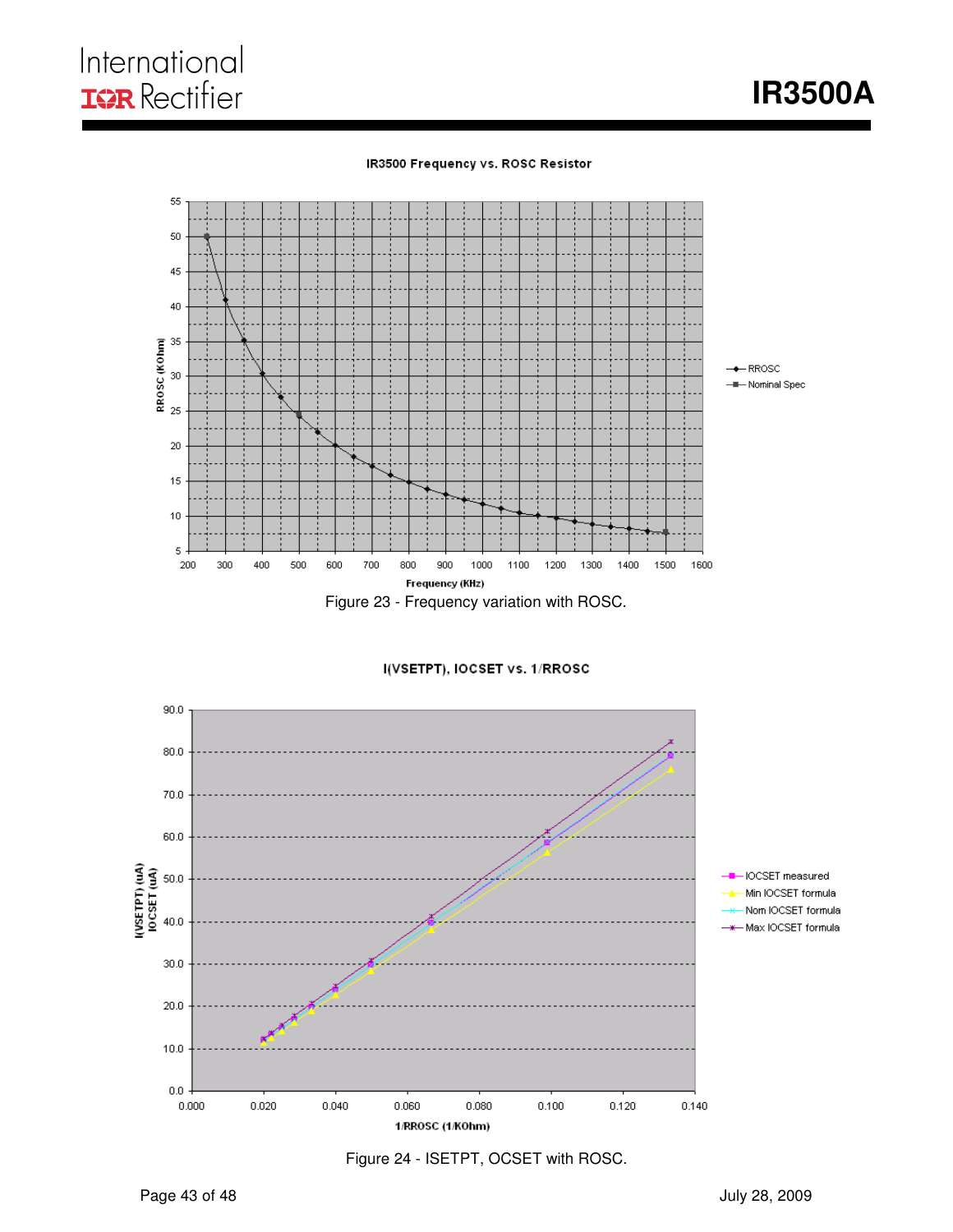## **LAYOUT GUIDELINES**

The following layout guidelines are recommended to reduce the parasitic inductance and resistance of the PCB layout, therefore minimizing the noise coupled to the IC.

- Dedicate at least one middle layer for a ground plane LGND.
- Connect the ground tab under the control IC to LGND plane through a via.
- Place VCCL decoupling capacitor VCCL as close as possible to VCCL and LGND pins.
- Place the following critical components on the same layer as control IC and position them as close as possible to the respective pins, ROSC, ROCSET, RVDAC, CVDAC, and CSS/DEL. Avoid using any via for the connection.
- Place the compensation components on the same layer as control IC and position them as close as possible to EAOUT, FB, VO and VDRP pins. Avoid using any via for the connection.
- Use Kelvin connections for the remote voltage sense signals, VOSNS+ and VOSNS-, and avoid crossing over the fast transition nodes, i.e. switching nodes, gate drive signals and bootstrap nodes.
- Avoid analog control bus signals, VDAC, IIN, and especially EAOUT, crossing over the fast transition nodes.
- Separate digital bus, CLKOUT, PHSOUT and PHSIN from the analog control bus and other compensation components.

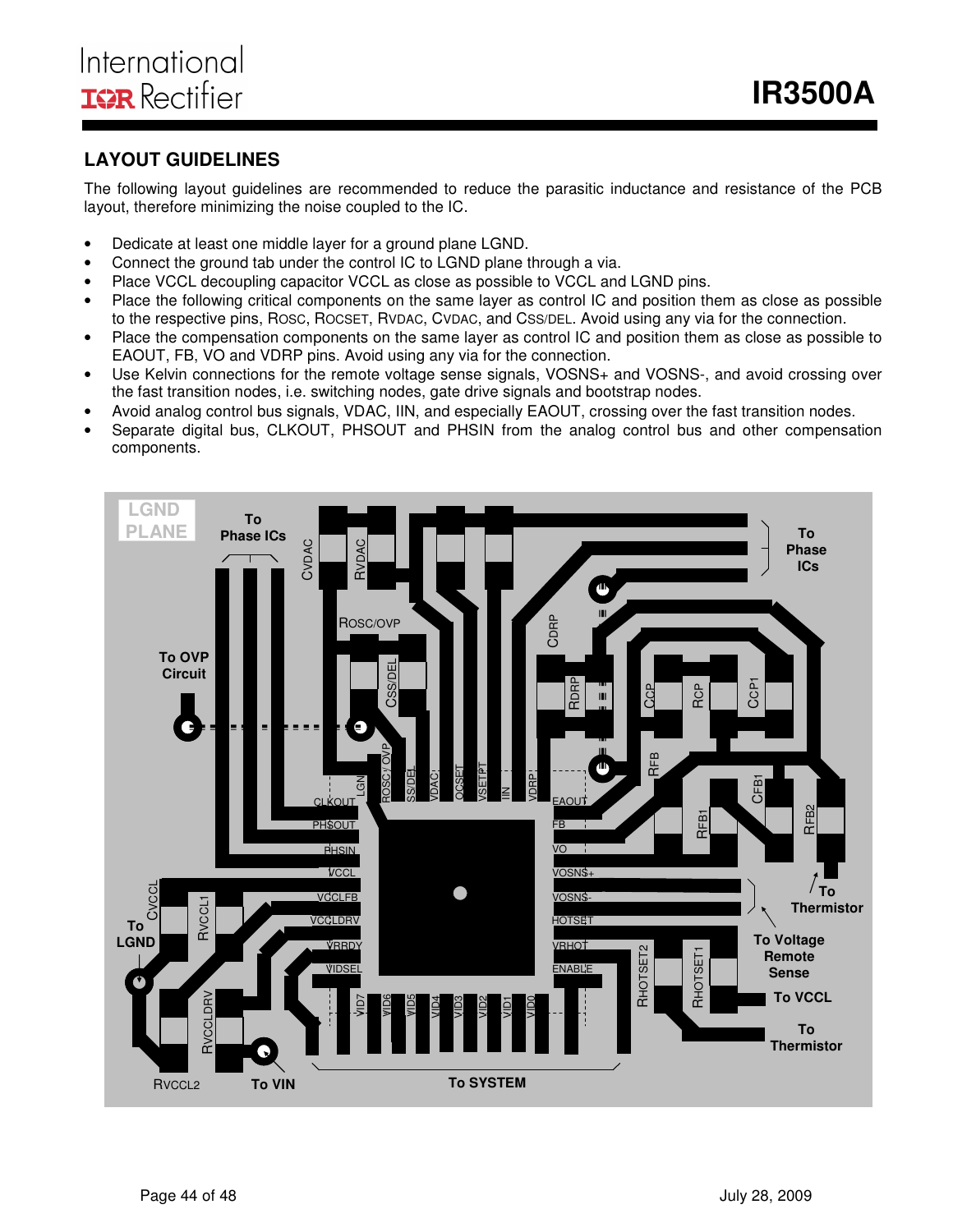### **PCB METAL AND COMPONENT PLACEMENT**

- Lead land width should be equal to nominal part lead width. The minimum lead to lead spacing should be  $\geq$ 0.2mm to minimize shorting.
- Lead land length should be equal to maximum part lead length + 0.3 mm outboard extension + 0.05mm inboard extension. The outboard extension ensures a large and inspectable toe fillet, and the inboard extension will accommodate any part misalignment and ensure a fillet.
- Center pad land length and width should be equal to maximum part pad length and width. However, the minimum metal to metal spacing should be  $\geq 0.17$ mm for 2 oz. Copper ( $\geq 0.1$ mm for 1 oz. Copper and  $\geq 0.23$ mm for 3 oz. Copper)
- Four 0.3mm diameter vias shall be placed in the pad land spaced at 1.2mm, and connected to ground to minimize the noise effect on the IC and to transfer heat to the PCB.
- No PCB traces should be routed nor vias placed under any of the 4 corners of the IC package. Doing so can cause the IC to rise up from the PCB resulting in poor solder joints to the IC leads.

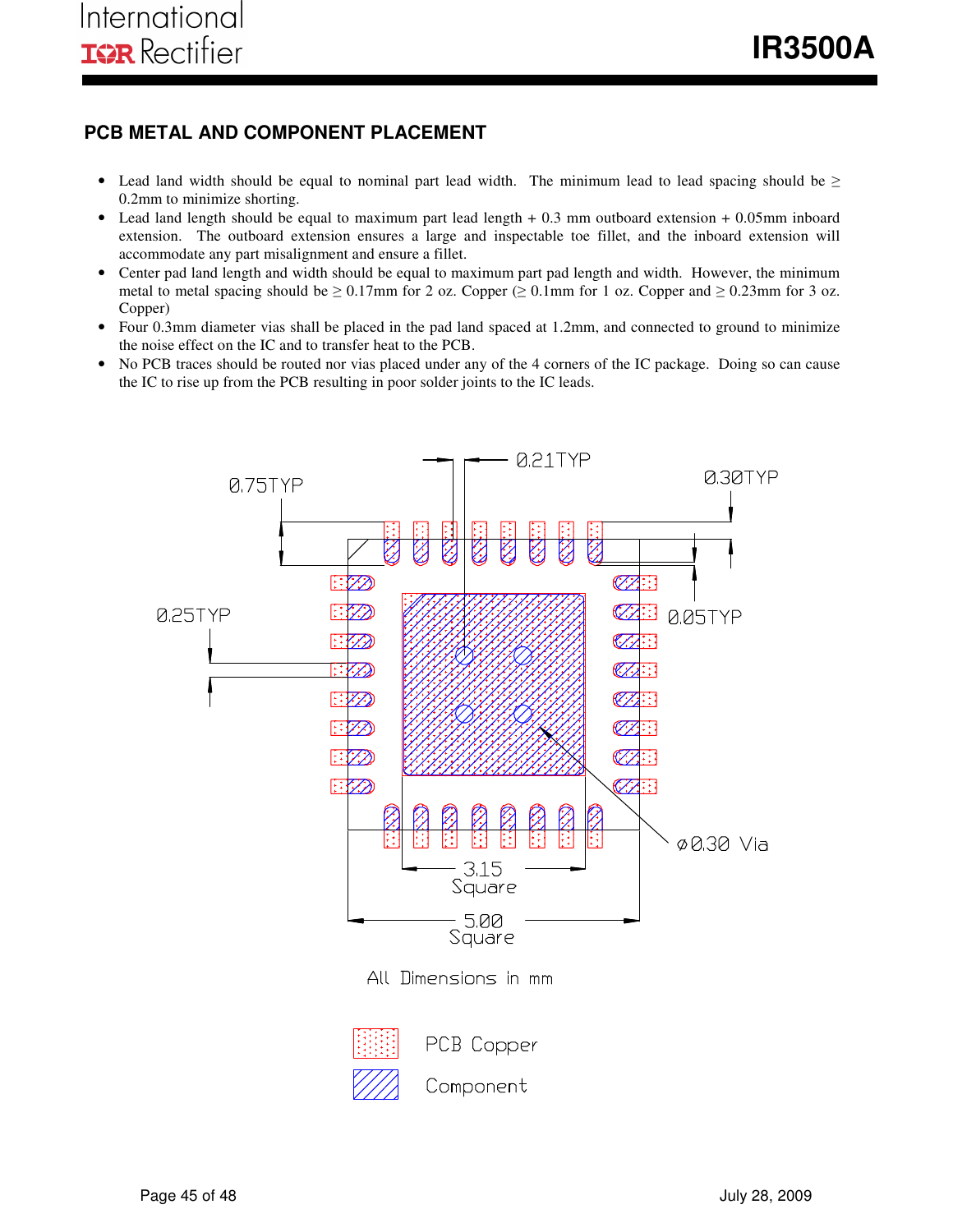### **SOLDER RESIST**

- The solder resist should be pulled away from the metal lead lands by a minimum of 0.06mm. The solder resist mis-alignment is a maximum of 0.05mm and it is recommended that the lead lands are all Non Solder Mask Defined (NSMD). Therefore pulling the S/R 0.06mm will always ensure NSMD pads.
- The minimum solder resist width is 0.13mm.
- At the inside corner of the solder resist where the lead land groups meet, it is recommended to provide a fillet so a solder resist width of  $\geq 0.17$ mm remains.
- The land pad should be Solder Mask Defined (SMD), with a minimum overlap of the solder resist onto the copper of 0.06mm to accommodate solder resist mis-alignment. In 0.5mm pitch cases it is allowable to have the solder resist opening for the land pad to be smaller than the part pad.
- Ensure that the solder resist in-between the lead lands and the pad land is  $\geq 0.15$ mm due to the high aspect ratio of the solder resist strip separating the lead lands from the pad land.
- The four vias in the land pad should be tented or plugged from bottom board side with solder resist.



PCB Solder Resist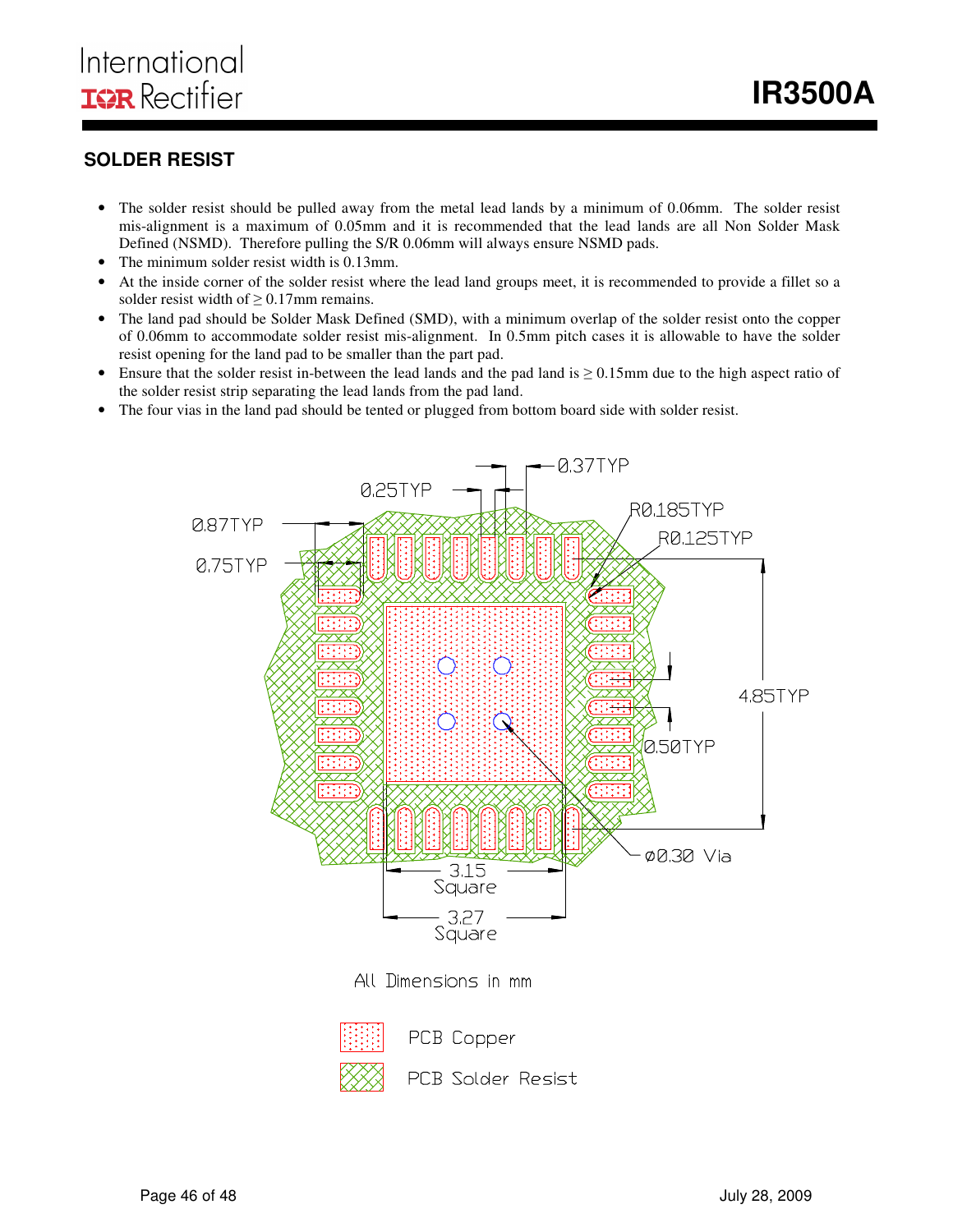## **STENCIL DESIGN**

- The stencil apertures for the lead lands should be approximately 80% of the area of the lead lands. Reducing the amount of solder deposited will minimize the occurrence of lead shorts. Since for 0.5mm pitch devices the leads are only 0.25mm wide, the stencil apertures should not be made narrower; openings in stencils < 0.25mm wide are difficult to maintain repeatable solder release.
- The stencil lead land apertures should therefore be shortened in length by 80% and centered on the lead land.
- The land pad aperture should be striped with 0.25mm wide openings and spaces to deposit approximately 50% area of solder on the center pad. If too much solder is deposited on the center pad the part will float and the lead lands will be open.
- The maximum length and width of the land pad stencil aperture should be equal to the solder resist opening minus an annular 0.2mm pull back to decrease the incidence of shorting the center land to the lead lands when the part is pushed into the solder paste.



Stencil Aperture All Dimensions in mm